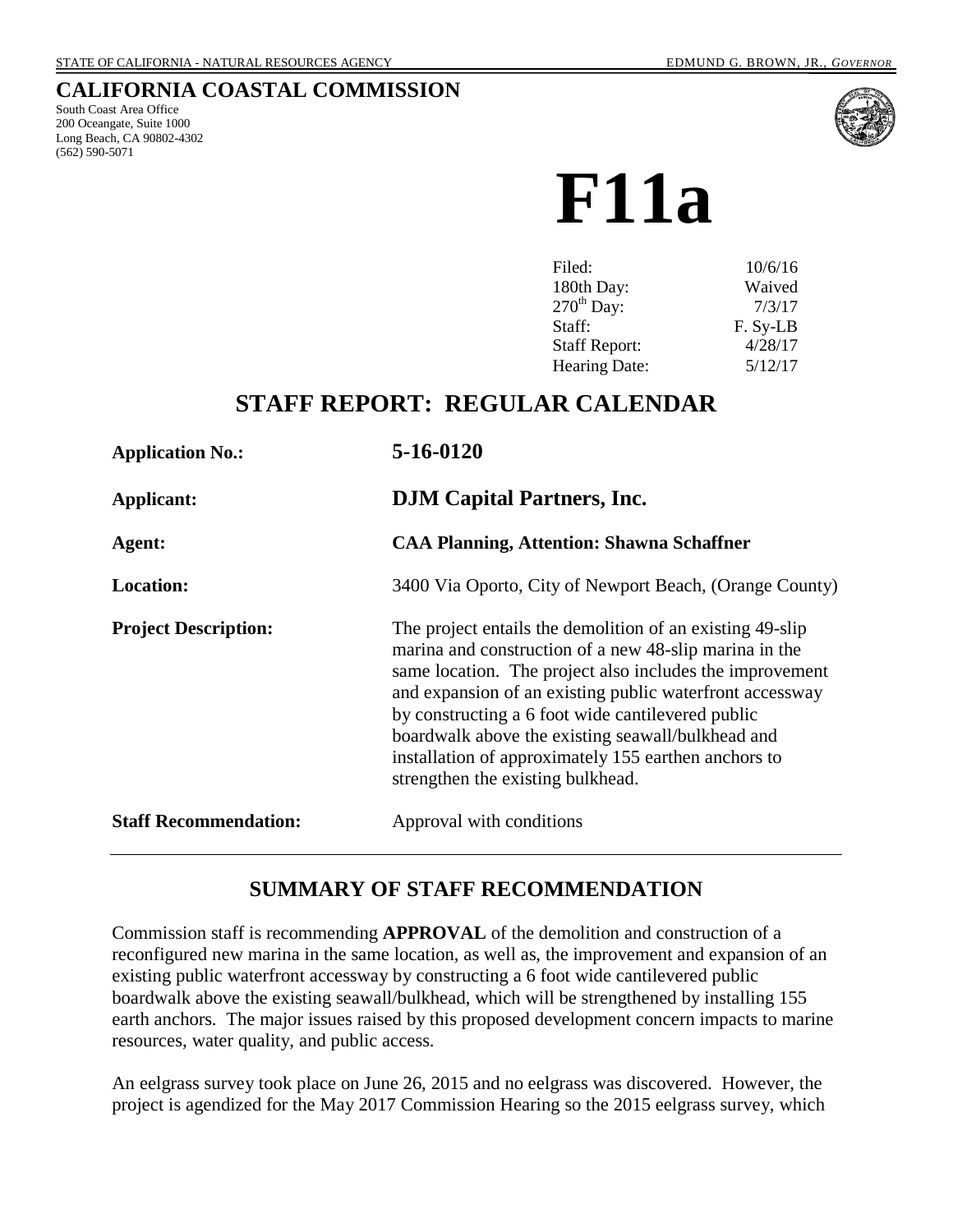#### 5-16-0120 (DJM Capital Partners, Inc.)

is valid for 60 days from the date the survey was taken, is no longer valid. Thus, the Commission imposes **Special Condition No. 1**, which requires updated eelgrass surveys to be conducted prior to commencement of the project.

A *Caulerpa Taxifolia* survey was completed for the project site and none was discovered. However, to verify that no *Caulerpa Taxifolia* is impacted, a pre-construction *Caulerpa Taxifolia* survey should be conducted. Therefore, the Commission imposes **Special Condition No. 2**, which requires the applicant, prior to commencement of development, to survey the project area for the presence of *Caulerpa Taxilfolia*.

The proposed project, because of its location in and near the water, has potential for adverse impacts to water quality and marine resources during construction and post construction. Therefore, as a result, special conditions have been imposed in order to minimize any impacts to water quality and marine resources the proposed project may result in: **Special Condition No. 3** requires the applicant to implement construction Best Management Practices (BMPs) to protect water quality during landside work; **Special Condition No. 4** requires the applicant to implement construction Best Management Practices (BMPs) to protect water quality during waterside work; **Special Condition No. 5** requires the applicant to submit a Construction Staging Plan; **Special Condition No. 6** requires the applicant to submit a Marina Management Plan (Clean Marina Program).

The proposed development is located in an area where coastal hazards exist and can adversely impact the development. Therefore, the Commission imposes **Special Condition No. 7**, which requires the applicant to assume the risk of development.

Although the applicant' reports indicate that the site is safe for development at this time, bay front areas are dynamic environments and may be subject to unforeseen changes. Such changes may affect shoreline processes. To minimize the project's potential future impact on shoreline processes, the Commission imposes **Special Condition No. 8**, which prohibits future bayward extension of the shoreline protective device.

In order to ensure that future development on the site does not occur which could potentially result in adverse impacts to coastal processes, the Commission imposes **Special Condition No. 9**, which informs the applicant that future development at the site requires an amendment or a new coastal development permit.

Because of the development's proximity to the water and provision of public docks, the proposed project may result in adverse impacts to coastal public access during construction and during the operation of the new reconfigured marina if not adequately signed informing boaters and the public of the public marina and access locations. As a result, special conditions have been imposed in order to minimize any impacts to public access the proposed project may result in: **Special Condition No. 5** requires the applicant to submit a Construction Staging Plan, **Special Condition No. 10** requires the applicant to maintain the existing City of Newport Beach required easement to provide a 6 foot wide public boardwalk; **Special Condition No. 11** requires the City of Newport Beach to record a public access deed restriction to ensure the provision of the delineated 6 foot wide unobstructed lateral public accessway provided along the length of the seawall/bulkhead fronting Dock A and Dock B (3400 Via Oporto to 3450 Via Oporto) composed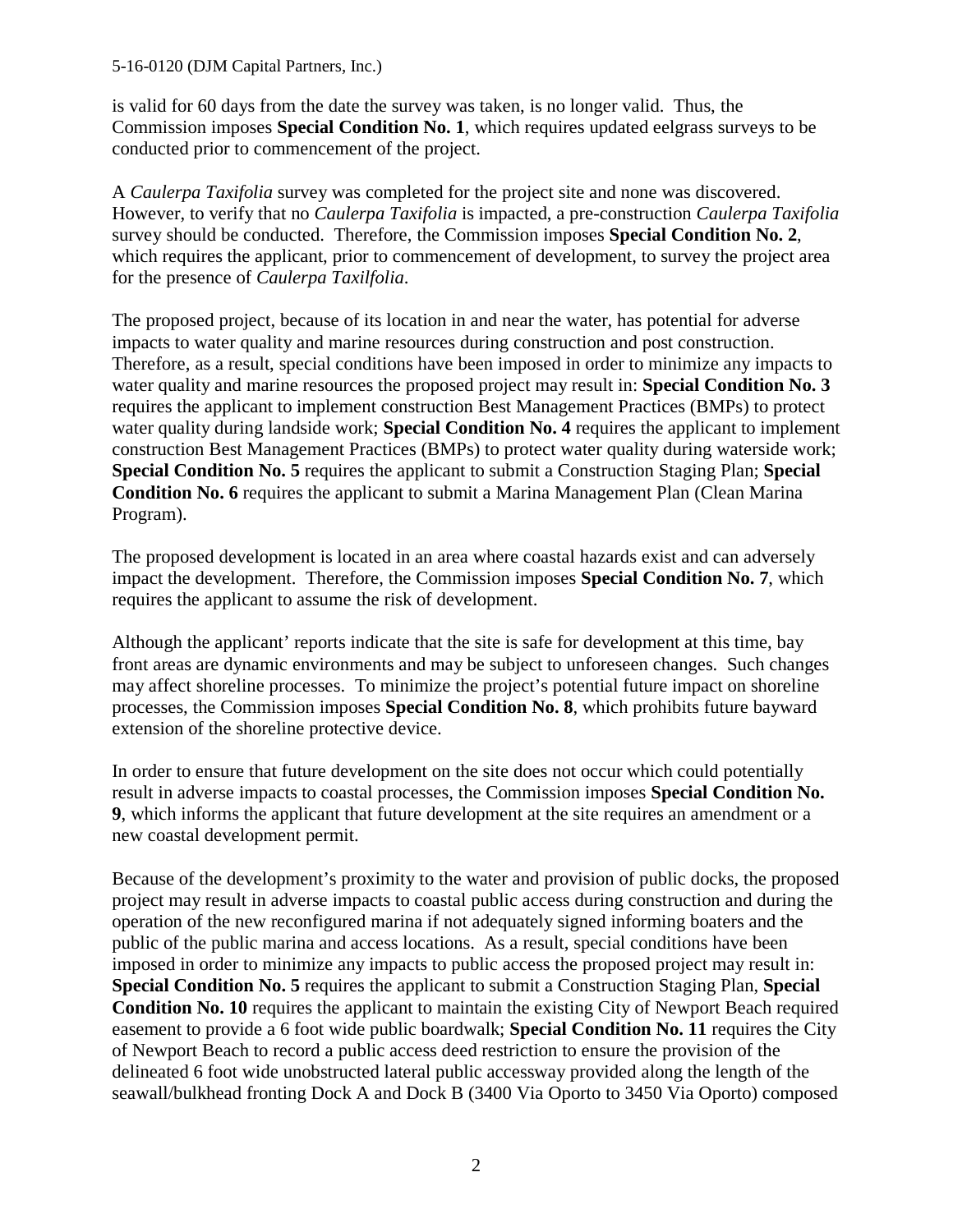of the 6 foot wide cantilevered section; **Special Condition No. 12** requires the applicant to submit revised plans with: 1) a design of the replacement cantilevered deck and Platform C fronting 3366 Via Lido that in the future can support potential future expansion of an unobstructed lateral public accessway to the east of 3366 Via Lido; and 2) includes the 6 foot wide cantilevered deck located at the western portion of 3450 Via Oporto that fronts the bay as a component of the proposed 6 foot wide unobstructed lateral public accessway to the east of 3450 Via Oporto and designed so it can accommodate potential future expansion of an unobstructed lateral public accessway to the west of 3450 Via Oporto; and **Special Condition No. 12** requires the applicant to submit and implement a coastal public access sign plan identifying the location of the visitor-serving/coastal access directional sign.

To ensure that any prospective future owners of the property are made aware of the applicability of the conditions of this permit, the Commission imposes **Special Condition No. 13**, which requires the property owner record a deed restriction against the project site.

In January 2017, the City obtained certification of their Local Coastal Plan (LCP). The landward side of the development is within the City's jurisdiction; however, since the project was submitted prior to certification of the City's LCP, the Commission will be processing the coastal development permit. The City's certified LCP is the standard of review for the landside development.

A portion of the proposed development is located seaward of the mean high tide and is within the Commission's original permit jurisdiction. The standard of review for development within the Commission's original permit jurisdiction is Chapter 3 of the Coastal Act. The City's certified LCP is advisory in nature and may provide guidance for development.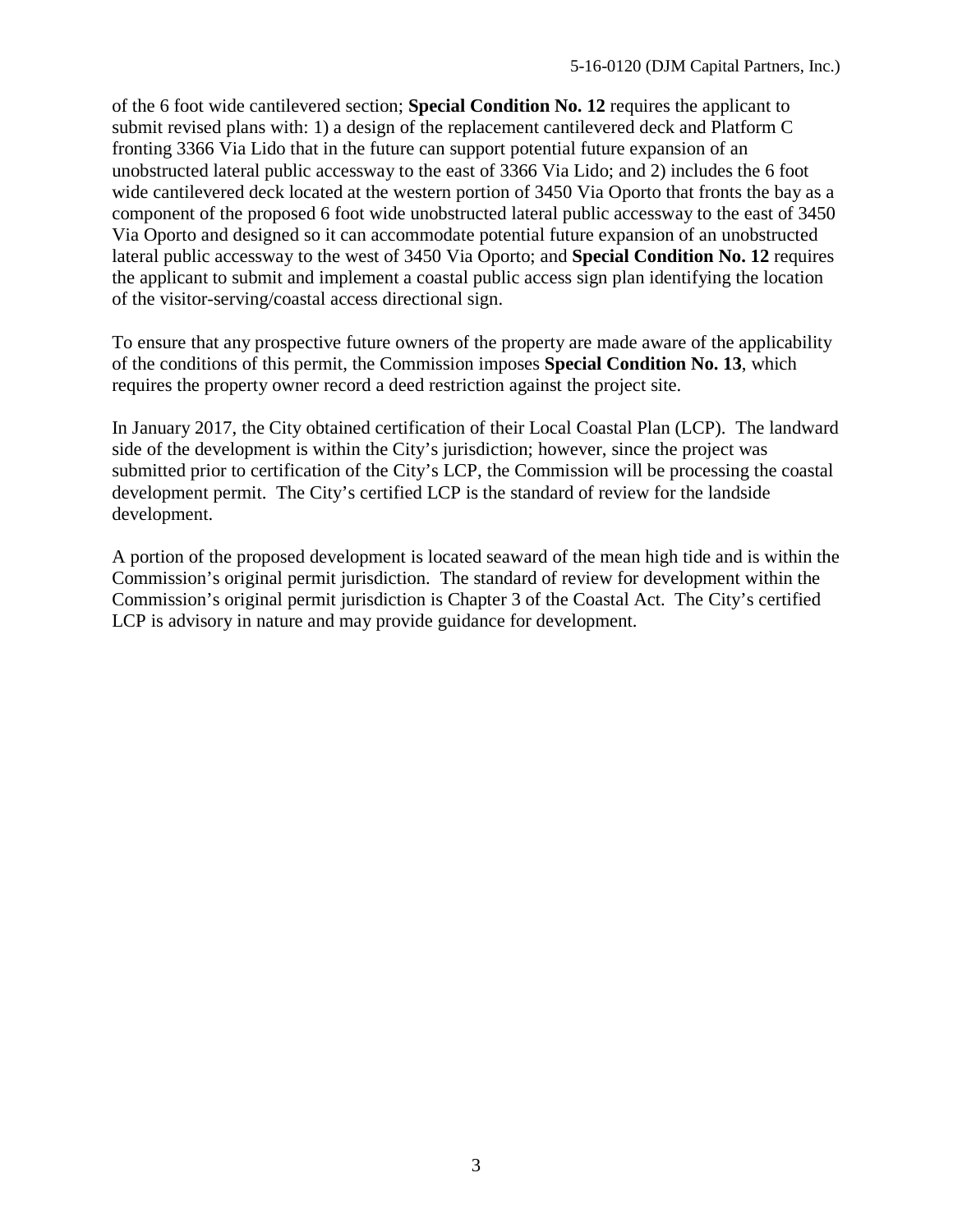# **TABLE OF CONTENTS**

| П.                    |  |
|-----------------------|--|
| III.                  |  |
| $\mathbf{IV}_{\cdot}$ |  |
|                       |  |
|                       |  |
|                       |  |
|                       |  |
|                       |  |
|                       |  |
|                       |  |
|                       |  |
|                       |  |

# 

### **EXHIBITS**

Exhibit No. 1 - Location Map Exhibit No. 2 - Site Plan Exhibit No. 3 - Seawall/Bulkhead Earth Anchor Plan Exhibit No. 4 - Boardwalk Plan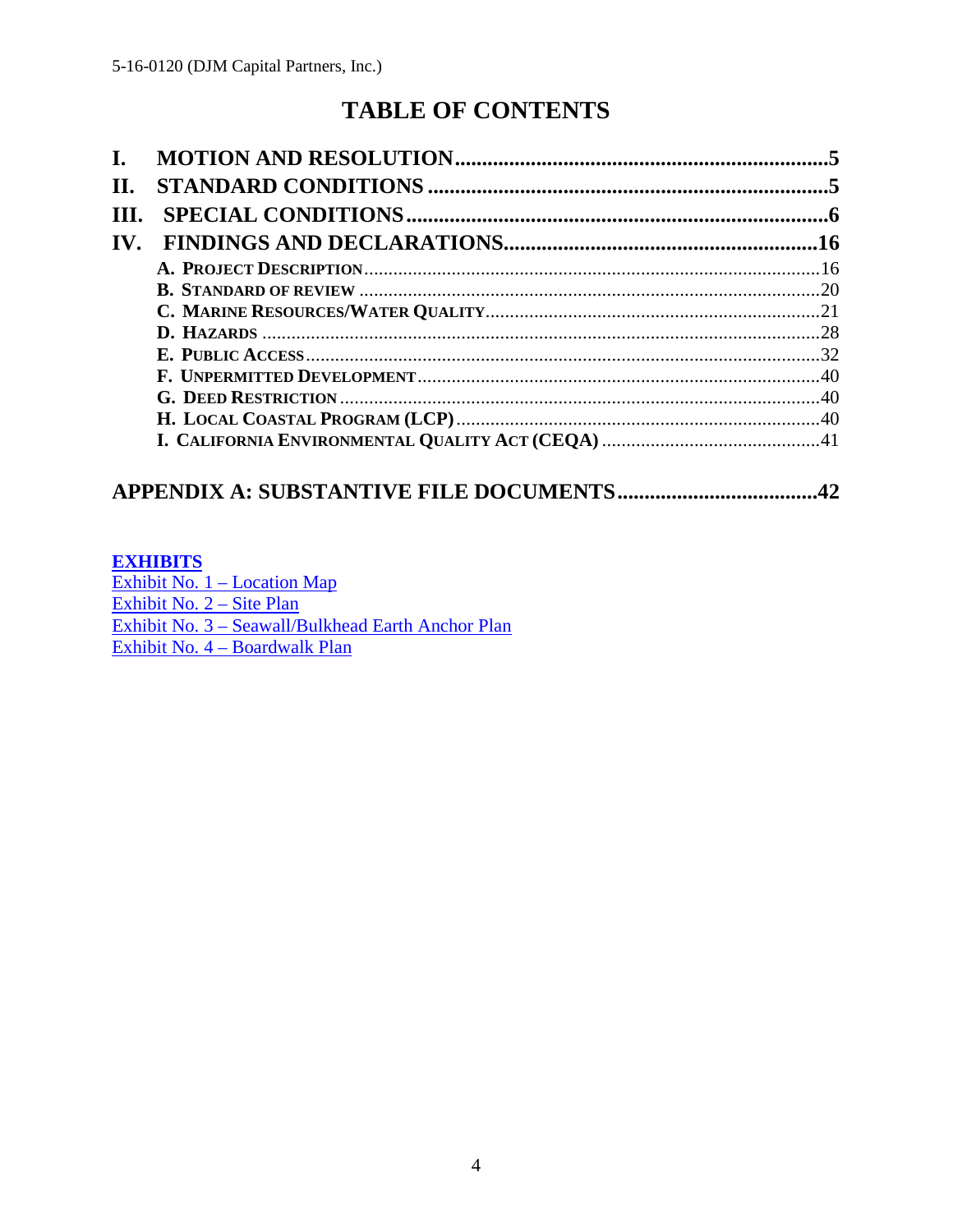# <span id="page-4-0"></span>**I. MOTION AND RESOLUTION**

### **Motion:**

*I move that the Commission approve Coastal Development Permit No. 5-16-0120 pursuant to the staff recommendation.* 

Staff recommends a **YES** vote. Passage of this motion will result in approval of the permit as conditioned and adoption of the following resolution and findings. The motion passes only by affirmative vote of a majority of the Commissioners present.

### **Resolution**:

*The Commission hereby approves a Coastal Development Permit for the proposed development and adopts the findings set forth below on grounds that the development as conditioned is in conformity with both the policies of the Local Coastal Program for the landward portions of the development within the City's LCP jurisdiction and the Chapter 3 policies of the Coastal Act for the portions of the development within the Commission's original permitting jurisdiction. Approval of the permit complies with the California Environmental Quality Act because either 1) feasible mitigation measures and/or alternatives have been incorporated to substantially lessen any significant adverse effects of the development on the environment, or 2) there are no further feasible mitigation measures or alternatives that will substantially lessen any significant adverse impacts of the development on the environment.* 

# <span id="page-4-1"></span>**II. STANDARD CONDITIONS**

This permit is granted subject to the following standard conditions:

- **1. Notice of Receipt and Acknowledgment**. The permit is not valid and development shall not commence until a copy of the permit, signed by the permittee or authorized agent, acknowledging receipt of the permit and acceptance of the terms and conditions, is returned to the Commission office.
- **2. Expiration**. If development has not commenced, the permit will expire two years from the date on which the Commission voted on the application. Development shall be pursued in a diligent manner and completed in a reasonable period of time. Application for extension of the permit must be made prior to the expiration date.
- **3.** Interpretation. Any questions of intent or interpretation of any condition will be resolved by the Executive Director or the Commission.
- **4. Assignment**. The permit may be assigned to any qualified person, provided assignee files with the Commission an affidavit accepting all terms and conditions of the permit.
- **5. Terms and Conditions Run with the Land**. These terms and conditions shall be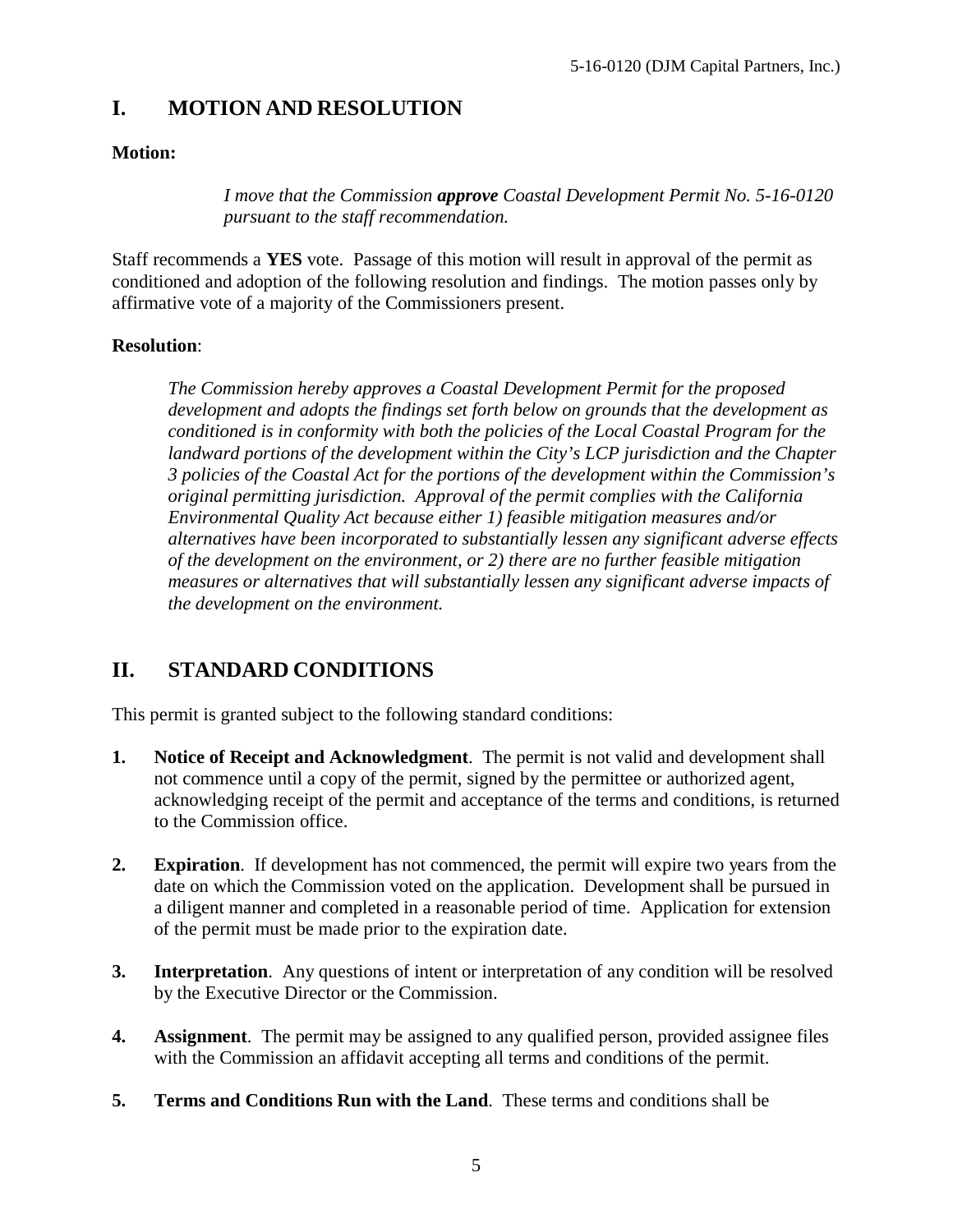perpetual, and it is the intention of the Commission and the permittee to bind all future owners and possessors of the subject property to the terms and conditions.

# <span id="page-5-0"></span>**III. SPECIAL CONDITIONS**

This permit is granted subject to the following special conditions:

### **1. Eelgrass Survey(s).**

- A. Pre-Construction Eelgrass Survey. Pre-Construction Eelgrass Survey. A valid preconstruction eelgrass (*Zostera marina*) survey shall be completed during the period of active growth of eelgrass (typically March through October). The pre- construction survey shall be completed within 60 days before the start of construction. The survey shall be prepared in full compliance with the "California Eelgrass Mitigation Policy" dated October 2014 (except as modified by this special condition) adopted by the National Marine Fisheries Service and shall be prepared in consultation with the California Department of Fish and Wildlife. The applicant shall submit the eelgrass survey for the review and approval of the Executive Director within five (5) business days of completion of each eelgrass survey and in any event no later than fifteen (15) business days prior to commencement of any development. If the eelgrass survey identifies any eelgrass within the project area which would be impacted by the proposed project, the development shall require an amendment to this permit from the Coastal Commission or a new coastal development permit.
- B. Post-Construction Eelgrass Survey. If any eelgrass is identified in the project area by the survey required in subsection A of this condition above, within 30 days of completion of construction if completion of construction occurs within the active growth period, or within the first 30 days of the next active growth period following completion of construction that occurs outside of the active growth period, the applicant shall survey the project site to determine if any eelgrass was adversely impacted. The survey shall be prepared in full compliance with the "California Eelgrass Mitigation Policy" dated October 2014 (except as modified by this special condition) adopted by the National Marine Fisheries Service and shall be prepared in consultation with the California Department of Fish and Wildlife. The applicant shall submit the post-construction eelgrass survey for the review and approval of the Executive Director within thirty (30) days after completion of the survey. If any eelgrass has been impacted by project construction, the applicant shall replace the impacted eelgrass at a minimum 1.38:1 ratio on-site, or at another appropriate location subject to the approval of the Executive Director, in accordance with the California Eelgrass Mitigation Policy. Any exceptions to the required 1.38:1 mitigation ratio found within CEMP shall not apply. Implementation of mitigation shall require an amendment to this permit or a new coastal development permit unless the Executive Director determines that no amendment or new permit is legally required.

### **2. Pre-construction** *Caulerpa Taxifolia* **Survey.**

A. Not earlier than 90 days nor later than 30 days prior to commencement or re-commencement of any development authorized under this coastal development permit (the "project"), the applicant shall undertake a survey of the project area and a buffer area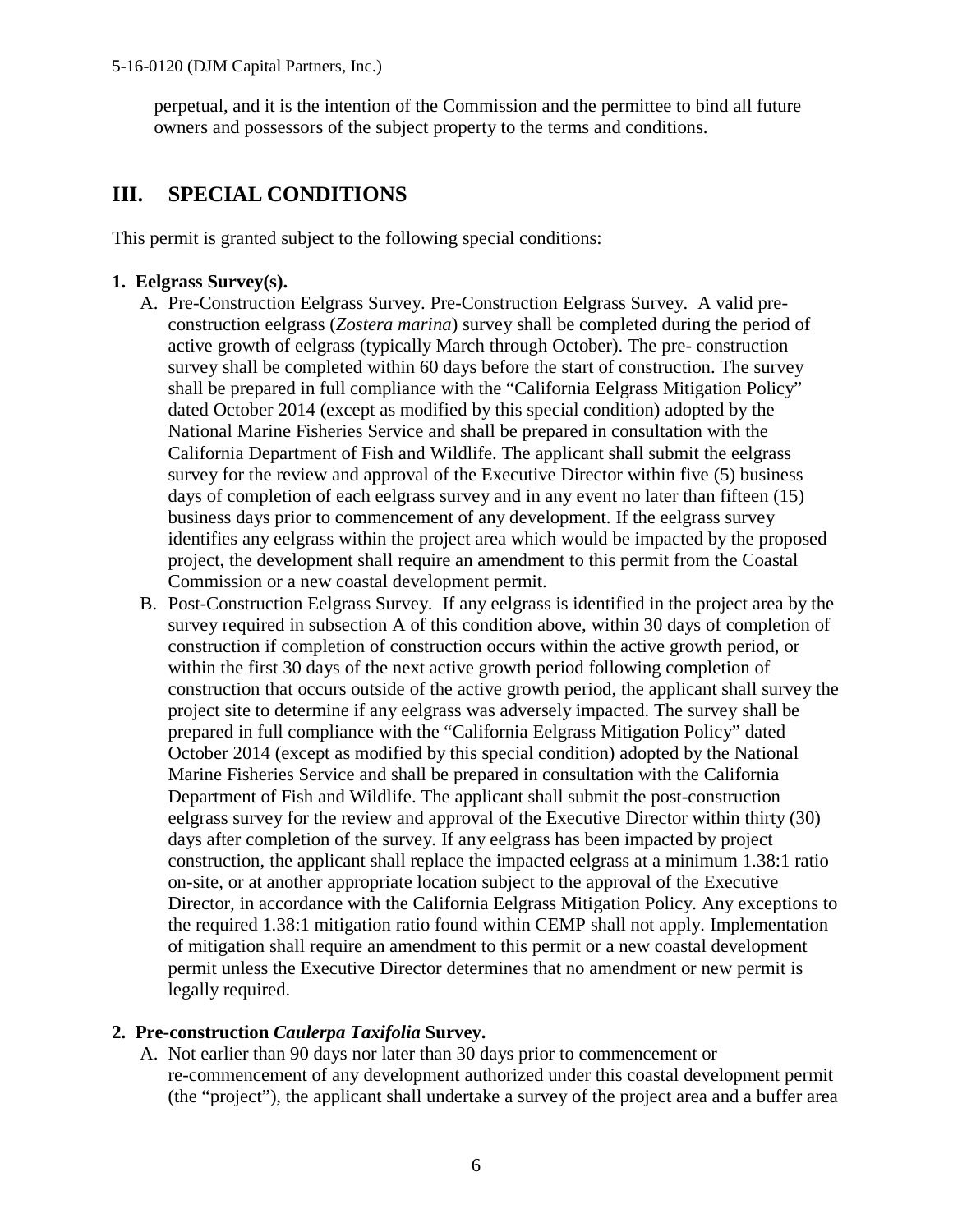at least 10 meters beyond the project area to determine the presence of the invasive alga *Caulerpa taxifolia*. The survey shall include a visual examination of the substrate.

- B. The survey protocol shall be prepared in consultation with the Regional Water Quality Control Board, the California Department of Fish and Wildlife and the National Marine Fisheries Service.
- C. Within five (5) business days of completion of the survey, the applicant shall submit the survey:
	- (1) for the review and approval of the Executive Director; and
	- (2) to the Surveillance Subcommittee of the Southern California Caulerpa Action Team (SCCAT). The SCCAT Surveillance Subcommittee may be contacted through California Department of Fish & Wildlife (858/467-4218) National Marine Fisheries Service (562/980-4043).
- D. If *Caulerpa taxifolia* is found within the project or buffer areas, the applicant shall not proceed with the project until 1) the applicant provides evidence to the Executive Director, subject to concurrence by the Executive Director, that all *C. taxifolia* discovered within the project and buffer area has been eliminated in a manner that complies with all applicable governmental approval requirements, including but not limited to those of the California Coastal Act, or 2) the applicant has revised the project to avoid any contact with *C. taxifolia*. No revisions to the project shall occur without a Coastal Commission approved amendment to this coastal development permit unless the Executive Director determines that no amendment is legally required.

#### **3. Construction Best Management Practices (BMPs) During Landside Work.** The

permittee shall comply with the following construction-related requirements:

- A. No demolition or construction materials, debris, or waste shall be placed or stored where it may enter sensitive habitat, receiving waters or a storm drain, or be subject to wave, wind, rain, or tidal erosion and dispersion;
- B. No demolition or construction equipment, materials, or activity shall be placed in or occur in any location that would result in impacts to environmentally sensitive habitat areas, streams, wetlands or their buffers;
- C. Any and all debris resulting from demolition or construction activities shall be removed from the project site within 24 hours of completion of the project;
- D. Demolition or construction debris and sediment shall be removed from work areas each day that demolition or construction occurs to prevent the accumulation of sediment and other debris that may be discharged into coastal waters;
- E. All trash and debris shall be disposed in the proper trash and recycling receptacles at the end of every construction day;
- F. The applicant shall provide adequate disposal facilities for solid waste, including excess concrete, produced during demolition or construction;
- G. Debris shall be disposed of at a legal disposal site or recycled at a recycling facility. If the disposal site is located in the Coastal Zone, a coastal development permit or an amendment to this permit shall be required before disposal can take place unless the Executive Director determines that no amendment or new permit is legally required;
- H. All stock piles and construction materials shall be covered, enclosed on all sides, shall be located as far away as possible from drain inlets and any waterway, and shall not be stored in contact with the soil;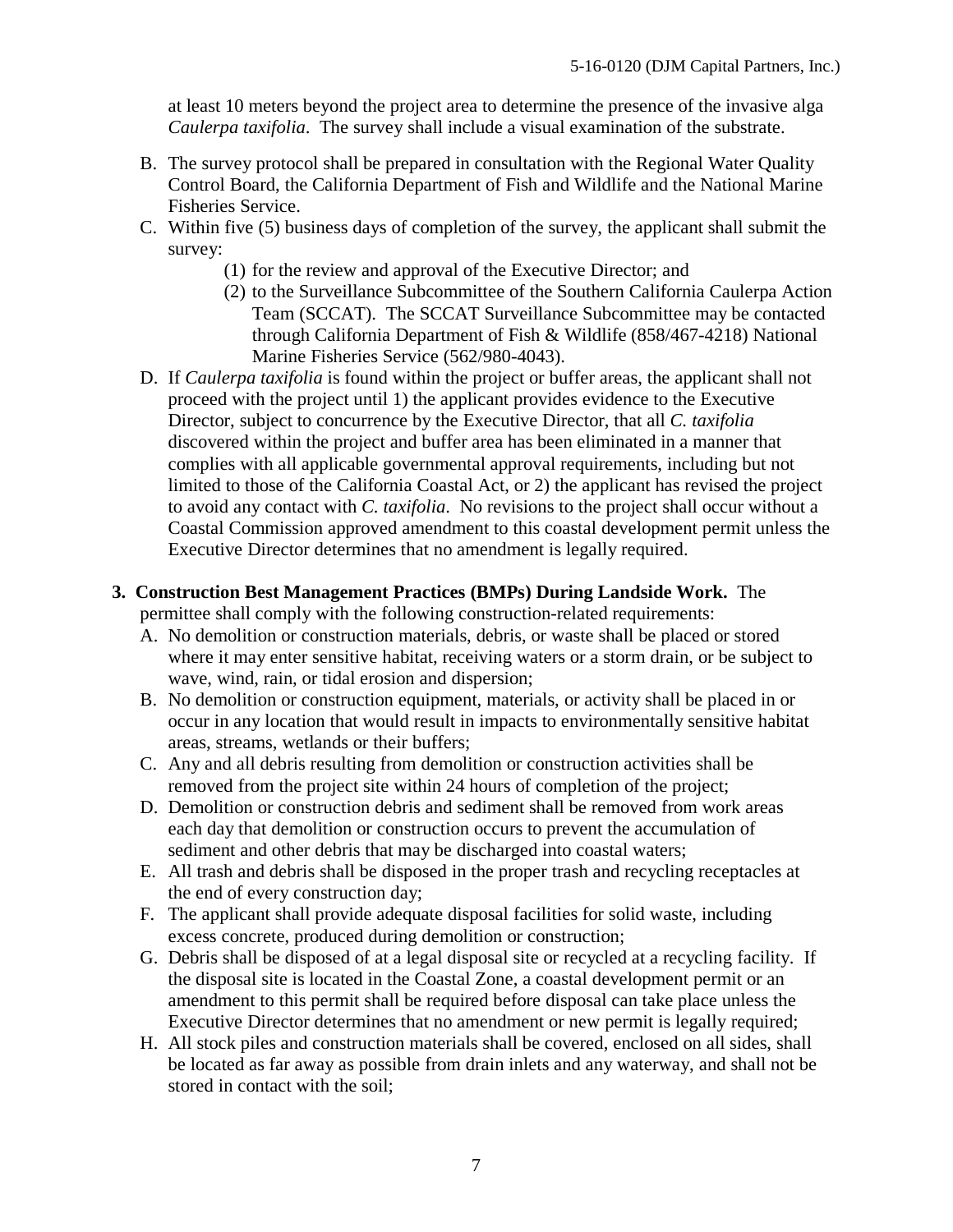- I. Machinery and equipment shall be maintained and washed in confined areas specifically designed to control runoff. Thinners or solvents shall not be discharged into sanitary or storm sewer systems;
- J. The discharge of any hazardous materials into any receiving waters shall be prohibited;
- K. Spill prevention and control measures shall be implemented to ensure the proper handling and storage of petroleum products and other construction materials. Measures shall include a designated fueling and vehicle maintenance area with appropriate berms and protection to prevent any spillage of gasoline or related petroleum products or contact with runoff. The area shall be located as far away from the receiving waters and storm drain inlets as possible;
- L. Best Management Practices (BMPs) and Good Housekeeping Practices (GHPs) designed to prevent spillage and/or runoff of demolition or construction-related materials, and to contain sediment or contaminants associated with demolition or construction activity, shall be implemented prior to the on-set of such activity; and
- M. All BMPs shall be maintained in a functional condition throughout the duration of construction activity.

## **4. Construction Best Management Practices (BMPs) During Waterside Work.** The

permittee shall comply with the following construction related requirements:

- A. No demolition or construction materials, equipment, debris, or waste shall be placed or stored where it may enter sensitive habitat, receiving waters or a storm drain, or be subject to wave, wind, rain or tidal erosion and dispersion;
- B. Any and all debris resulting from demolition or construction activities, and any remaining construction material, shall be removed from the project site within 24 hours of completion of the project;
- C. Demolition or construction debris and sediment shall be removed from work areas each day that demolition or construction occurs to prevent the accumulation of sediment and other debris that may be discharged into coastal waters;
- D. Machinery or construction materials not essential for project improvements shall not be allowed at any time in the intertidal zone;
- E. If turbid conditions are generated during construction a silt curtain shall be utilized to control turbidity;
- F. Floating booms shall be used to contain debris discharged into coastal waters and any debris discharged shall be removed as soon as possible but no later than the end of each day;
- G. Non buoyant debris discharged into coastal waters shall be recovered by divers as soon as possible after loss;
- H. All trash and debris shall be disposed in the proper trash and recycling receptacles at the end of every construction day.
- I. The applicant shall provide adequate disposal facilities for solid waste, including excess concrete, produced during demolition or construction;
- J. Debris shall be disposed of at a legal disposal site or recycled at a recycling facility. If the disposal site is located in the coastal zone, a Coastal Development Permit or an amendment to this permit shall be required before disposal can take place unless the Executive Director determines that no amendment or new permit is legally required;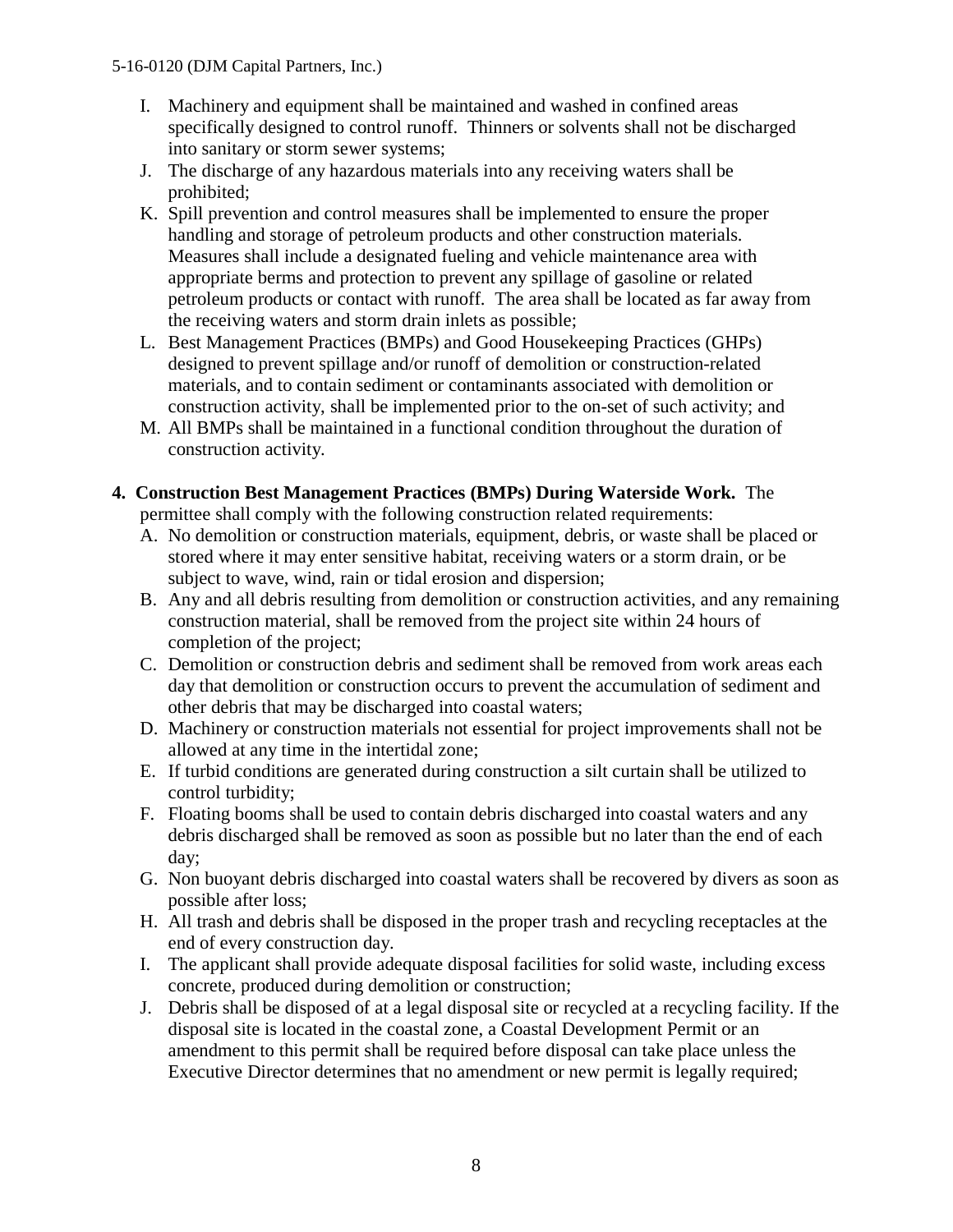- K. All stock piles and construction materials shall be covered, enclosed on all sides, shall be located as far away as possible from drain inlets and any waterway, and shall not be stored in contact with the soil;
- L. Machinery and equipment shall be maintained and washed in confined areas specifically designed to control runoff. Thinners or solvents shall not be discharged into sanitary or storm sewer systems;
- M. The discharge of any hazardous materials into any receiving waters is be prohibited;
- N. Spill prevention and control measures shall be implemented to ensure the proper handling and storage of petroleum products and other construction materials. Measures shall include a designated fueling and vehicle maintenance area with appropriate berms and protection to prevent any spillage of gasoline or related petroleum products or contact with runoff. The area shall be located as far away from the receiving waters and storm drain inlets as possible;
- O. Best Management Practices (BMPs) and Good Housekeeping Practices (GHPs) designed to prevent spillage and/or runoff of demolition or construction-related materials, and to contain sediment or contaminants associated with demolition or construction activity, shall be implemented prior to the on-set of such activity; and
- P. All BMPs shall be maintained in a functional condition throughout the duration of construction activity.

## **5. Construction Staging Plan.** PRIOR TO ISSUANCE OF THE COASTAL

DEVELOPMENT PERMIT the permittee shall submit for the review and approval of the Executive Director, two (2) full size sets of construction staging plans, which indicate that the construction staging area(s) and construction corridor(s) will minimize public access impacts to the coast and minimize water quality impacts to coastal waters.

- 1. The plan shall demonstrate that:
	- (a) Construction equipment, materials or activity shall not occur outside the staging area and construction corridor identified on the site plan required by this condition;
	- (b) Construction equipment, materials, or activity shall not be placed within any habitat area or within 100-feet of any drainages; and
	- (c) The construction staging area will gradually be reduced as less materials and equipment are necessary.
- 2 The plan shall include, at a minimum, the following components:
	- (a) A site plan that depicts:
		- $(1)$  limits of the staging area(s);
		- (2) construction corridor(s); and
		- (3) construction site; and
		- (4) location of construction fencing and temporary job trailer(s); and
	- (b) A narrative that describes and explains the plan

The permittee shall undertake development in accordance with the approved final plan. Any proposed changes to the approved final plans shall be reported to the Executive Director. No changes to the approved final plans shall occur without a Commission amendment to this Coastal Development Permit unless the Executive Director determines that no amendment is legally required.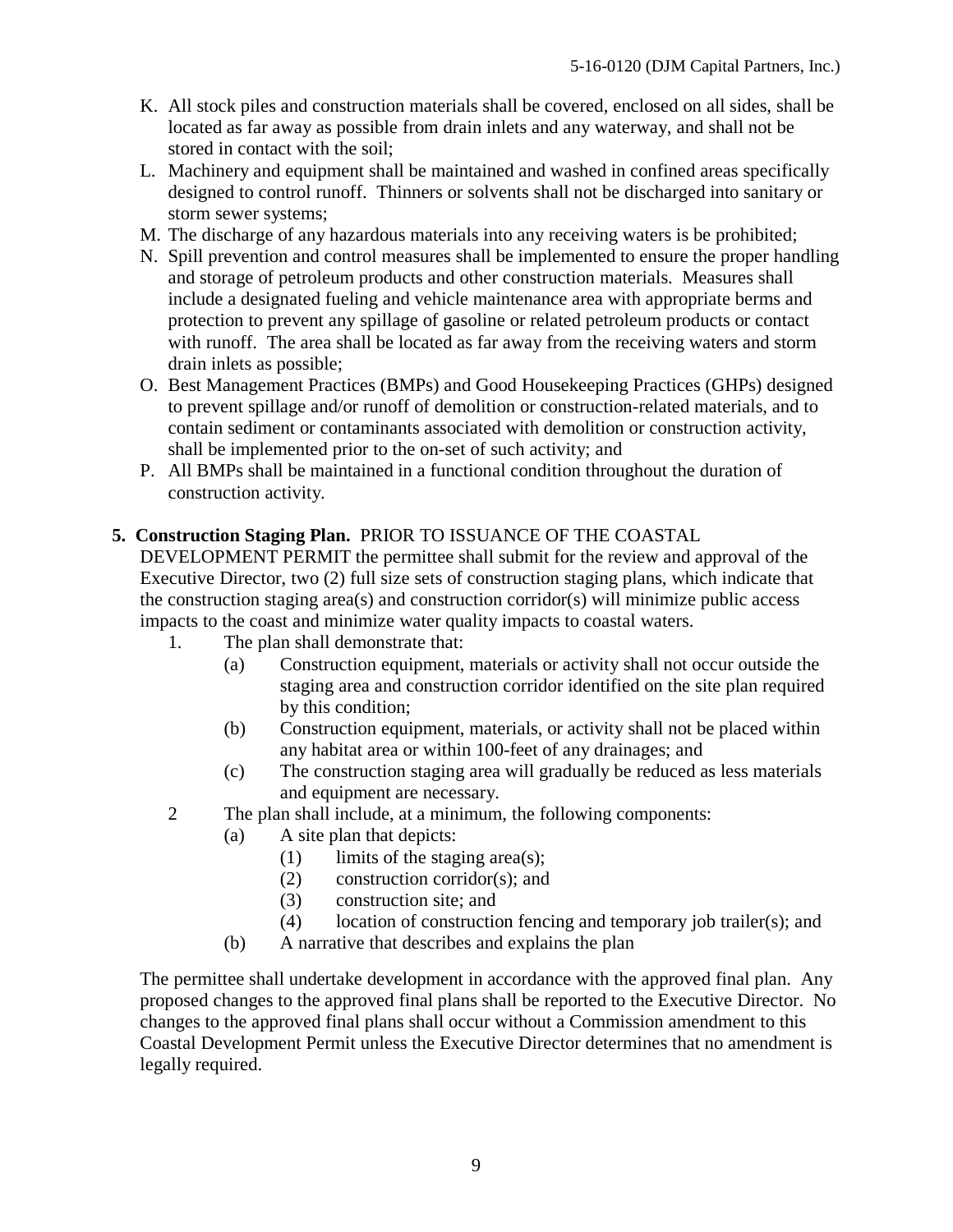# **6. Marina Management Plan**. PRIOR TO THE ISSUANCE OF THE COASTAL

DEVELOPMENT PERMIT, the permittee shall submit, for the Executive Director's review and approval a detailed Marina Management Plan for controlling adverse impacts to water quality related to long-term water-borne berthing of vessels in the marina. The plan shall be prepared by a qualified professional with expertise in the control of water quality impacts related to marinas.

- A. The plan shall demonstrate that long-term water-borne berthing of vessels in the marina shall be managed in a manner which protects water quality and that persons using the marina are made aware of the rules related to boat maintenance and use. To the extent to which physical features or objects (trash containers, recycling bins) are required in the plan, an attached site plan shall show the location where these features or objects will be installed.
- B. The plan shall include, at a minimum, the following components or measures:
	- 1. Boat Cleaning Management Measures:
		- (a) In-water top-side and bottom-side boat cleaning shall minimize the discharge of soaps, paints, and debris;
		- (b) The marina shall prohibit in-water boat hull washing which does not occur by hand;
		- (c) The marina shall prohibit in-the-water hull scraping or any process that occurs under water which results in the removal of paint from boat hulls;
		- (d) The marina shall ensure that marina tenants, when washing boats, utilize detergents and cleaning components that are phosphate-free and biodegradable. Amounts used shall be minimized; and,
		- (e) The marina shall prohibit the use of detergents containing ammonia, sodium hypochlorite, chlorinated solvents, petroleum distillates or lye.
	- 2. Implementation of a solid waste reduction and recycling program including the following Solid Waste Management Measures:
		- (a) Containers for recyclables shall be provided and sited so that they are convenient for boaters (i.e. close to the dock);
		- (b) All trash and separate containers for recyclables, oil wastes, fish wastes, etc. shall be clearly marked, have the capacity to handle all waste streams, and be sited so that they are convenient for boaters (i.e. close to the dock);
		- (c) All solid waste, including sewage, shall be properly disposed of only at appropriately designated facilities;
		- (d) All trash, recyclables, and hazardous wastes or potential water contaminants, including old gasoline or gasoline with water, absorbent materials, oily rags, lead acid batteries, anti-freeze, waste diesel, kerosene and mineral spirits shall not at any time be disposed of in the water or gutter but, rather be disposed of in a manner consistent with state and/or federal regulations.
	- 3. Implementation of a liquid material control program which provides and maintains appropriate storage, transfer, containment and disposal facilities for liquid materials commonly used in boat maintenance including the following Liquid Waste Management Measures:
		- (a) The marina shall provide a secure location to store hazardous wastes, including petroleum products, old gasoline or gasoline with water, absorbent materials, and oily rags;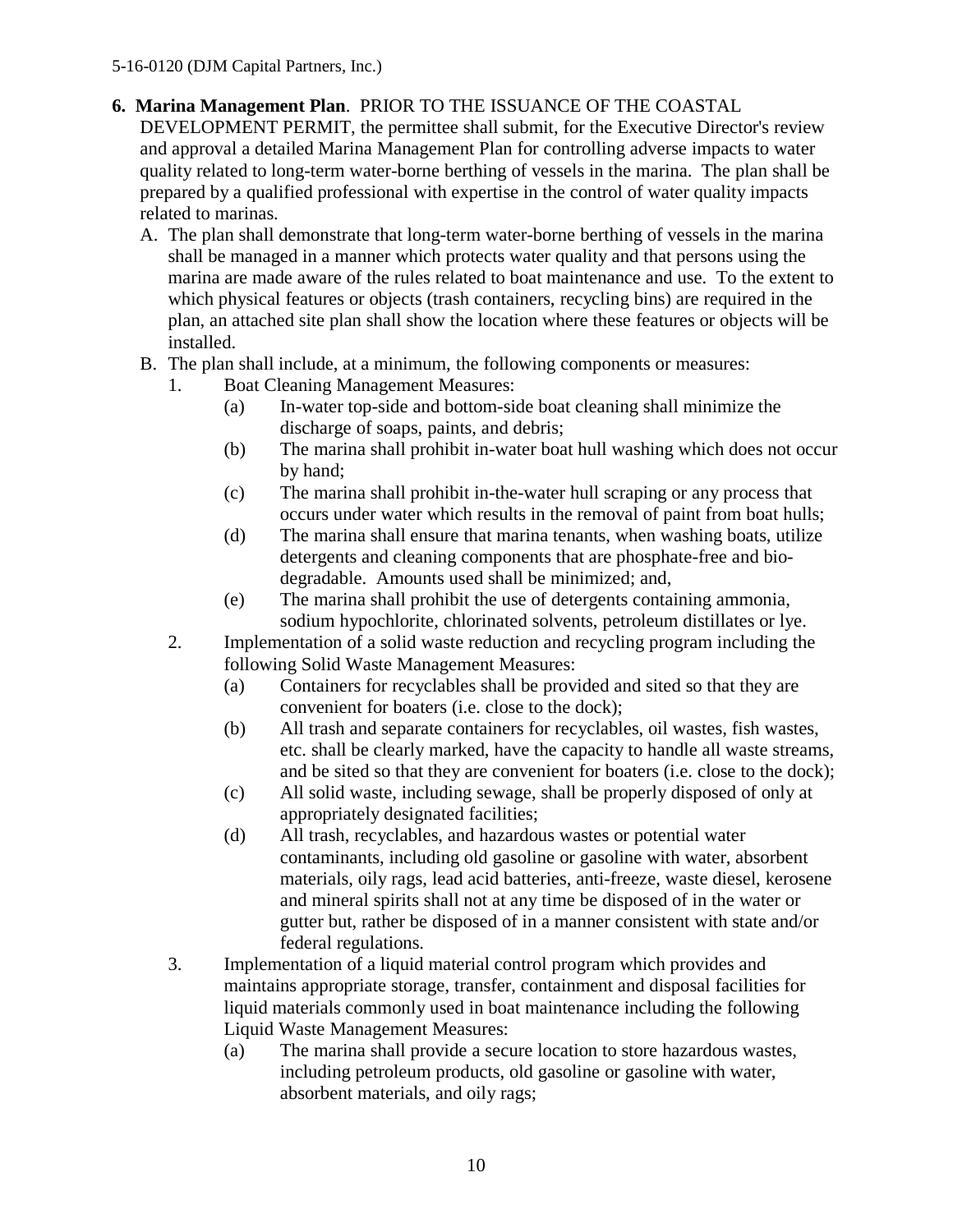- (b) Containers for anti-freeze, lead acid batteries, used oil and used oil filters which will be collected separately for recycling shall be provided by the marina;
- (c) Signage shall be placed on all regular trash containers to indicate that hazardous wastes may not be disposed of in the container. The containers shall notify boaters as to how to dispose of hazardous wastes and where to recycle certain recyclable wastes; and
- 4. Petroleum Control Management Measures:
	- (a) Boaters shall practice preventive engine maintenance and will use oil absorbents in the bilge and under the engine to prevent oil and fuel discharges. Oil absorbent materials shall be examined at least once a year and replaced as necessary. Used oil absorbents are hazardous waste in California. Used oil absorbents must therefore be disposed in accordance with hazardous waste disposal regulations. The boaters shall regularly inspect and maintain engines, seals, gaskets, lines and hoses in order to prevent oil and fuel spills. The use of soaps that can be discharged by bilge pumps is prohibited;
	- (b) If the bilge needs more extensive cleaning (e.g., due to spills of engine fuels, lubricants or other liquid materials), the boaters will use a bilge pump-out facility or steam cleaning services that recover and properly dispose or recycle all contaminated liquids; and
	- (c) Bilge cleaners which contain detergents or emulsifiers will not be used for bilge cleaning since they may be discharged to surface waters by the bilge pumps.
- 5. Public Education Measures:
	- (a). The marina shall provide information about all of the measures in the BMP program through a combination of signage, tenant bill inserts and distribution of the BMP program to new tenants and each year to repeat tenants. The program shall be posted at the Harbormaster's Office/Administration Building and at all dock entrances, and be included and attached to all slip lease agreements.
- 6. The permittee shall undertake development in conformance with the approved final plan unless the Commission amends this permit or the Executive Director determines that no amendment is legally required for any proposed minor deviations.
- **7. Assumption of Risk, Waiver of Liability and Indemnity.** By acceptance of this permit, the applicant acknowledges and agrees (i) that the site may be subject to hazards from waves, erosion, storm conditions, liquefaction, flooding, and sea level rise; (ii) to assume the risks to the applicant and the property that is the subject of this permit of injury and damage from such hazards in connection with this permitted development; (iii) to unconditionally waive any claim of damage or liability against the Commission, its officers, agents, and employees for injury or damage from such hazards; and (iv) to indemnify and hold harmless the Commission, its officers, agents, and employees with respect to the Commission's approval of the project against any and all liability, claims, demands, damages, costs (including costs and fees incurred in defense of such claims), expenses, and amounts paid in settlement arising from any injury or damage due to such hazards.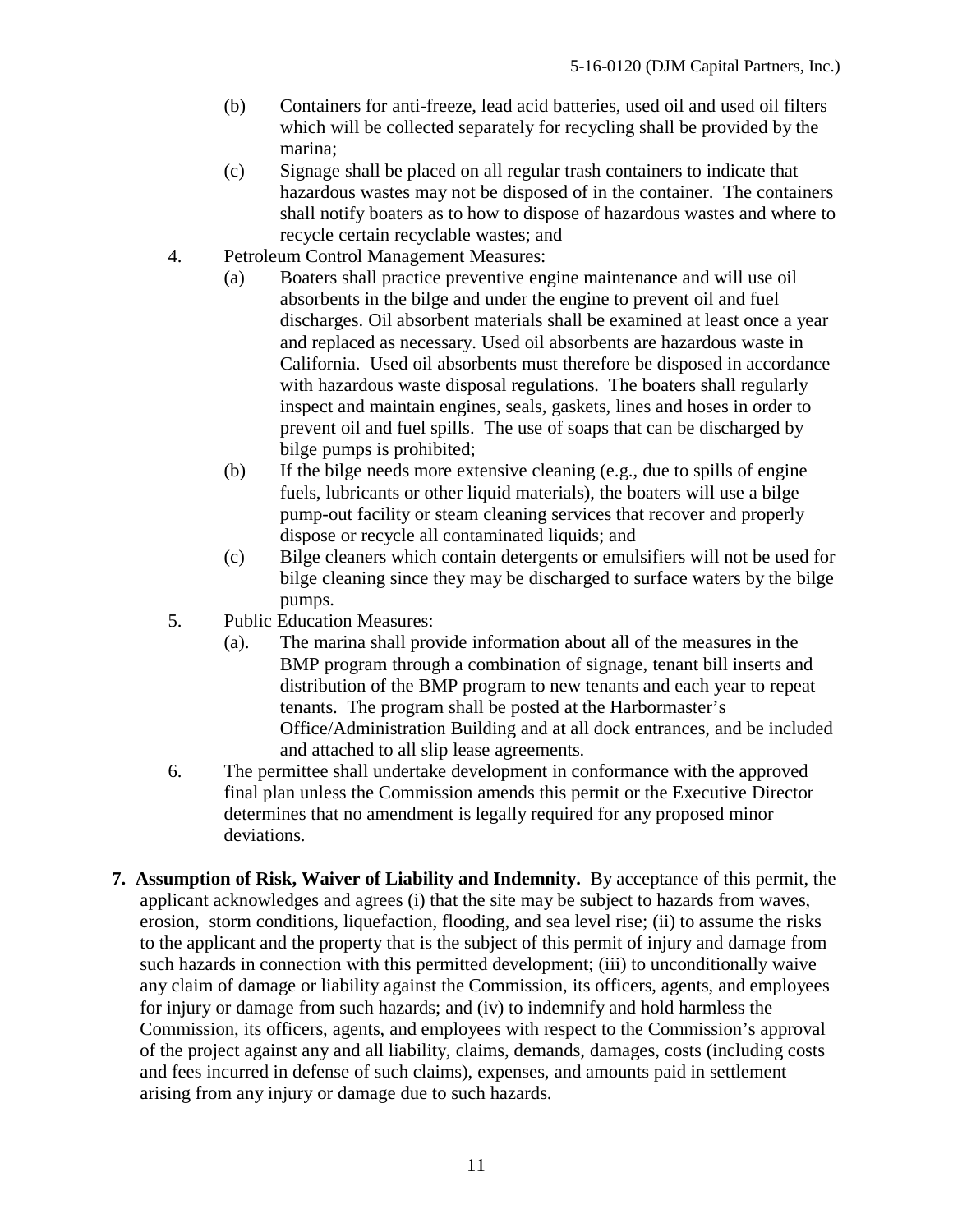### **8. No Future Bayward Extension of the Shoreline Protective Device.**

- A. By acceptance of this Permit, the applicant agrees, on behalf of itself and all successors and assigns, that no future repair or maintenance, enhancement, reinforcement, or any other activity affecting the shoreline protective device that is the subject of Coastal Development Permit No. 5-16-0120, as described and depicted on an Exhibit attached to the Notice of Intent to Issue Permit (NOI) that the Executive Director issues for this permit, shall be undertaken if such activity extends the footprint seaward of the subject shoreline protective device. By acceptance of this Permit, the applicant waives, on behalf of itself and all successors and assigns, any rights to such activity that may exist under Public Resources Code Section 30235, the certified LCP, or other applicable law. Any proposal to extend the footprint of the subject shoreline protective device vertically shall be subject to a coastal development permit amendment; unless the Executive Director determines that no amendment is legally required.
- B. Prior to the issuance by the Executive Director of the NOI FOR THIS PERMIT, the applicant shall submit for the review and approval of the Executive Director, and upon such approval, for attachment as an Exhibit to the NOI, a formal legal description and graphic depiction of the shoreline protective device that is the subject of Coastal Development Permit No. 5-16-0120, as generally described above and shown on **[Exhibit](https://documents.coastal.ca.gov/reports/2017/5/F11a/F11a-5-2017-exhibits.pdf)  [No. 2](https://documents.coastal.ca.gov/reports/2017/5/F11a/F11a-5-2017-exhibits.pdf)** attached to this staff report, showing the footprint and the elevation of the device referenced to NAVD (National American Vertical Datum).
- **9. Future Development.** This permit is only for the development described in Coastal Development Permit No. 5-16-0120. Pursuant to Title 14 California Code of Regulations Section 13253(b)(6), the exemptions otherwise provided in Public Resources Code Section 30610(b) shall not apply to the development governed by Coastal Development Permit No. 5-16-0120. Accordingly, any future improvements to the marina, including but not limited to repair and maintenance identified as requiring a permit in Public Resources Section 30610(d) and Title 14 California Code of Regulations Sections 13252(a)-(b), shall require an amendment to Coastal Development Permit No. 5-16-0120 from the Commission or shall require an additional coastal development permit from the Commission or from the applicable certified local government.

#### **10. Compliance with Existing Public Access Easement**

- A. By acceptance of this permit, the applicant agrees, on behalf of itself and all successors and assigns, that in order to ensure no loss of public access as a result of the approval of this permit, continuing compliance with the existing easement which is titled "Grant of Easement" from grantor Donald M. Koll to grantee City of Newport Beach recorded as Instrument No. 7340, Newport Beach Deed No. 234 in Book 11081 Page 1620 of the Official Records of Orange County on February 5, 1974 (the "Existing Public Access Easement"), including the requirement in said Easement that any reserved rights not unreasonably interfere with or obstruct pedestrian ingress and egress over said Easement, shall be an enforceable condition of approval for this permit. This requirement to continue complying with the Existing Public Access Easement shall not be construed as modifying or altering the terms of that Easement in any way.
- B. The applicant agrees, on behalf of itself and all successors and assigns, that by securing a public access deed restriction from the City of Newport Beach which restricts the use and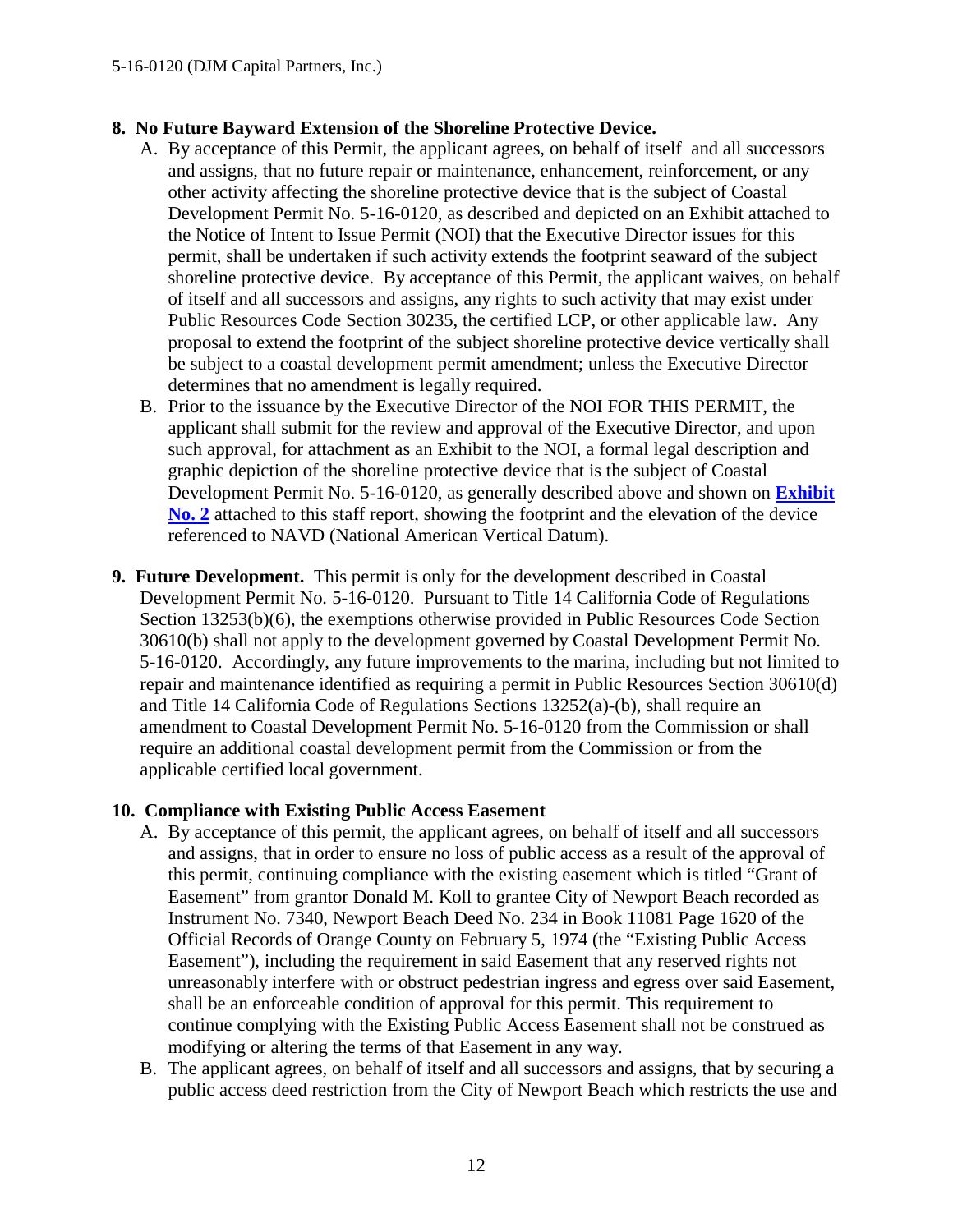enjoyment of the parcel and provides public access and recreational uses for the life of the development approved under this permit, as required by Special Condition 11 below (the "New Public Access Easement"), the requirement for the applicant to comply with the New Public Access Easement as a condition of approval for this permit shall not be construed to obstruct or otherwise extinguish the requirement for the applicant to comply with the Existing Public Access Easement as specified in subsection A above.

### **11. Public Access Deed Restriction**

- A. PRIOR TO ISSUANCE OF THE COASTAL DEVELOPMENT PERMIT, the permittee shall provide proof that the City of Newport Beach has executed and recorded documents(s) in a form and content acceptable to the Executive Director, restricting the use and enjoyment of the parcel, and providing public access and recreational uses for the life of the development approved under this permit as described **Special Condition No. 10** and as shown on **[Exhibit No. 4, page 3.](https://documents.coastal.ca.gov/reports/2017/5/F11a/F11a-5-2017-exhibits.pdf)**
	- 1. Public Access Areas. The deed restriction shall reflect that the City shall provide public access for recreational uses consistent with the terms and conditions of this coastal development permit in the following locations (as generally shown in **[Exhibit No. 4, page 3](https://documents.coastal.ca.gov/reports/2017/5/F11a/F11a-5-2017-exhibits.pdf)**):
		- (a) A delineated 6 foot wide unobstructed lateral public accessway provided along the length of the seawall/bulkhead fronting Dock A and Dock B (3400 Via Oporto to 3450 Via Oporto) composed of the 6 foot wide cantilevered section as proposed by the applicant; and
	- 2. Development and Use Restrictions. No development, as defined in Section 30106 of the Coastal Act, shall occur within any of the public access areas described in subsection A.1 of this condition, and as described and depicted in **[Exhibit No. 4,](https://documents.coastal.ca.gov/reports/2017/5/F11a/F11a-5-2017-exhibits.pdf)  [page 3](https://documents.coastal.ca.gov/reports/2017/5/F11a/F11a-5-2017-exhibits.pdf)** of this staff report, except for the following development which shall require a separate coastal development permit:
		- (a) Public park benches and public lighting
	- 3. The document shall also provide that public access along the boardwalk shall be uninterrupted at all times.
- B. The recorded document(s) shall include a legal description and corresponding graphic depiction of the legal parcel(s) subject to this permit and a metes and bounds legal description and a corresponding graphic depiction, drawn to scale, of the designated public access area(s) prepared by a licensed surveyor based on an on-site inspection of the public access area(s).
- C. The deed restriction shall be recorded free of prior liens and any other encumbrances that the Executive Director determines may affect the interest being conveyed.
- D. The deed restriction shall run with the land in favor of the People of the State of California, binding successors and assigns of the applicant or landowner for the life of the development approved under this permit.

## **12. Final Updated Plans.**

- A. PRIOR TO THE ISSUANCE OF THE COASTAL DEVELOPMENT PERMIT, the permittee shall submit, for the Executive Director's review and approval, two (2) full size sets of the following final updated plans, modified as required below:
	- 1. Revised Project Plans that substantially conform with the plans received on February 12, 2016, except they shall be modified as required below: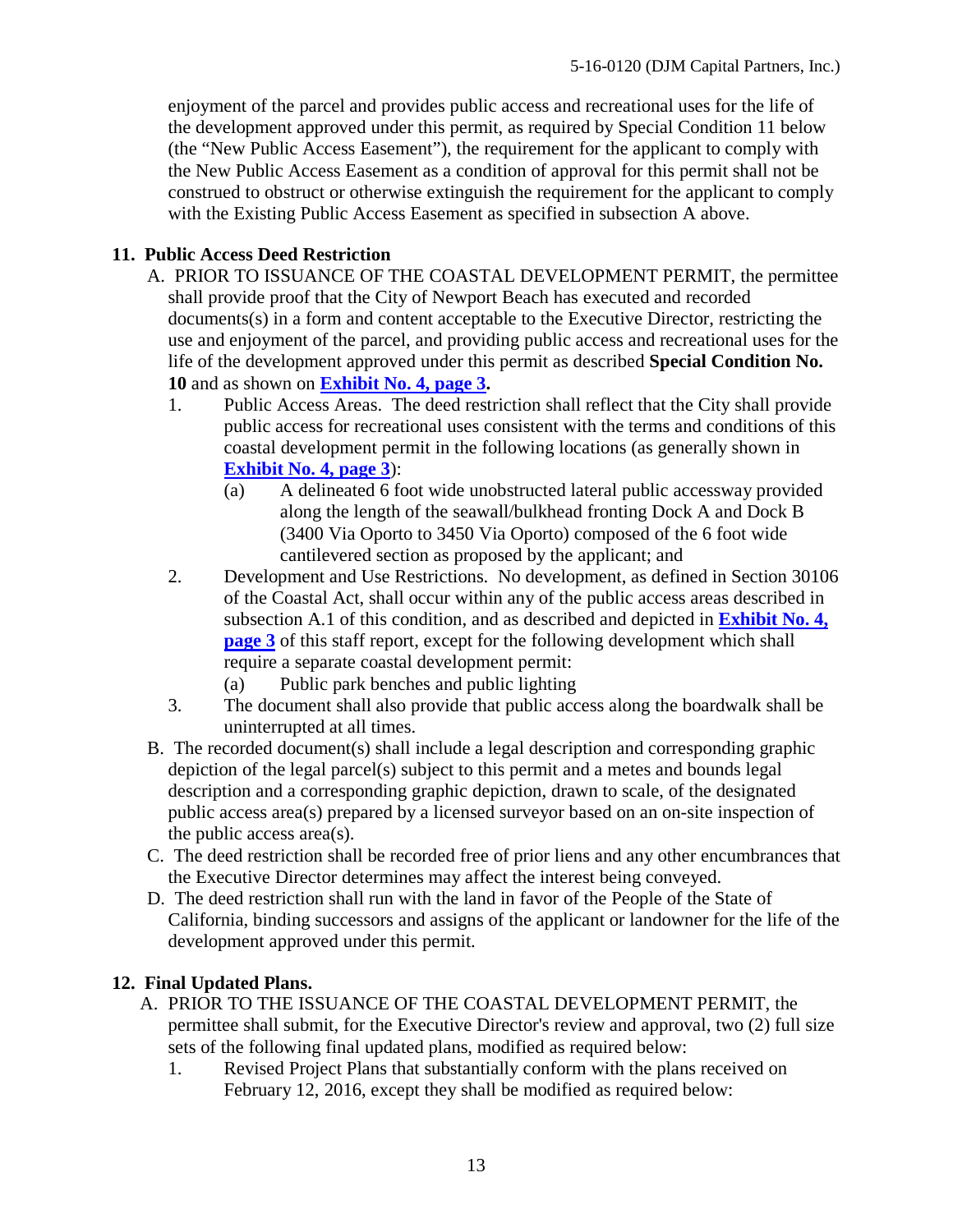- (a) The applicant shall acknowledge potential future expansion of the lateral public accessway in Lido Marina Village at 3366 Via Lido and shall design the replacement cantilevered headwalk and Platform C fronting 3366 Via Lido so that it can accommodate potential future expansion of an unobstructed lateral public accessway to the east of 3366 Via Lido; and
- (b) The 6 foot wide cantilevered deck located at the western portion of 3450 Via Oporto that fronts the bay that is to be rebuilt in the same location shall be provided as a component of the proposed 6 foot wide unobstructed lateral public accessway to the east of 3450 Via Oporto and will be designed so it can accommodate potential future expansion of an unobstructed lateral public accessway to the west of 3450 Via Oporto; and
- (c) The boardwalk design shall incorporate visual cues that identify it as an unobstructed public boardwalk.
- 2. A Coastal Public Access Sign Plan:
	- (a) The plan shall show the location of the visitor-serving/coastal access directional sign(s) located in the following area:
		- (1) Along the 6 foot wide unobstructed lateral public accessway fronting Dock A and B; and
		- (2) Fronting the street Via Oporto between the following buildings: 1) 3450 and 3440 Via Oporto; 2) 3432 and 3424 Via Oporto; and 3) 3416 and 3412 Via Oporto;
		- (3) At the pedestrian and vehicular exits of the Lido Marina Village Parking Structure
	- (b) The proposed sign(s) shall be in compliance with the Coastal Access Sign Program submitted as part of the City of Newport Beach Implementation Plan (IP) that was approved by the Commission on September 7, 2016.
- B. All final updated plans shall be prepared and certified by a licensed professional or professionals as applicable (e.g., architect, surveyor, geotechnical engineer), based on current information and professional standards, and shall be certified to ensure that they are consistent with the Commission's approval and with the recommendations of any required technical reports.
- C. The permittee shall undertake development in conformance with the approved final updated plans unless the Commission amends this permit or the Executive Director determines that no amendment is legally required for any proposed minor deviations.
- **13. Deed Restriction.** PRIOR TO ISSUANCE OF THE COASTAL DEVELOPMENT PERMIT, the applicant shall submit to the Executive Director for review and approval documentation demonstrating that the landowners have executed and recorded against the parcel(s) governed by this permit a deed restriction, in a form and content acceptable to the Executive Director: (1) indicating that, pursuant to this permit, the California Coastal Commission has authorized development on the subject property, subject to terms and conditions that restrict the use and enjoyment of that property; and (2) imposing the Special Conditions of this permit as covenants, conditions and restrictions on the use and enjoyment of the Property. The deed restriction shall include a legal description of the entire parcel or parcels governed by this permit. The deed restriction shall also indicate that, in the event of an extinguishment or termination of the deed restriction for any reason, the terms and conditions of this permit shall continue to restrict the use and enjoyment of the subject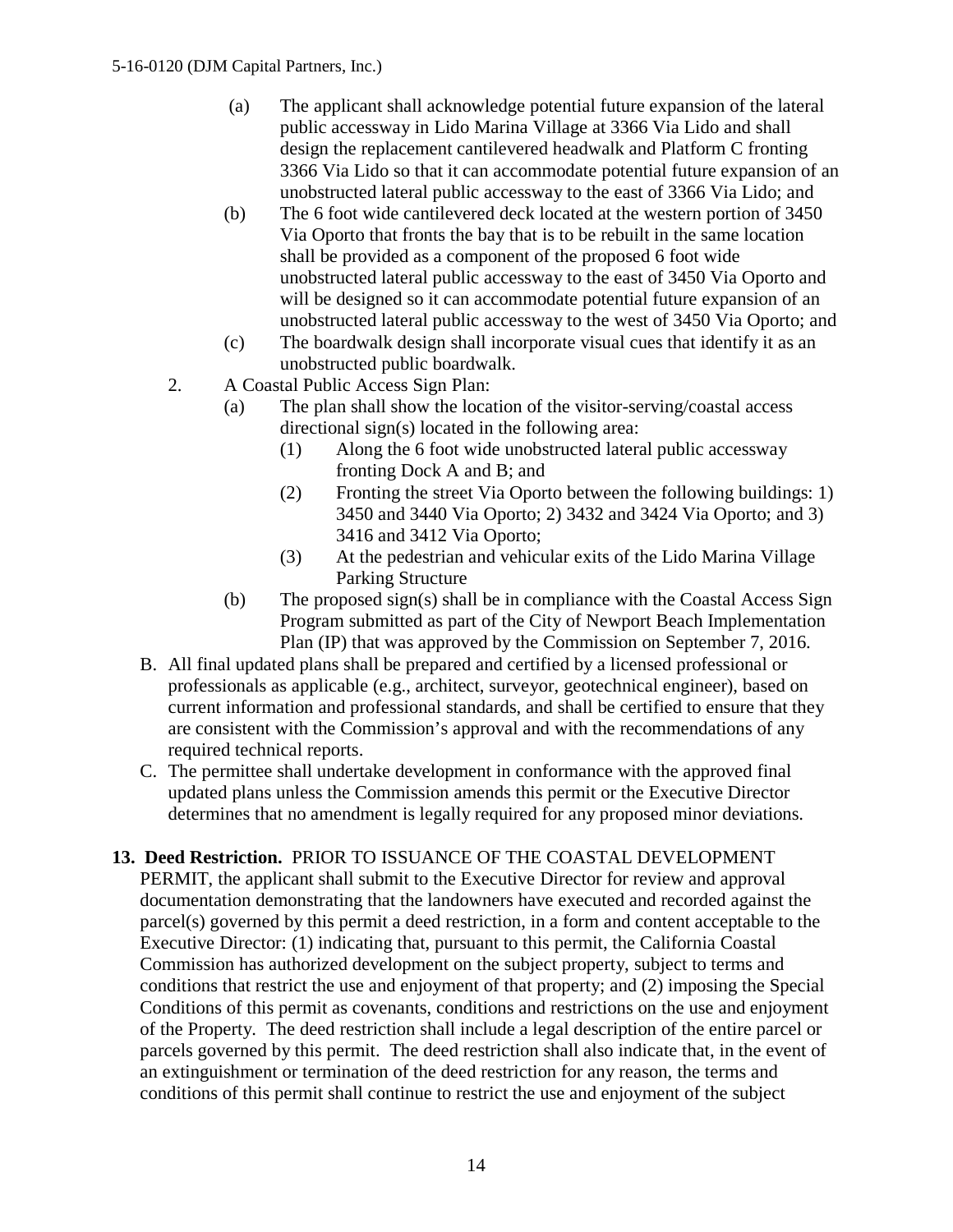property so long as either this permit or the development it authorizes, or any part, modification, or amendment thereof, remains in existence on or with respect to the subject property.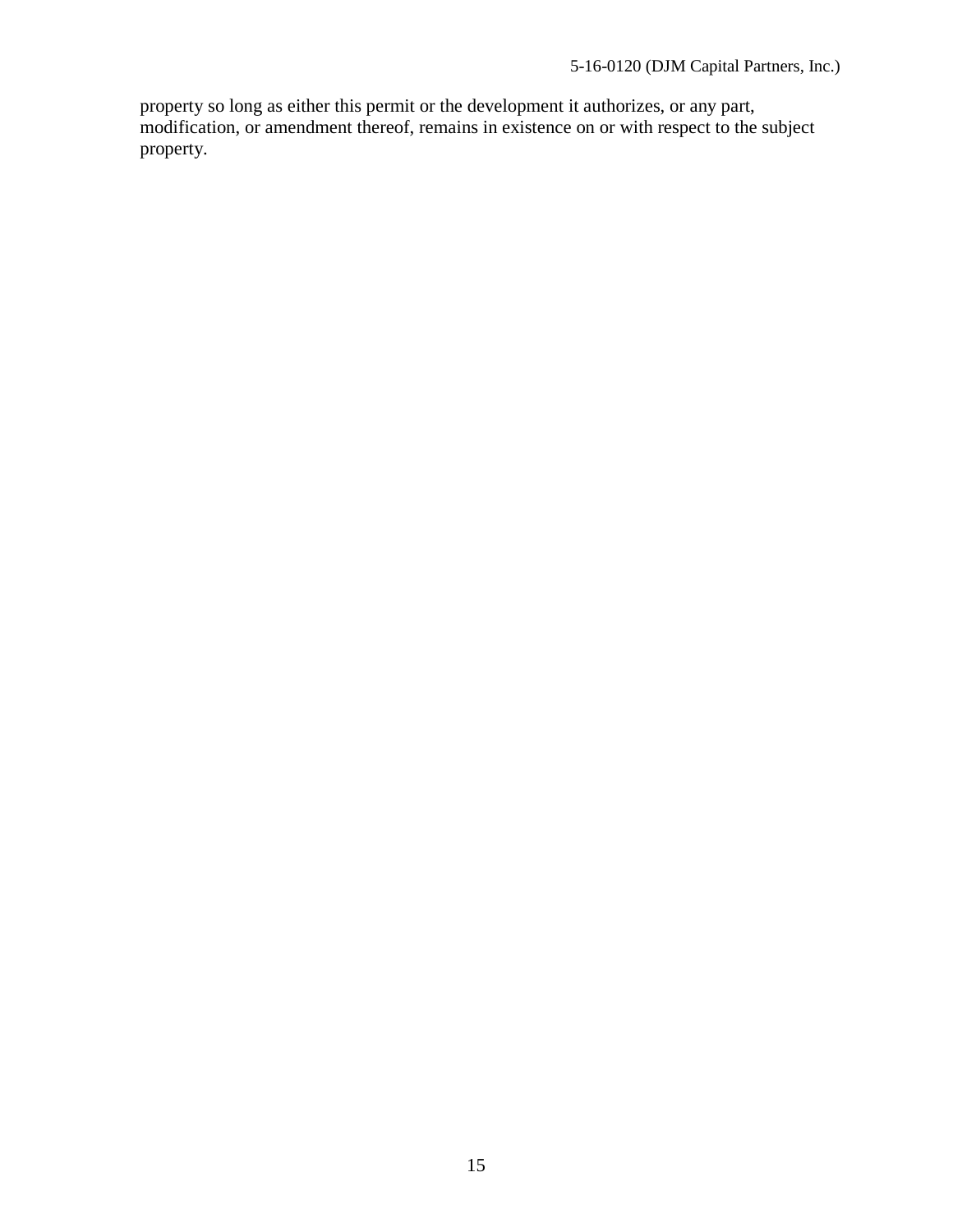# <span id="page-15-0"></span>**IV. FINDINGS AND DECLARATIONS**

# <span id="page-15-1"></span>**A. PROJECT DESCRIPTION**

Lido Marina is one of the largest private commercial marinas in Newport Harbor and has been continuously operated as a private visitor-serving commercial marina since 1955 and will continue to do so post project. This marina accommodates a variety of uses, from an individual recreational user to chartered functions. In Dock A, slips are offered for lease to the general public, and rentals of personal watercraft are provided. A portion of the marina (Dock B) is set aside for commercial charter vessel use and was approved by the California Coastal Commission (CCC) in May 2015 under CDP No. 5-14-1717. Dock C is also used by boats for commercial purposes.

The subject site is the Lido Marina, which was originally constructed in 1955, located bayward of Via Oporto Street and Via Lido within the City of Newport Beach, Orange County (**[Exhibit](https://documents.coastal.ca.gov/reports/2017/5/F11a/F11a-5-2017-exhibits.pdf)  [No. 1](https://documents.coastal.ca.gov/reports/2017/5/F11a/F11a-5-2017-exhibits.pdf)**). Boats ranging in size from 20 feet to 92 feet in length can currently be accommodated within the marina. The subject site is located bayward of the Lido Village area of Newport Beach, which is primarily developed with commercial uses including grocery stores, restaurants, salons, home furnishings, apparel, and other specialty shops. The area also includes Lido Marina Village, which is a pedestrian-oriented waterfront development that includes visitor-serving commercial uses, specialty stores, and marine uses. Lido Marina Village includes a parking garage, which provides parking for both land uses and water-related uses in the village. Landward of the marina, there is an existing patio/boardwalk that provides access to the area and to the gangways leading to headwalks and boat slips, dingy basins, and a transient dock and pump out station.

The applicant states that the dock floats, wood decking, guide piles and water and electrical systems have reached the end of their useful life and need to be replaced. In addition, the applicant states that the existing boardwalk is not delineated throughout the length of the marina which tends to impede efficient access to gangway platforms and boat docks. Thus, the applicant claims that a major rebuilding of the dock system and boardwalk is needed in order to improve public access, reduce the need for temporary closures and repairs and to bring the marina up to date with current building and safety requirements. The applicant states that the reconfigured new marina will be consistent with industry standards including those for Americans with Disabilities Act (ADA) access, the Department of Boating and Waterways (DBAW), as well as City and State standards for utilities, water quality and safety.

The project entails the demolition of the existing 49-slip Lido Marina and construction of a new reconfigured 48-slip marina in the same location (**[Exhibit No. 2](https://documents.coastal.ca.gov/reports/2017/5/F11a/F11a-5-2017-exhibits.pdf)**). The reconfigured new marina will reduce the existing 49 slips to 48 wet boat slips, a reduction of 1 wet boat slip. The proposed project will result in a significant increase in the number of small boat slips ranging from 20' to 35 (from 8 to 20) and an increase in boat slips ranging from 52' to 92' (from 8 to 15), but also a net decrease in the medium-size boat slips ranging in size between 36' and 50' feet in length (from 33 to 13). The breakdown of the slips sizes from the existing and proposed project is found below: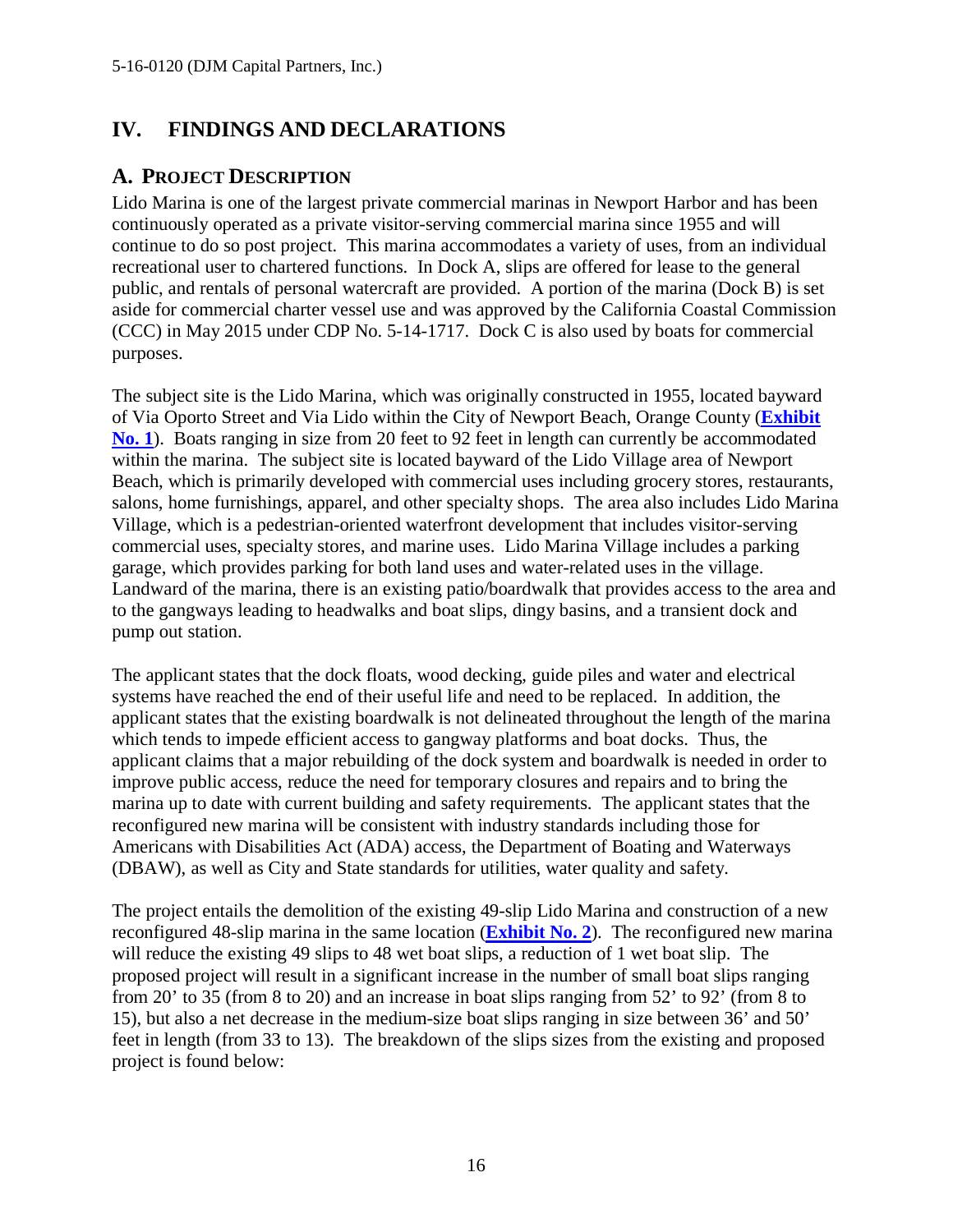| <b>Existing and Proposed Dock Components</b> |                  |                  |  |
|----------------------------------------------|------------------|------------------|--|
| <b>Boat Length</b>                           | Existing         | Proposed         |  |
| $20 - 25$                                    | 7                | 18               |  |
| 30                                           | $\mathbf{1}$     |                  |  |
| 35                                           |                  | $\overline{2}$   |  |
| 36                                           | 8                |                  |  |
| 38                                           | $\overline{4}$   | 11               |  |
| 40                                           | 8                | 1                |  |
| 44                                           |                  | 1                |  |
| 45                                           | 3                |                  |  |
| 50                                           | 10               |                  |  |
| $52 -$                                       | $\mathbf{1}$     |                  |  |
| 54                                           | $\mathbf{1}$     |                  |  |
| 64                                           | $\mathbf{1}$     |                  |  |
| 66                                           | $\mathbf{1}$     |                  |  |
| 80                                           |                  | $\overline{4}$   |  |
| 82                                           |                  | $\overline{4}$   |  |
| 86                                           |                  | 3                |  |
| 90                                           |                  | $\overline{4}$   |  |
| 92                                           | $\overline{4}$   |                  |  |
| Greater than 100                             | $\boldsymbol{0}$ | $\boldsymbol{0}$ |  |
| <b>TOTAL</b>                                 | 49               | 48               |  |

The proposed new dock system has three distinct components: Dock A, Dock B and Dock C (**[Exhibit No. 2](https://documents.coastal.ca.gov/reports/2017/5/F11a/F11a-5-2017-exhibits.pdf)**) that are part of the proposed project. Each of these docks is discussed further in detail below:

D**ock A:** This dock will be located at the western extent of the Lido Marina where the docks wrap around from the main harbor into the channel leading to Balboa Coves. Slips on this dock will be offered for lease to the general public. The western portion of this dock will accommodate small boats, kayaks, dinghies, gondolas, a transient side tie, and larger vessels. Rentals of small boats and personal watercraft, including kayaks and stand-up paddleboards, will also be provided. Included as part of the western portion of the dock design is a Low Freeboard Dock (LFD), that will allow for the easy launching of kayaks. Access to the western portion of this dock will be from a proposed 80 foot long ADA compliant gangway from Platform 1 (an existing platform positioned over the western portion of Dock A), which will have a proposed gated entry. The proposed transient slip will replace the existing transient slip, which is now in a slightly different configuration and located within the marina and not as a separate dock. The transient dock will have signage indicating a tie-up limit of 1 hour and will be monitored by marina maintenance staff to insure proper functioning. The gangway gate accessed from Platform 1 will be locked between the hours of 12:00 midnight to 6:00 a.m. when the marina is will be closed The slips on the west side of Dock A in Small Boat Basins 1 and 2 will accommodate boats ranging in length from 35 to 45 feet. The larger boat slips on the east side of Dock A will accommodate boats from 35 feet in length to 82 feet in length. These slips will be accessed from a separate platform, Platform 2 (an existing platform positioned over the eastern portion of Dock A), which will have a proposed lockable, gated 80 foot long ADA-compliant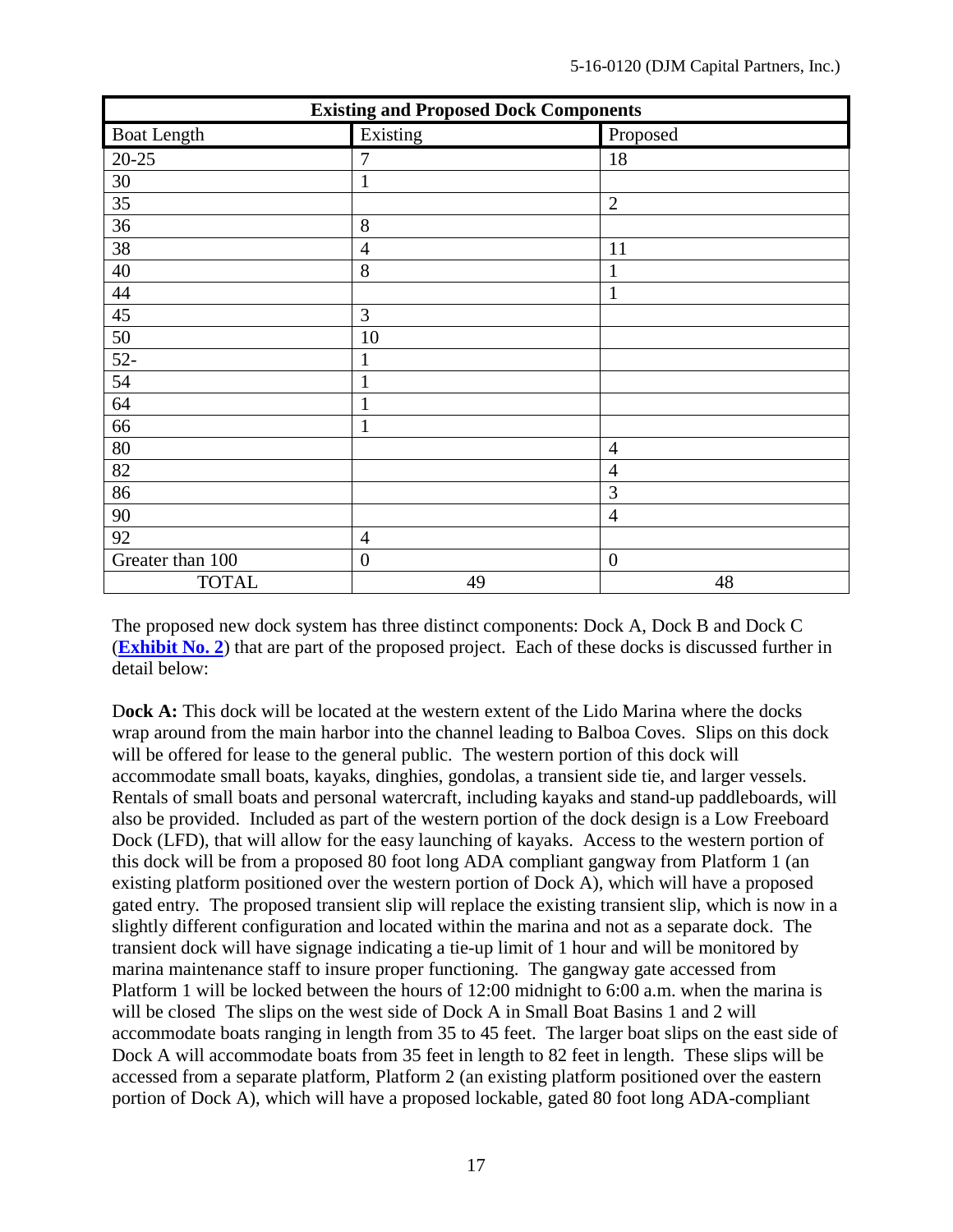#### 5-16-0120 (DJM Capital Partners, Inc.)

gangway, as well as a proposed lockable, gated 35 foot long standard gangway. The 80-foot long gangway and the 35-foot long gangway for the eastern portion of Dock A will be locked because they are not primarily provided for general public boating use, but rather are reserved for charter operations and long-term tenants, respectively.

**Dock B:** This dock was previously permitted under CDP 5-14-1717 and no work to this dock is proposed. Dock B is adjacent to Dock A and shares the same headwalk. Dock B is set aside for commercial charter vessel use and accommodates three boats that are in excess of 80 feet in length and has one side tie. In other words, Dock B does not provide for general public boating use. While no work is proposed on Dock B, work is proposed in the area that connects to Dock B. This dock will be accessed from Platform 2 (an existing platform positioned over the eastern portion of Dock A), which will have a proposed lockable, gated 80 foot long ADA-compliant gangway leading to Dock B, as well as a proposed lockable, gated 35 foot long standard gangway leading to the eastern portion of Dock A. The gate at the proposed 35 foot long gangway leading to the large boat slips at the east end of Dock A will remain locked for tenant security purposes, as this dock area will primarily be leased by long-term tenants. The gate at the 80 foot long gangway leading to Dock B will remain locked as well, except in the event of charter operations, as this dock will primarily be used to moor charter fleets.

**Dock C:** This dock will be located at the eastern extent of the Lido Marina and ends in the area where landside development transitions from commercial development to residential development. This dock is physically separated from Dock A and B by the property located at 3388 Via Lido, which has a landside building and waterside dock component. This dock will contain five slips and two side ties and the slips in this dock will accommodate three 82 foot boats and two 90 foot boats that will be used for commercial purposes. Similar to Dock B ,Dock C does not provide for general public boating use. The east end of the dock can accommodate two side-tied boats 38 feet in length, and the west end of the dock can accommodate one sidetied boat 90 feet in length. Access to Dock C is through a proposed, lockable, gated 80-foot ADA compliant gangway from Platform 3 (an existing platform positioned over Dock C) that is connected to an existing elevated cantilevered headwalk, which as part of this project will be replaced in kind along with the platform. While Dock A and Dock B will be accessible directly from three public access walkways through Lido Marina Village (to be discussed later), the elevated cantilevered headwalk, platform 3 and gangway to Dock C is only accessible across the existing cantilevered public boardwalk supported by piles that fronts 3388 Via Lido, which is under separate ownership (**[Exhibit No. 2](https://documents.coastal.ca.gov/reports/2017/5/F11a/F11a-5-2017-exhibits.pdf)**). In other words, public access to Dock C is dependent on using one of the three public accessways through Lido Marina Village that services Docks A and B, *then* continuing on the existing cantilevered public boardwalk that fronts 3388 Via Lido and which connects Docks A and B in Lido Marina to Dock C, which is on the eastern side of 3388 Via Lido.

No dredging is proposed with the project.

The Lido Marina is an extension of Lido Marina Village and is connected by the Lido Marina Village patio/boardwalk. Landside access from Via Oporto and the existing Lido Village parking structure to the marina is provided from three existing vertical access points open 24 hours to the public, identified as Marina Access Points on the Proposed Dock Plan, between the following buildings: 1) 3450 and 3440 Via Oporto; 2) 3432 and 3424 Via Oporto; and 3) 3416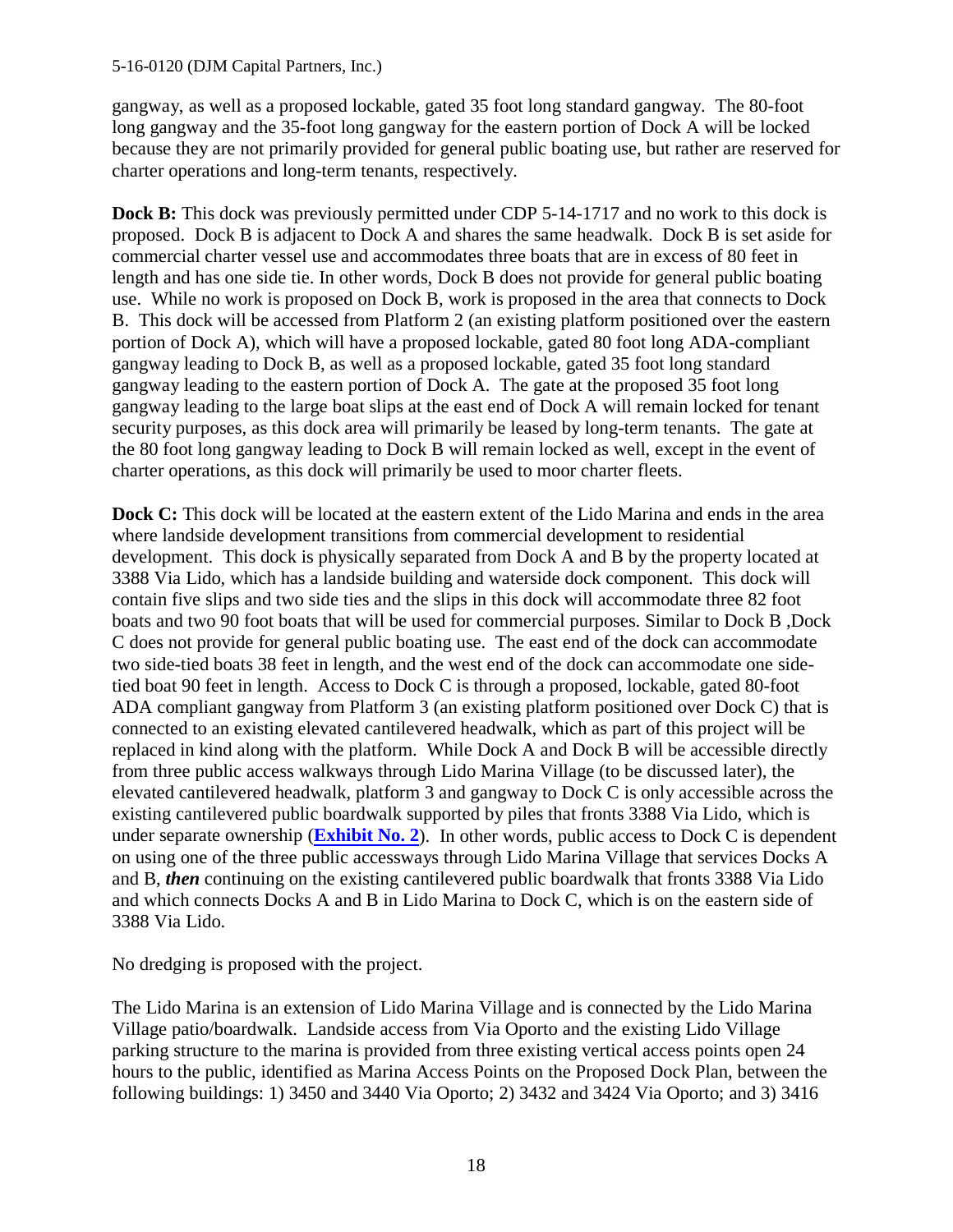and 3412 Via Oporto. These lateral three access points lead to the existing and proposed public patio/boardwalk along the waterfront, as well as, the platforms that lead to the Docks A, B and C (in the case of Dock C, through the cantilevered boardwalk that fronts 3388 Via Lido) (**[Exhibit](https://documents.coastal.ca.gov/reports/2017/5/F11a/F11a-5-2017-exhibits.pdf)  [No. 2](https://documents.coastal.ca.gov/reports/2017/5/F11a/F11a-5-2017-exhibits.pdf)**). The applicant proposes updated signage at these three vertical access points, which connect Lido Marina Village with the Lido Marina and access along the waterfront.

With the reconfigured new marina, improvements are proposed to the existing utilities and drainage patterns that will in turn bring these features into compliance with City and State code standards. A new vessel waste pump-out will be located at the transient side tie location located at the western portion of Dock A. An existing vessel waste pump-out located at the mid-point of the marina in Dock B will remain and continue to serve the commercial boats docked at this location.

The proposed project will result in a net decrease of 1,083 square feet in over water shading with the new dock system; however, there will be an overall increase in over water shading of 3,169 square feet due to the addition of the cantilevered public boardwalk, and new kayak float in Dock A. To anchor Dock A and Dock C of the new dock system (Dock B already exists and no work is proposed to that dock), 61 new piles are proposed. Currently, the existing marina, minus the existing piles supporting Dock B, is supported by 70 piles. Thus post project, the total number of dock support piles will be reduced from 70 to 61 piles. However, the size of the piles will be increased consistent with current design requirements and this will result in a net increase in soft bottom pile area impact of 152 square feet. The existing piles range in size from 10 inches to 20 inches, and the proposed piles will range in size from 14 inches to 24 inches.

The proposed dock system includes dock fingers and headwalks, platforms and decking of wood frame construction with support provided by roto-molded, foam-filled plastic pontoons bolted to the underside of the wood framing with Douglas fir 2X covering. All floating docks will be made off-site in a fabrication yard and trucked to a local launching site anticipated to be either at the City-owned Lower Castaways site just north of the Pacific Coast Highway bridge, or the Newport Dunes launch ramp. The new docks will then be placed in the water and towed to the Lido Marina project site and set in-place. All new piles will be of pre-stressed concrete construction and driven to the desired embedment depth with a diesel or drop hammer.

The existing Lido Marina Village patio/boardwalk, which varies in width from 11 to 14 feet, is situated on top of the seawall/bulkhead edge along the length of Docks A and B and the adjacent landside commercial development along these areas (**[Exhibit No. 4](https://documents.coastal.ca.gov/reports/2017/5/F11a/F11a-5-2017-exhibits.pdf)**). Patio furniture and other amenities are currently located within this patio/boardwalk area. Within this existing patio area running 6 feet landward from the seawall/bulkhead edge fronting Docks A and B, is an existing 6 foot wide public access easement boardwalk that was required by the City in a previous approval in 1974. The proposed project includes the removal of this existing 6 foot wide public boardwalk section and expansion and improvement with a new 12 foot public boardwalk with a new 6 foot wide cantilevered public boardwalk along the seawall/bulkhead fronting Dock A and B, which begins along the eastern end of the building at 3450 Via Oporto and ends to the west before the property line of 3388 Via Oporto (**[Exhibit No. 4](https://documents.coastal.ca.gov/reports/2017/5/F11a/F11a-5-2017-exhibits.pdf)**). The applicant proposes that the new 6 foot wide cantilevered public boardwalk section will provide unobstructed lateral public access. As part of the City's approval for this new boardwalk, the City's Resolution No. 1966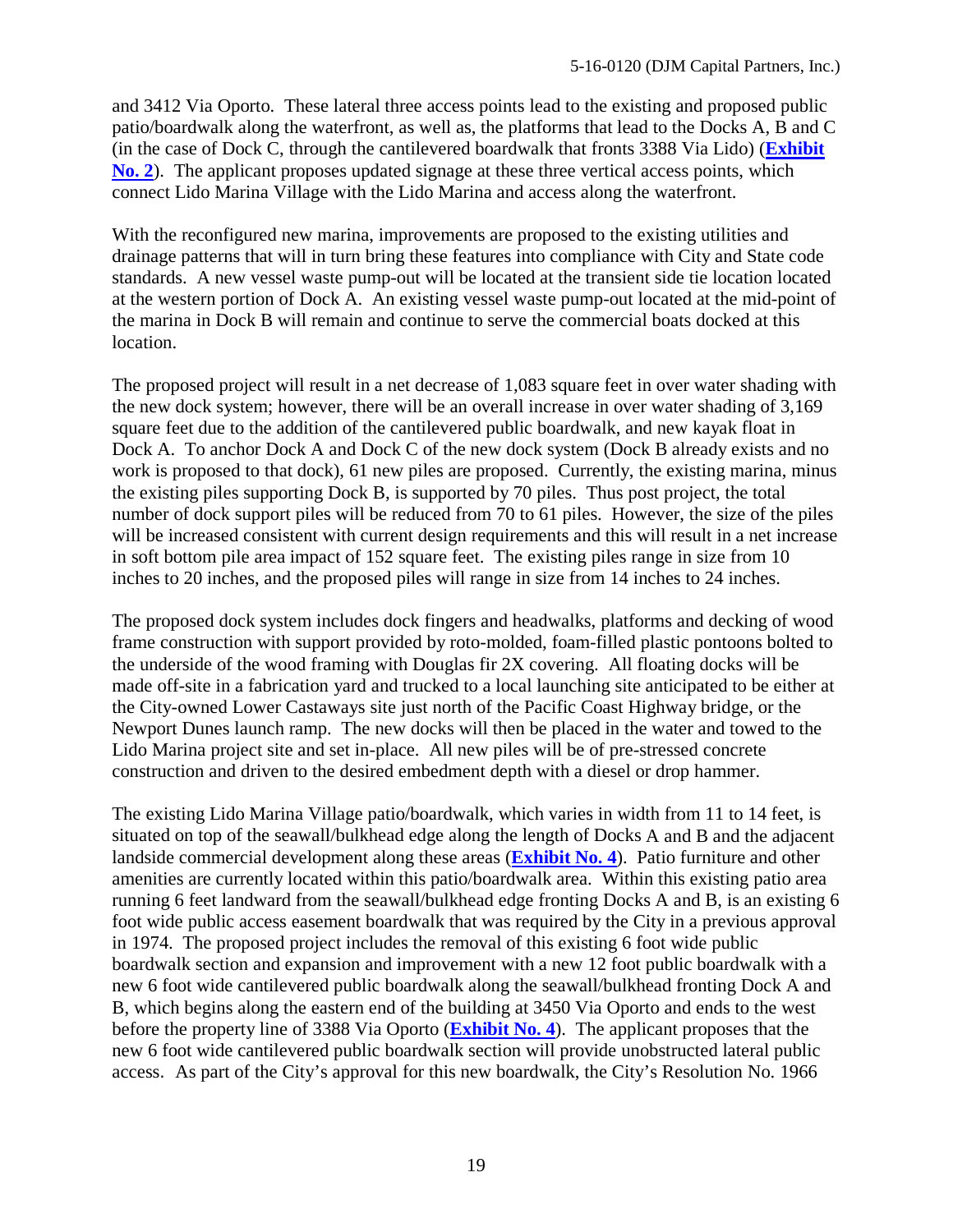#### 5-16-0120 (DJM Capital Partners, Inc.)

stated that the walkway be a minimum 6 feet wide, but preferably 10 feet wide. The applicant has only proposed that the walkway be 6 foot wide.

The applicant states that the existing boardwalk configuration makes public access disconnected and somewhat unclear to visitors, but that the proposed 6 foot wide cantilevered public boardwalk component of the boardwalk system will create a more harmonious and clear path of travel for public access since it will be unencumbered by patio furniture and other tenant usage. Post project, the existing landward 6 foot wide public access easement boardwalk will remain as part of the now expanded boardwalk and is anticipated to accommodate restaurant patio furniture or other compatible temporary tenant uses.

The applicant states that the cantilevered feature serves a double function to: 1) provide a continuous six foot wide boardwalk along the seawall/bulkhead (in addition to the existing landside portion of the boardwalk along the seawall/bulkhead), and 2) provide an extension of the existing seawall/bulkhead in order to protect against future sea level rise.

The proposed boardwalk will be delineated to provide a continuous 6 foot wide cantilevered unobstructed public boardwalk and railing fronting Docks A and B. The existing boardwalk does not extend further east to Dock C because the property at 3388 Via Lido, which is under separate ownership and is not a part of this project, is built directly adjacent to the seawall/bulkhead and no public access is provided across the landside of that property. However, an existing cantilevered pile supported, publicly-open boardwalk allows pedestrian traffic across the waterside of 3388 Via Lido and serves as a connection to an existing elevated cantilevered headwalk, platform and gangway at Dock C that will remain (**[Exhibit No. 2](https://documents.coastal.ca.gov/reports/2017/5/F11a/F11a-5-2017-exhibits.pdf)**). No improvements to this existing public boardwalk fronting 3388 Via Lido is proposed.

The existing 6 foot wide boardwalk located on top of the seawall/bulkhead edge along the length of Docks A and B will be demolished and replaced with a reinforced concrete slab which will extend across and cantilever over the existing seawall/bulkhead and cap. A structural slab and curb are proposed as a vertical extension of the seawall/bulkhead in order to provide protection to the landside improvements from future sea level rise. The top of the curb at the end of the cantilevered boardwalk will have an initial top elevation of +9.5 NAVD88, but the cantilevered boardwalk (and associated counterweighted foundation) will be designed so that the curb can be extended higher, up to  $+11.0$  NAVD88 in the future if needed.

The existing seawall/bulkhead that fronts the Lido Marina is approximately 852 feet in length, excluding 3388 Via Lido. In order to secure the existing seawall/bulkhead that fronts Dock A, B and C, 155 earth anchors are proposed to be installed (**[Exhibit No. 3](https://documents.coastal.ca.gov/reports/2017/5/F11a/F11a-5-2017-exhibits.pdf)**). The earth anchors will be drilled-in from the waterside and will not disrupt the landside facilities. These improvements will not impact the soft bottom of the harbor, or the existing landside development.

### <span id="page-19-0"></span>**B. STANDARD OF REVIEW**

In January 2017, the City obtained certification of their Local Coastal Plan (LCP). The landward side of the development is within the City's jurisdiction; however, since the project was submitted prior to certification of the City's LCP, the Commission will be processing the coastal development permit. The City's certified LCP is the standard of review for the landside development.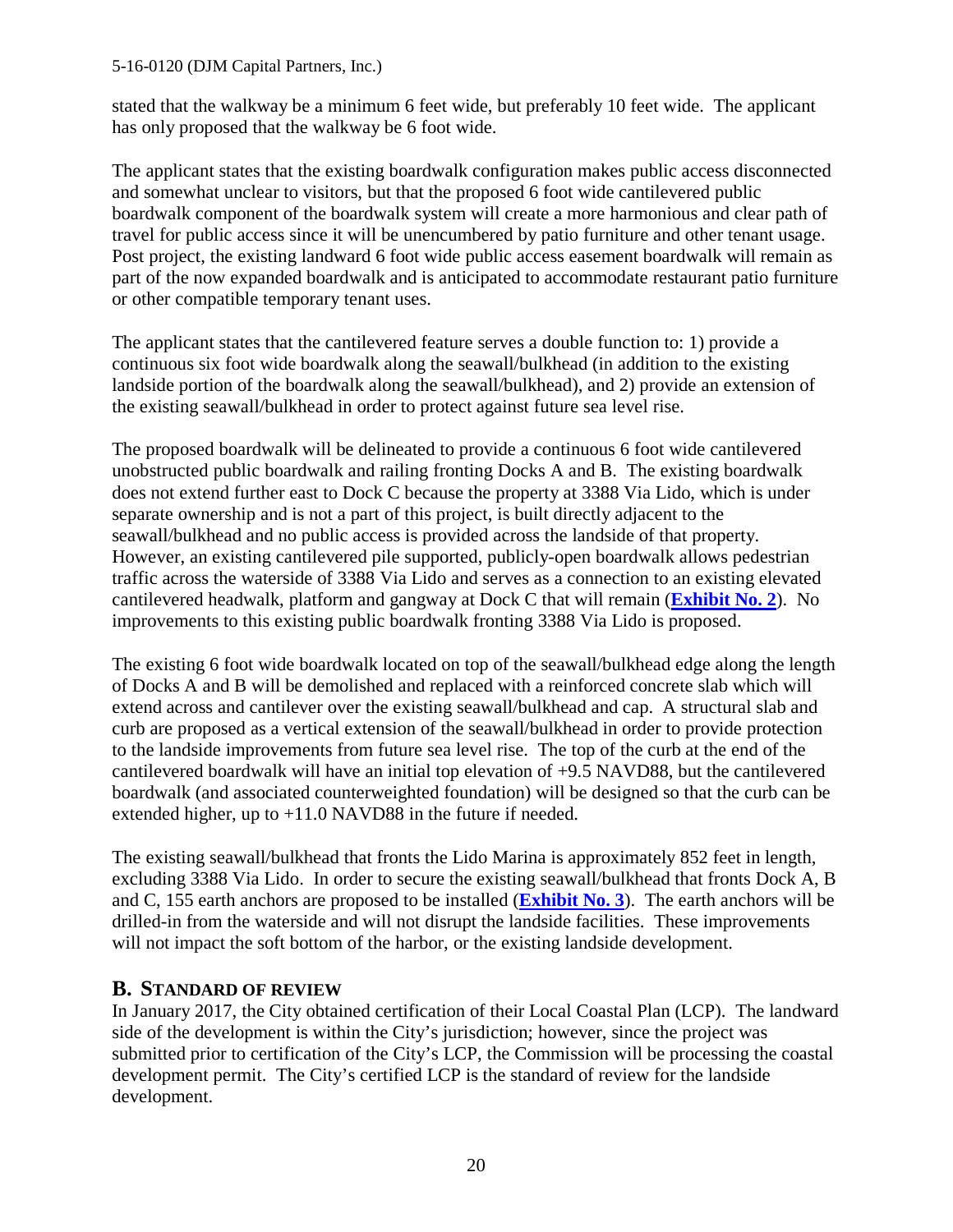A portion of the proposed development is located seaward of the mean high tide and is within the Commission's original permit jurisdiction. The standard of review for development within the Commission's original permit jurisdiction is Chapter 3 of the Coastal Act. The City's certified LCP is advisory in nature and may provide guidance for development.

## <span id="page-20-0"></span>**C. MARINE RESOURCES/WATER QUALITY**

Section 30230 of the Coastal Act states:

*Marine resources shall be maintained, enhanced, and where feasible, restored. Special protection shall be given to areas and species of special biological or economic significance. Uses of the marine environment shall be carried out in a manner that will sustain the biological productivity of coastal waters and that will maintain healthy populations of all species of marine organisms adequate for long-term commercial, recreational, scientific, and educational purposes.* 

Section 30231 of the Coastal Act states:

*The biological productivity and the quality of coastal waters, streams, wetlands, estuaries, and lakes appropriate to maintain optimum populations of marine organisms and for the protection of human health shall be maintained and, where feasible, restored through, among other means, minimizing adverse effects of waste water discharges and entrainment, controlling runoff, preventing depletion of ground water supplies and substantial interference with surface waterflow, encouraging waste water reclamation, maintaining natural vegetation buffer areas that protect riparian habitats, and minimizing alteration of natural streams.* 

#### Section 30232 of the Coastal Act states:

*Protection against the spillage of crude oil, gas, petroleum products, or hazardous substances shall be provided in relation to any development or transportation of such materials. Effective containment and cleanup facilities and procedures shall be provided for accidental spills that do occur.* 

Section 30233 of the Coastal Act states (in relevant part):

*(a) The diking, filling, or dredging of open coastal waters, wetlands, estuaries, and lakes shall be permitted in accordance with other applicable provisions of this division, where there is no feasible less environmentally damaging alternative, and where feasible mitigation measures have been provided to minimize adverse environmental effects, and shall be limited to the following:* 

*(l) New or expanded port, energy, and coastal-dependent industrial facilities, including commercial fishing facilities.*

*(2) Maintaining existing, or restoring previously dredged, depths in existing navigational channels, turning basins, vessel berthing and mooring areas, and boat launching ramps. (3) In open coastal waters, other than wetlands, including streams, estuaries, and lakes, new or expanded boating facilities and the placement of structural pilings for public recreational piers that provide public access and recreational opportunities.*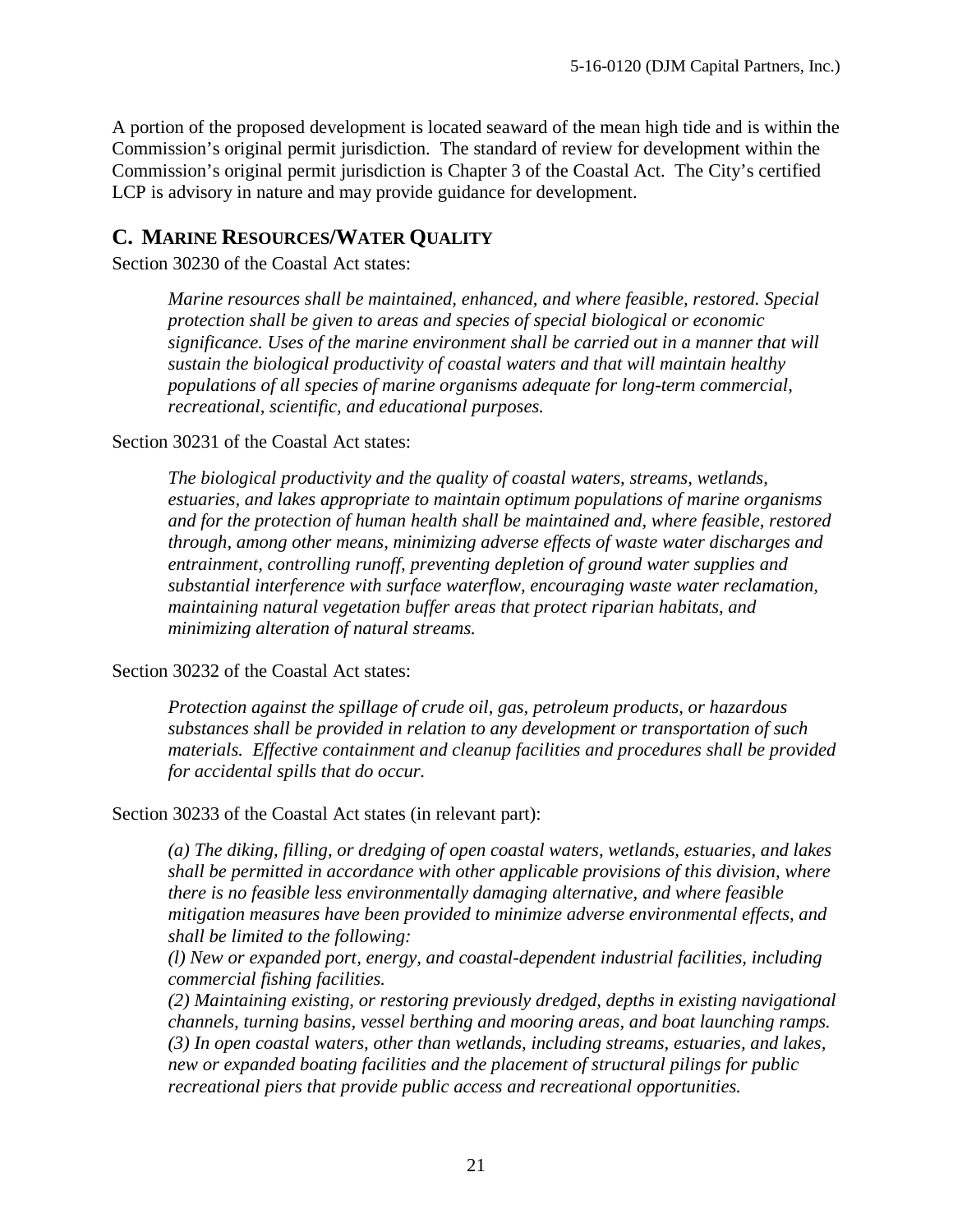*(4) Incidental public service purposes, including but not limited to, burying cables and pipes or inspection of piers and maintenance of existing intake and outfall lines. (5) Mineral extraction, including sand for restoring beaches, except in environmentally sensitive areas.* 

*(6) Restoration purposes.* 

*(7) Nature study, aquaculture, or similar resource dependent activities.*

Coastal Land Use Plan, Eelgrass Meadows, Policy 4.1.4-4 states,

*Provide for the protection of eelgrass meadows and mitigation of impacts to eelgrass meadows in a comprehensive harbor area management plan for Newport Bay.*

Coastal Land Use Plan, Eelgrass Meadows, Policy 4.1.4-5 states,

*Where applicable require eelgrass and Caulerpa taxifolia surveys to be conducted as a condition of City approval for projects in Newport Bay in accordance with operative protocols of the Southern California Eelgrass Mitigation Policy and Caulerpa taxifolia Survey protocols.* 

Coastal Land Use Plan, Dredging, Diking and Filling, Policy 4.2.3-1 states,

*Permit the diking, filling, or dredging of open coastal waters, wetlands, estuaries, and*  lakes in accordance with other applicable provisions of the LCP, where there is no *feasible less environmentally damaging alternative, and where feasible mitigation measures have been provided to minimize adverse environmental effects and limited to the following:* 

- *A. Construction or expansion of port/marine facilities.*
- *B. Construction or expansion of coastal-dependent industrial facilities, including commercial fishing facilities, and* commercial ferry facilities.
- *C. In open coastal waters, other than wetlands, including estuaries and streams, new or expanded boating facilities, including slips, access ramps, piers, marinas, recreational boating, launching ramps, and pleasure ferries, and the placement of structural pilings for public recreational piers that provide public access and recreational opportunities.*
- *D. Maintenance of existing and restoration of previously dredged depths in navigational channels, turning basins, vessel berthing, anchorage, and mooring areas, and boat launching ramps. The most recently updated U.S. Army Corps of Engineers maps shall be used to establish existing Newport Bay depths.*
- *E. Incidental public service purposes which temporarily impact the resources of the area, such as burying cables and pipes, inspection of piers, and maintenance of existing intake and outfall lines.*
- *F. Sand extraction for restoring beaches, except in environmentally sensitive areas.*
- *G. Restoration purposes.*
- *H. Nature study, aquaculture, or similar resource-dependent activities.*
- *I. In the Upper Newport Bay Marine Park, permit dredging, diking, or filling only for the purposes of wetland restoration, nature study, or to enhance the habitat values of environmentally sensitive areas.*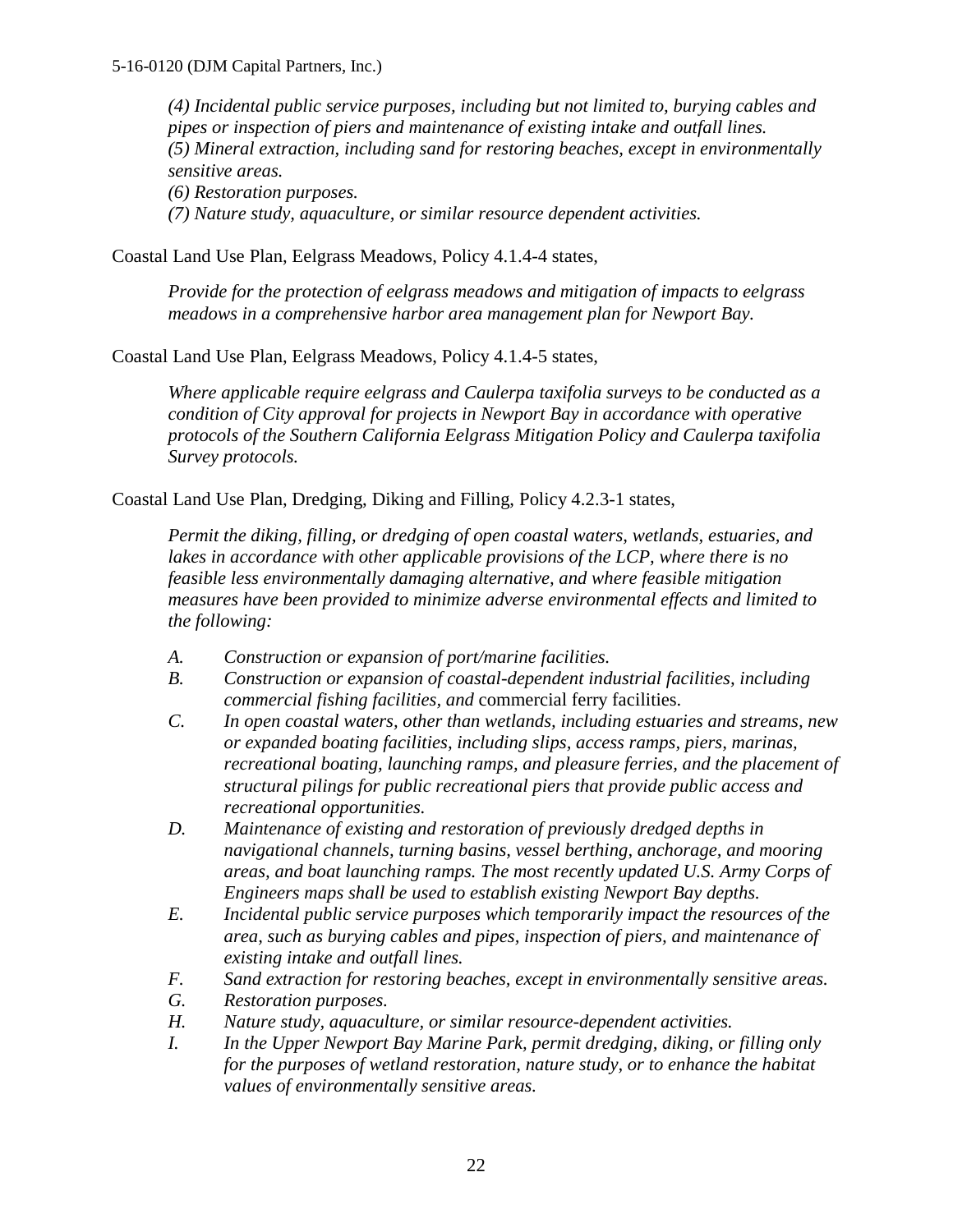Coastal Land Use Plan, Dredging, Diking and Filling, Policy 4.2.3-2 states,

*Continue to permit recreational docks and piers as an allowable use within intertidal areas in Newport Harbor.* 

Coastal Land Use Plan, Dredging, Eelgrass Protection and Restoration, Policy 4.2.5-1 states,

*Avoid impacts to eelgrass (Zostera marina) to the greatest extent possible. Mitigate losses of eelgrass at a 1.2 to 1 mitigation ratio and in accordance with the Southern California Eelgrass Mitigation Policy. Encourage the restoration of eelgrass throughout Newport Harbor where feasible.* 

Coastal Land Use Plan, TMDLs, Policy 4.3.1-8 states,

*Protection against the spillage of crude oil, gas, petroleum products, or hazardous substances shall be provided in relation to any development or transportation of such materials. Effective containment and cleanup facilities and procedures shall be provided for accidental spills that do occur.* 

Coastal Land Use Plan, NPDES, Policy 4.3.2-1 states,

*Promote pollution prevention and elimination methods that minimize the introduction of pollutants into coastal waters, as well as the generation and impacts of dry weather and polluted runoff.* 

Coastal Land Use Plan, NPDES, Policy 4.3.2-6 states,

*Implement and improve upon best management practices (BMPs) for residences, businesses, new development and significant redevelopment, and City operations.* 

Coastal Land Use Plan, NPDES, Policy 4.3.2-7 states,

*Incorporate BMPs into the project design in the following progression: Site Design BMPs. Source Control BMPs. Treatment Control BMPs. Include site design and source control BMPs in all developments. When the combination of site design and source control BMPs are not sufficient to protect water quality as required by the LCP or Coastal Act, structural treatment BMPs will be implemented along with site design and source control measures.* 

Coastal Land Use Plan, NPDES, Policy 4.3.2-19 states,

*Require parking lots and vehicle traffic areas to incorporate BMPs designed to prevent or minimize runoff of oils and grease, car battery acid, coolant, gasoline, sediments, trash, and other pollutants to receiving waters.* 

Coastal Land Use Plan, NPDES, Policy 4.3.2-22 states,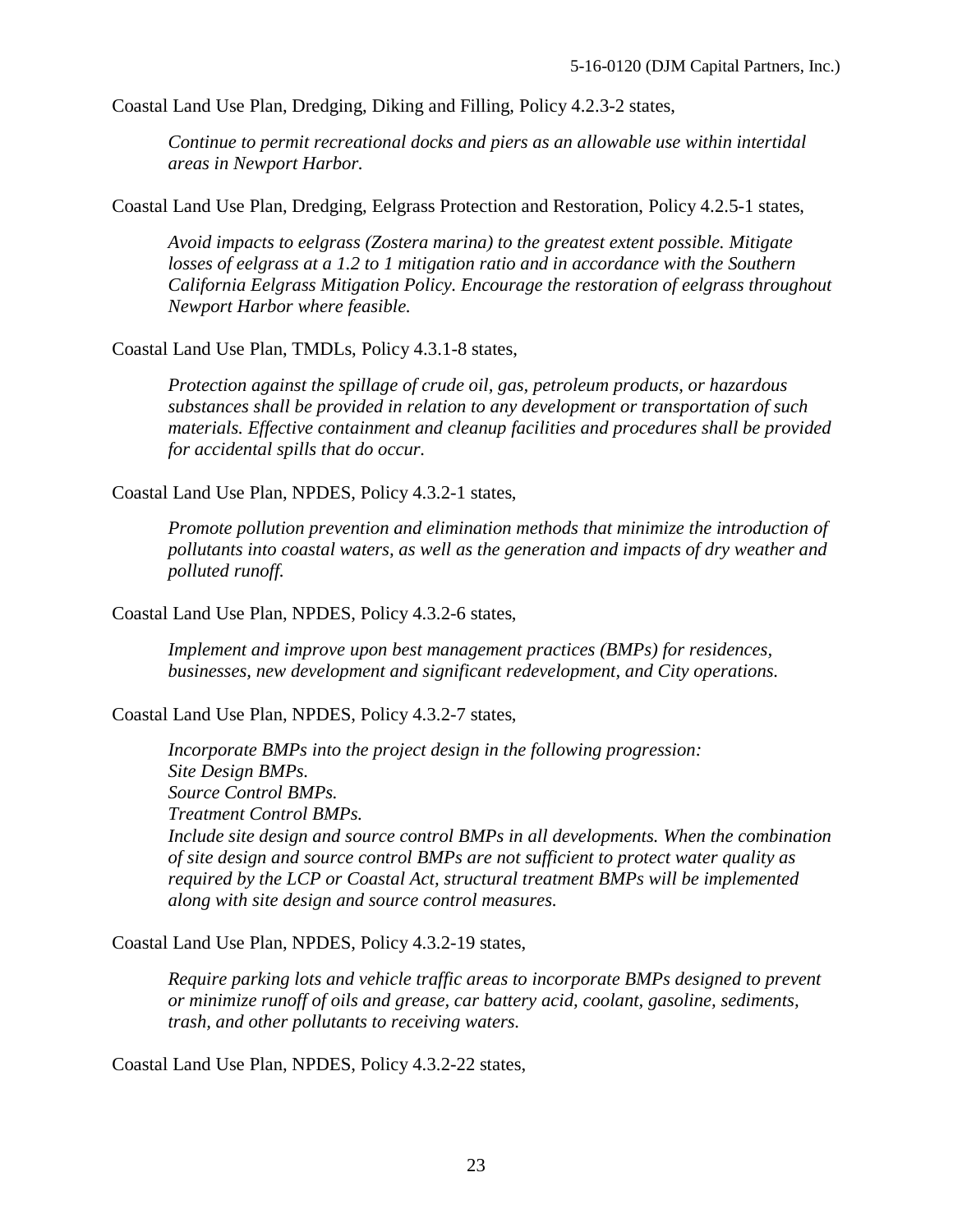#### 5-16-0120 (DJM Capital Partners, Inc.)

*Require beachfront and waterfront development to incorporate BMPs designed to prevent or minimize polluted runoff to beach and coastal waters.* 

### **1. Fill**

Dock A and Dock C of the reconfigured new marina will include 61 concrete pilings consisting of piles ranging in size from 14 inches to 24 inches displacing soft bottom habitat to support the dock systems. Placement of the piles will result in fill of coastal waters. Thus, the project must be reviewed for conformance with Section 30233(a) of the Coastal Act since this portion of the proposed development will occur within the retained, original jurisdiction of the Coastal Commission. In order to be consistent with Section 30233(a), a project that involves filling in open coastal waters must meet a three-prong test. The use must be one of the uses specifically allowed, it must be the least environmentally damaging alternative, and it must provide adequate mitigation to offset any impacts created by the project.

The piles for the proposed marina will be located in the open coastal waters of Newport Harbor. Since the total 61 piles will support the boat dock floats, this associated fill would be consistent with Section 30233(a)(3) of the Coastal Act, thereby meeting the allowable use requirement, since the proposed fill is for a boating-related use that provides public access and recreational facilities.

While the reconfigured new marina, minus the existing piles for Dock B which no work is proposed, will be secured by 9 less piles than the existing 70 piles, the size of the new piles results in a net increase of soft bottom displacement of 152 square feet. However, the placement of the 61 piles is the minimum amount necessary to safely anchor the dock floats, which are proposed to be reduced from 70 to 61 boat slips. This conclusion is based on the applicant's engineer's evaluation of the minimum number of piles needed based on their engineering and design. Fewer and/or smaller piles would not adequately secure the boat dock floats. By using the least number of piles necessary to accomplish the goal of securing the boat dock floats, the 61 piles associated with the marina represent the least environmentally damaging feasible alternative that still achieves the project goal of allowing recreational boat berthing. Therefore, the Commission finds the proposed alternative meets the requirements of Section 30233(a) that any project involving fill of coastal waters be the least environmentally damaging feasible alternative.

The proposed recreational boat dock systems and its associated piles are allowable and encouraged marine related uses. The project design for the marina includes the minimum-sized pilings and the minimum number of pilings necessary for structural stability of the dock floats. Although the hard surface of the concrete piles is not equivalent to the displaced soft bottom habitat, the piles do provide an important type of habitat for marine organisms that is not otherwise widely present in the harbor. The hard surface presents an opportunity for biological resources to prosper in the area by providing habitat where organisms, such as algae, barnacles, mussels, and limpets can attach. Many of these organisms are food for fish, whereby increasing the species diversity in the area. Given the size and scale of the proposed project, the minimal scale of the soft bottom impact, the proposed hard scape habitat is the only feasible mitigation measure available to offset the soft bottom impact in this case. Therefore, the Commission finds the proposed project meets the requirements of Section 30233(a) that the project provides adequate mitigation to offset any impacts created by the project.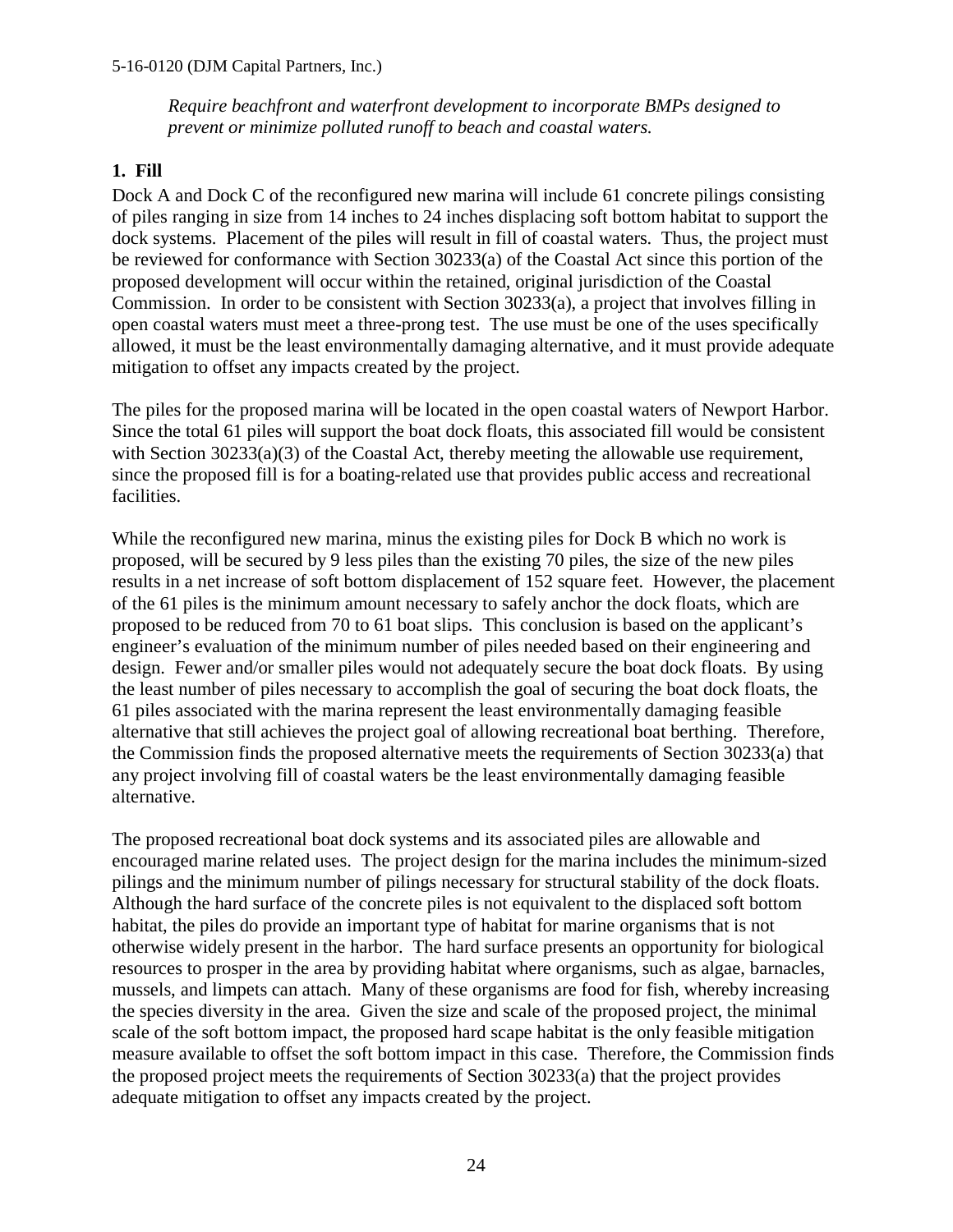In conclusion, fill of the coastal waters here to provide new pilings for Docks A and C satisfies all three requirements of 30233(a), and thus this component of the proposed project can be found consistent with the Coastal Act. Furthermore, this component of the proposed project can be found consistent with LUP Policies 4.2.3-1 and 4.2.3-2 for substantially the same reasons identified above.

## **2. Eelgrass (***Zostera marina***)**

Eelgrass (*Zostera marina)* is an aquatic plant consisting of tough cellulose leaves, which grows in dense beds in shallow, subtidal or intertidal unconsolidated sediments. Eelgrass is considered important to protect because it functions as important habitat for a variety of fish and other wildlife, according to the California Eelgrass Mitigation Policy (CEMP) adopted by the National Marine Fisheries Service (NMFS), the U.S. Fish and Wildlife Service (USFWS), and the California Department of Fish and Wildlife (CDFW). For instance, eelgrass beds provide areas for fish egg laying, juvenile fish rearing, and waterfowl foraging. Sensitive species, such as the California least tern, a federally listed endangered species, utilize eelgrass beds as foraging grounds.

An eelgrass survey, which did not identify any presence of eelgrass, took place on June 26, 2015 as required by the City of Newport Beach Harbor Resources Division Eelgrass surveys completed during the active growth phase of eelgrass (typically March through October) are valid for 60-days with the exception of surveys completed in August-October. A survey completed in August - October is considered valid until the resumption of active growth (i.e., March 1). The 2015 eelgrass survey, which is nearly 2 years old, is no longer valid. Therefore, a new eelgrass survey shall be required prior to beginning any construction to identify and prevent potential eelgrass impacts. Thus, the Commission imposes **Special Condition No. 1**, which identifies the eelgrass survey that must be conducted prior to commencement of the project.

The proposed project will result in a net decrease of 1,083 square feet in over water shading with the new dock system; however, there will be an overall increase in over water shading of 3,169 square feet with the addition of the cantilevered public boardwalk, and new kayak float in Dock A. However, no eelgrass would be adversely affected by over water shading since eelgrass has not been located on site. The project as conditioned ensures project consistency with Section 30230 of the Coastal Act for the portion of the proposed project within the retained original jurisdiction of the Coastal Commission by ensuring the biological productivity of coastal waters and protection of marine organism species *vis a vis* proactive surveys to identify and protect any eelgrass onsite. Furthermore, the project as conditioned also ensures consistency with LUP Policies 4.1.4-4, 4.1.4-5, and 4.2.5-1 for substantially the same reasons as discussed above.

### **3.** *Caulerpa Taxifolia*

In 1999, a non-native and invasive aquatic plant species, *Caulerpa Taxifolia*, was discovered in parts of Huntington Harbor (Emergency Coastal Development Permits 5-00-403-G and 5-00- 463-G). *Caulerpa Taxifolia* is a type of seaweed which has been identified as a threat to California's coastal marine environment because it has the ability to displace native aquatic plant species and habitats. Information available from the National Marine Fisheries Service indicates that Caulerpa Taxifolia can grow in large monotypic stands within which no native aquatic plant species can co-exist. Therefore, native seaweeds, seagrasses, and kelp forests can be displaced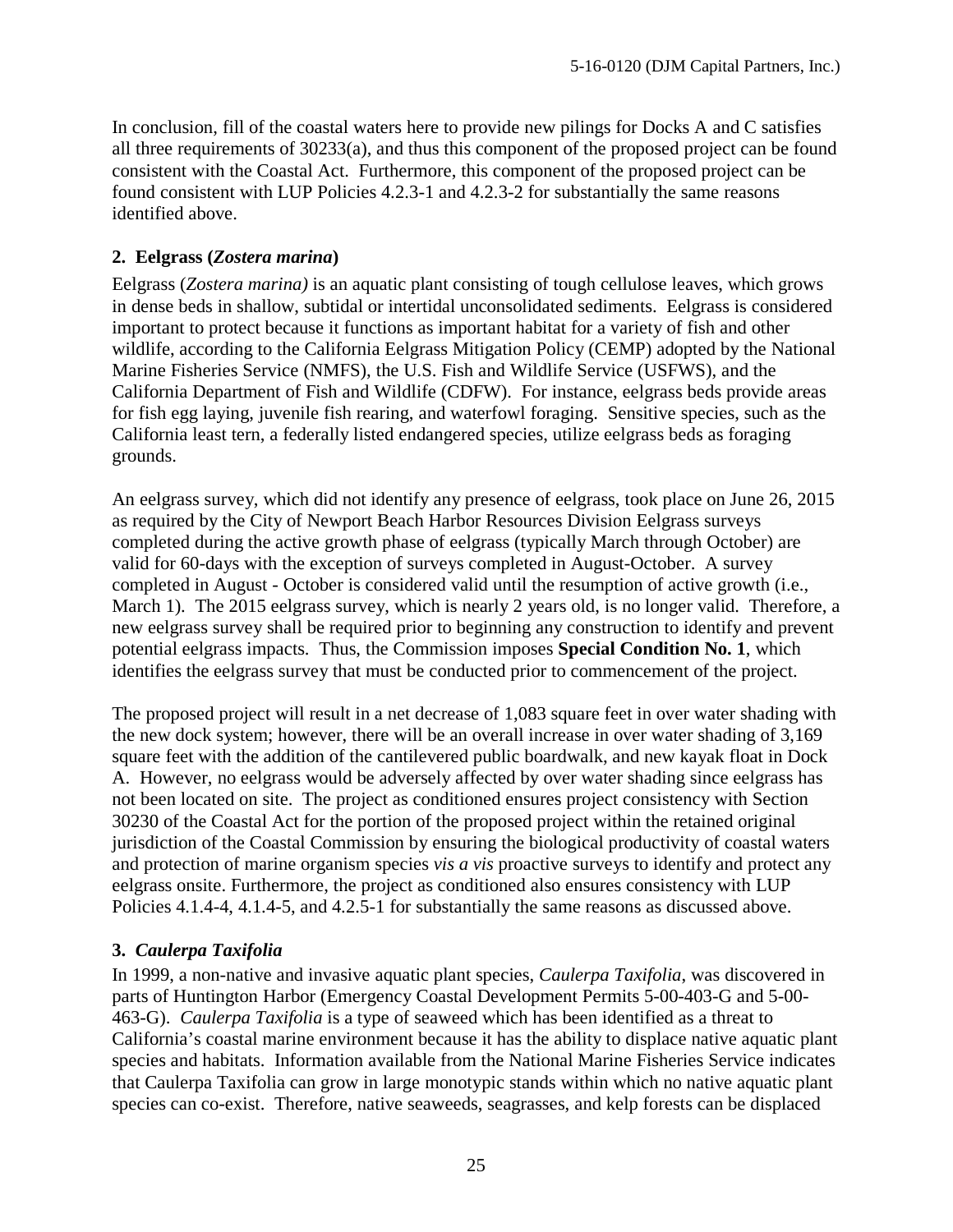#### 5-16-0120 (DJM Capital Partners, Inc.)

by the invasive *Caulerpa Taxifolia*. This displacement of native aquatic plant species can adversely impact marine biodiversity with associated impacts upon fishing, recreational diving, and tourism. *Caulerpa Taxifolia* is known to grow on rock, sand, or mud substrates in both shallow and deep water areas. Since eelgrass grows within the general project vicinity, Caulerpa Taxifolia, if present, could displace eelgrass in the channels.

A *Caulerpa Taxifolia* survey was completed on June 26, 2015 and none was found. *Caulerpa Taxifolia* surveys are valid for 90 days. The 2015 Caulerpa Taxifolia survey is not valid since nearly 2 years have passed since the survey was completed. Thus, an up-to-date *Caulerpa Taxifolia* survey must be conducted prior to commencement of the project. In order to ensure that the proposed project does not cause the dispersal of *Caulerpa Taxilfolia*, the Commission imposes **Special Condition No. 2**, which requires the applicant, prior to commencement of development, to survey the project area for the presence of *Caulerpa Taxilfolia*. If *Caulerpa Taxilfolia* is present in the project area, no work may commence and the applicant shall seek an amendment or a new permit to address impacts related to the presence of the *Caulerpa Taxilfolia*, unless the Executive Director determines that no amendment or new permit is legally required. **Special Condition No. 2** ensures project consistency with Section 30230 of the Coastal Act for the portion of the proposed project within the retained original jurisdiction of the Coastal Commission by ensuring the biological productivity of coastal waters and protection of marine organism species *vis a vis* proactive surveys to identify and take remedial action if *Caulerpa Taxifolia* is identified onsite, since *Caulerpa Taxifolia* is known to have adverse impacts to native eelgrass. Furthermore, the project as conditioned also ensures consistency with LUP Policies 4.1.4-4, 4.1.4-5, and 4.2.5-1 for substantially the same reasons as discussed above.

### **4. Construction Impacts to Water Quality**

Construction will occur on land and directly over and in coastal waters. As such, there is a possibility that construction phase activities could result in adverse water quality impacts. In addition, there is a possibility that improper staging and storage of equipment could have impacts on water quality. The standard of review for landside construction is the certified LCP, whereas the standard of review for seaside construction is Chapter 3 of the Coastal Act.

Potential construction phase impacts include improper storage or placement of construction materials, debris, or waste in a location subject to erosion and dispersion or in a manner which allows such materials to be discharged into Newport Bay and coastal waters via rain or urban runoff. These actions would result in adverse impacts upon the marine environment that would reduce the biological productivity of coastal waters. For instance, construction debris entering coastal waters may cover and displace soft bottom habitat. In addition, the use of machinery in coastal waters not designed for such use may result in the release of lubricants or oils that are toxic to marine life. Sediment discharged into coastal waters may cause turbidity, which can shade and reduce the productivity of foraging avian and marine species ability to see food in the water column.

The applicant are proposing Best Management Practices (BMPs) for reducing or eliminating construction-related impacts to water quality during construction, such as: prohibition of discharge of any hazardous materials into the Newport Bay, disposal of trash in suitable containers on land or on work barges at the end of the construction day, etc.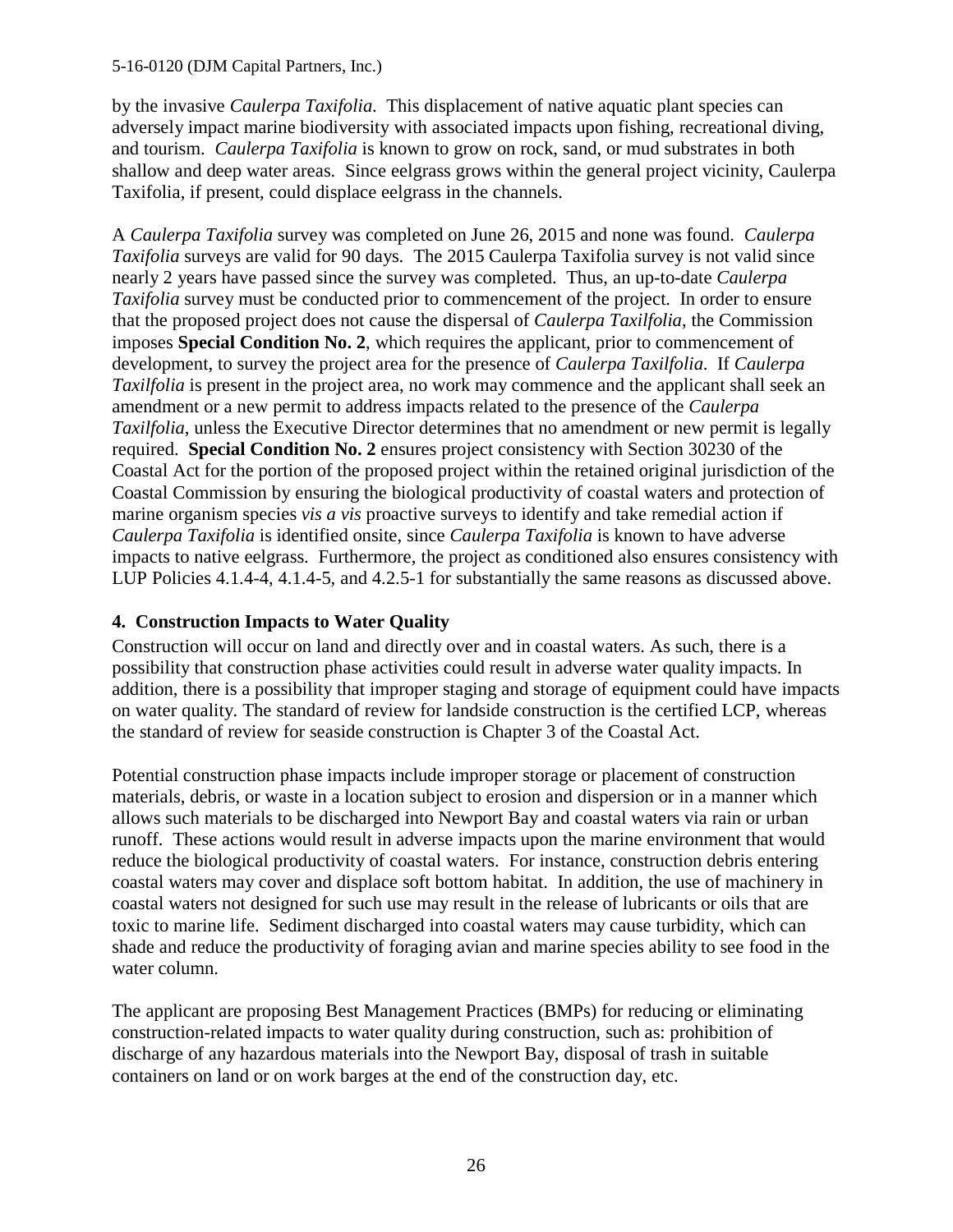In order to assure that the proposed project does not result in any accidental or unanticipated discharges, spills or other activities that could harm marine resources and water quality, and to assure the applicant is aware of their responsibility to provide a debris catching device under this coastal development permit, the Commission imposes **Special Condition No. 3**, which requires the applicant to implement construction Best Management Practices (BMPs) to protect water quality during landside work. In addition, **Special Condition No. 4** is proposed which requires the applicant to implement construction Best Management Practices (BMPs) to protect water quality during waterside work.

The applicant has indicated that the docks for the marina will be constructed off-site and then floated in. However, the applicant has not stated where the construction staging area will be for the landside work, such as for the boardwalk construction. Thus, the Commission finds that it is necessary to impose **Special Condition No. 5**, which requires the applicant to submit a Construction Staging Plan for the Executive Director's review and approval.

**Special Conditions No. 3** and **No. 5** ensure consistency with relevant policies of the LCP to protect coastal water quality (*e.g.*, LUP Policy 4.3.1-8) by ensuring that all landside work for the proposed project is undertaken pursuant to best management practices for the purpose of protecting water quality. Likewise, **Special Condition No. 4** ensures consistency with Section 30231 and 30232 of the Coastal Act by implementing best management practices which ensure biological productivity and quality of coastal waters by minimizing adverse impacts of discharges, entrainment, and runoff (as required by 30231) and by protecting against spillage of hazardous substances into coastal waters and requiring effective containment and cleanup when accidental spills do occur (as required by 30232).

## **5. Post-Construction Impacts to Water Quality**

The proposed development will result in urban runoff entering the storm water system. Pollutants such as sediments or toxic substances such as grease, motor oil, heavy metals, pesticides and fertilizers are often contained within urban runoff entering the storm water system. In this case, the landward site of the development drains a new boardwalk. Therefore, the primary landside post-construction water quality concerns associated with the proposed project include trash. The proposed development would result in the discharge of storm water into the storm water conveyance system that would discharge into the Lower Newport Bay and into coastal waters. The waterside portion of the project consists of a new reconfigured marina facility. Maintenance activities of the boats docked in the marina expansion and associated boating activities could result in adverse impacts to coastal waters. Therefore, the project has the potential to affect the water quality of the coastal waters in Newport Beach. The Commission finds that it is necessary to minimize to the extent feasible within its jurisdiction the cumulative adverse impacts on water quality resulting from the proposed project.

In order to deal with these post construction water quality impacts, the applicant has submitted a Final Priority Project Water Quality Management Plan (WQMP) LIDO VILLAGE prepared by Tait & Associates, dated March 2, 2015. While this WQMP deals with the larger Lido Village area, it also includes water quality measures for the new proposed public boardwalk (landside and waterside). Drainage in the area of the boardwalk will be directed to a slab under the boardwalk. The slab will drain to a sump linear grated inlet vault with a Stormfilter Cartridge that will treat the pollutants of concern for the boardwalk.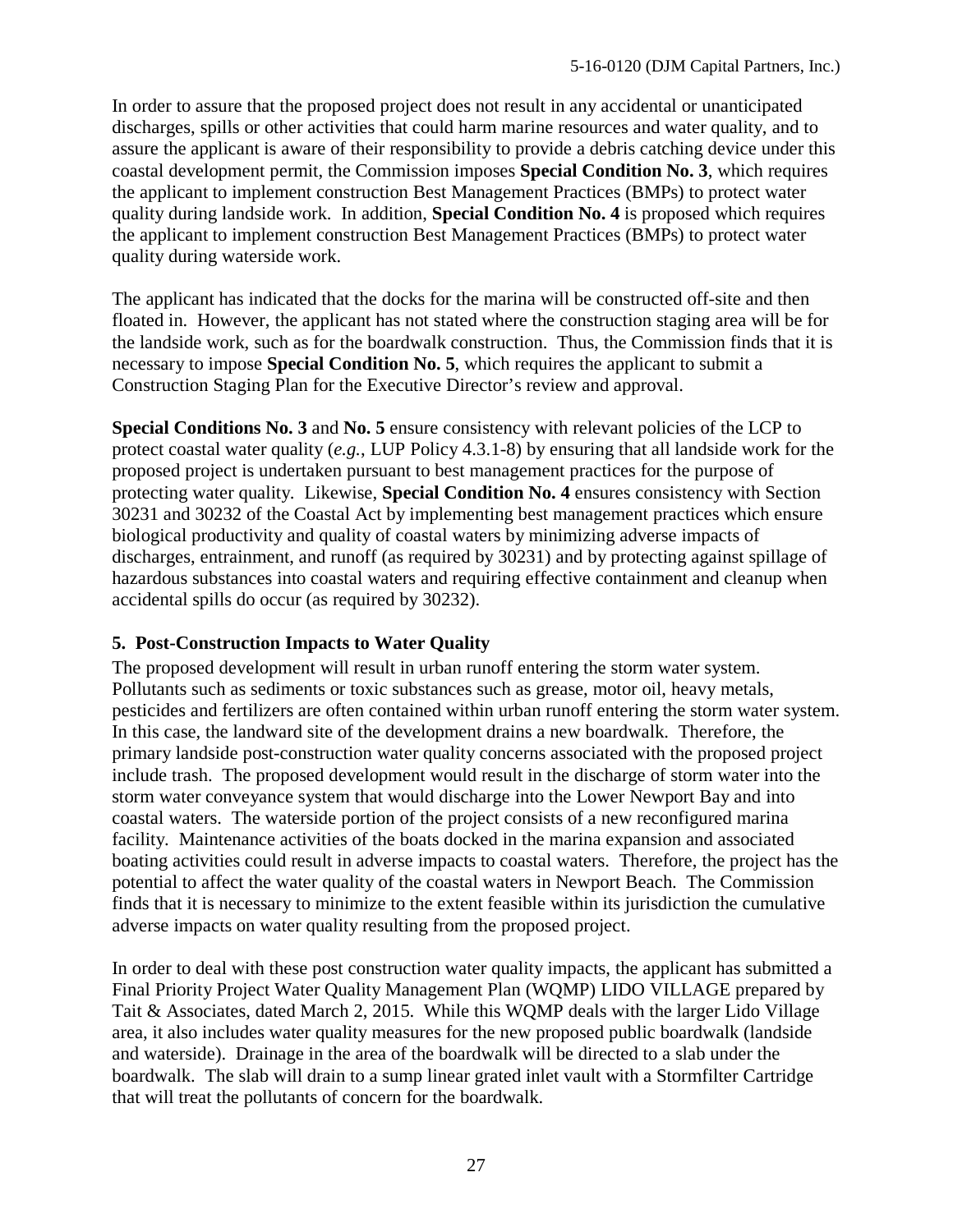Post project, a reconfigured new marina will be located on site. The berthing of boats by the boat dock users and associated boating activities in these new docks have the potential to adversely impact coastal water quality and marine environment through the introduction of pollutants associated with boating activities. In order to maintain water quality and prevent water quality impacts associated with the new reconfigured marina, the applicant has stated that the City of Newport Beach require the preparation of a "Marina Management Plan" that identifies Best Management Practices (BMPs) to minimize the introduction of potential pollutants into the Bay as a result of daily operations. The purpose of the plan is to encourage marinas in California to use BMPs to protect water quality to minimize the introduction of potential pollutants into the Bay as a result of daily operations, such as regarding debris removal and solid waste management and boat sewage discharge. However, no such plan has yet been completed. Thus, Commission staff imposes **Special Condition No. 7**, which requires the applicant to submit a Marina Management Plan in accordance with specified requirements which Commission staff has identified as sufficient to ensure post-construction impacts to water quality are minimized.

**Special Condition No. 6** ensures consistency with Section 30231 and 30232 of the Coastal Act by implementing best management practices which ensure biological productivity and quality of coastal waters by minimizing adverse impacts of waterside post-construction discharges (as required by 30231) and by protecting against waterside post-construction spillage of hazardous substances into coastal waters and requiring effective containment and cleanup when accidental spills do occur (as required by 30232) that may result from long-term berthing of boats at the marina.

Similarly, **Special Condition No. 7** ensures consistency with various LUP policies with respect to landside post-construction impacts to water quality by minimizing introduction of pollutants into coastal waters (LUP Policy 4.3.2-1), implementing source control and treatment BMPs (LUP Policy 4.3.2-7), and requiring waterfront development to incorporate BMPs designed to prevent and minimize runoff to coastal waters (LUP Policy 4.3.2-22).

## **Conclusion**

Thus, as conditioned, the Commission finds that the proposed project is consistent with Sections 30230, 30231, 30232 and 30233(a) of the Coastal Act and with the marine resources and water quality policies of the City's certified LCP, as discussed above.

# <span id="page-27-0"></span>**D. HAZARDS**

Section 30235 of the Coastal Act states:

*Revetments, breakwaters, groins, harbor channels, seawall/bulkheads, cliff retaining walls, and other such construction that alters natural shoreline processes shall be permitted when required to serve coastal-dependent uses or to protect existing structures or public beaches in danger from erosion and when designed to eliminate or mitigate adverse impacts on local shoreline sand supply. Existing marine structures causing water stagnation contributing to pollution problems and fish kills should be phased out or upgraded where feasible.* 

Section 30253 of the Coastal Act provides in part: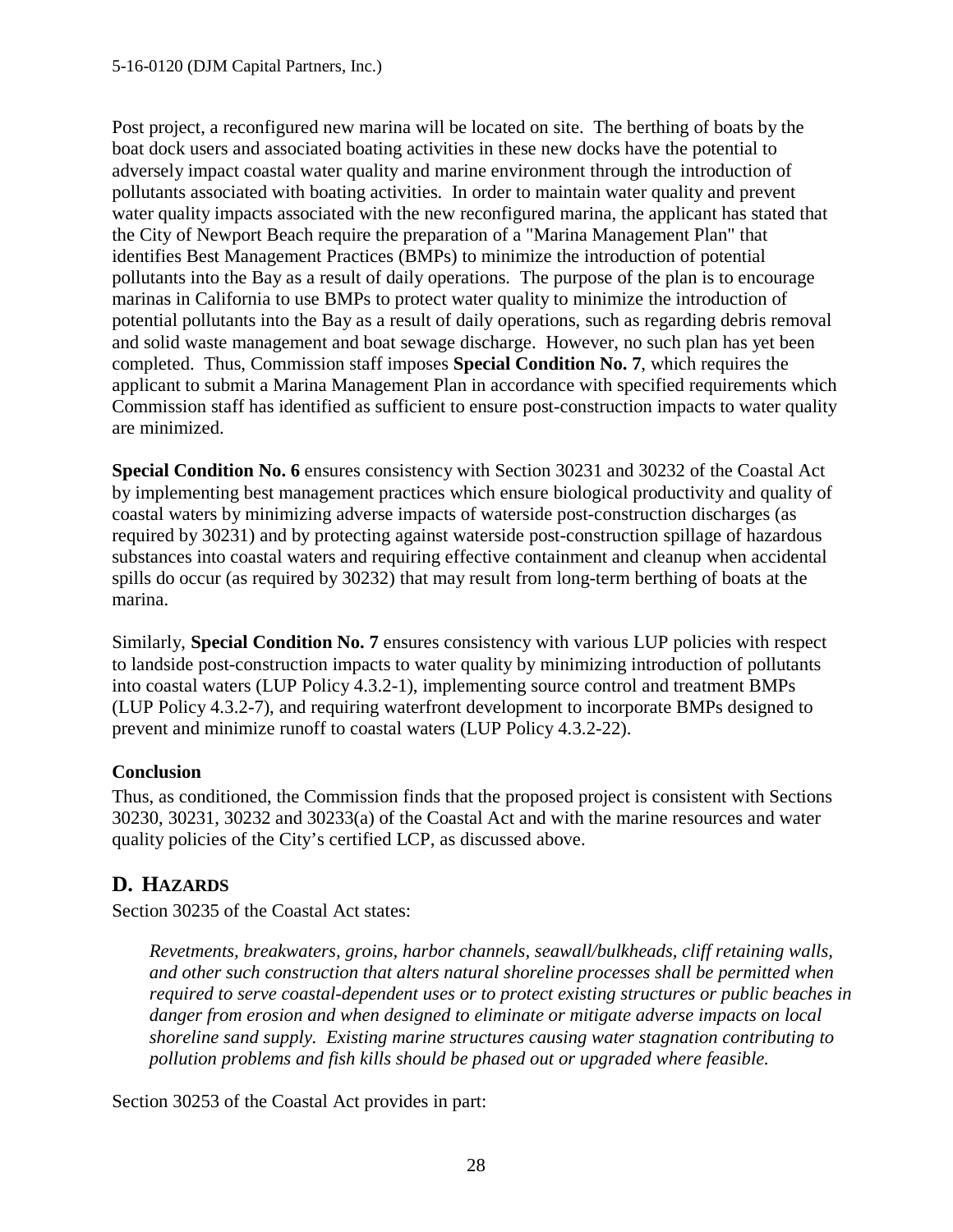*New Development shall:*

 *(1) Minimize risks to life and property in areas of high geologic, flood, and fire hazards...* 

Coastal Land Use Plan, Hazards and Protective Devices, Policy 2.8 1-2 states,

*Design and site new development to avoid hazardous areas and minimize risks to life and property from coastal and other hazards.* 

Coastal Land Use Plan, Hazards and Protective devices, Policy 2.8 1-4 states,

*Require new development to assure stability and structural integrity, and neither create nor contribute significantly to erosion, geologic instability, or destruction of the site or surrounding area or in any way require the construction of protective devices that would substantially alter natural landforms along bluffs and cliffs.* 

Coastal Land Use Plan, Coastal Erosion, Policy 2.8 6-5 states,

*Permit revetments, breakwaters, groins, harbor channels, seawall/bulkheads, cliff retaining walls and other structures altering natural shoreline processes or retaining walls when required to serve coastal-dependent uses or to protect existing principal structures or public beaches in danger from erosion and when designed to eliminate or mitigate adverse impacts on local shoreline sand supply, unless a waiver of future shoreline protection was required by a previous coastal development permit.* 

Coastal Land Use Plan, Coastal Erosion, Policy 2.8 6-6 states,

*Design and site protective devices to minimize impacts to coastal resources, minimize alteration of natural shoreline processes, provide for coastal access, minimize visual impacts, and eliminate or mitigate adverse impacts on local shoreline sand supply.* 

Coastal Land Use Plan, Coastal Erosion, Policy 2.8 6-9 states,

*Require property owners to record a waiver of future shoreline protection for new development during the economic life of the structure (75 years) as a condition of approval of a coastal development permit for new development on a beach, shoreline, or bluff that is subject to wave action, erosion, flooding, landslides, or other hazards associated with development on a beach or bluff. Shoreline protection may be permitted to protect existing structures that were legally constructed prior to the certification of the LCP, unless a waiver of future shoreline protection was required by a previous coastal development permit.*

Coastal Land Use Plan, Coastal Erosion, Policy 2.8 6-10 states,

*Site and design new structures to avoid the need for shoreline and bluff protective devices during the economic life of the structure (75 years).*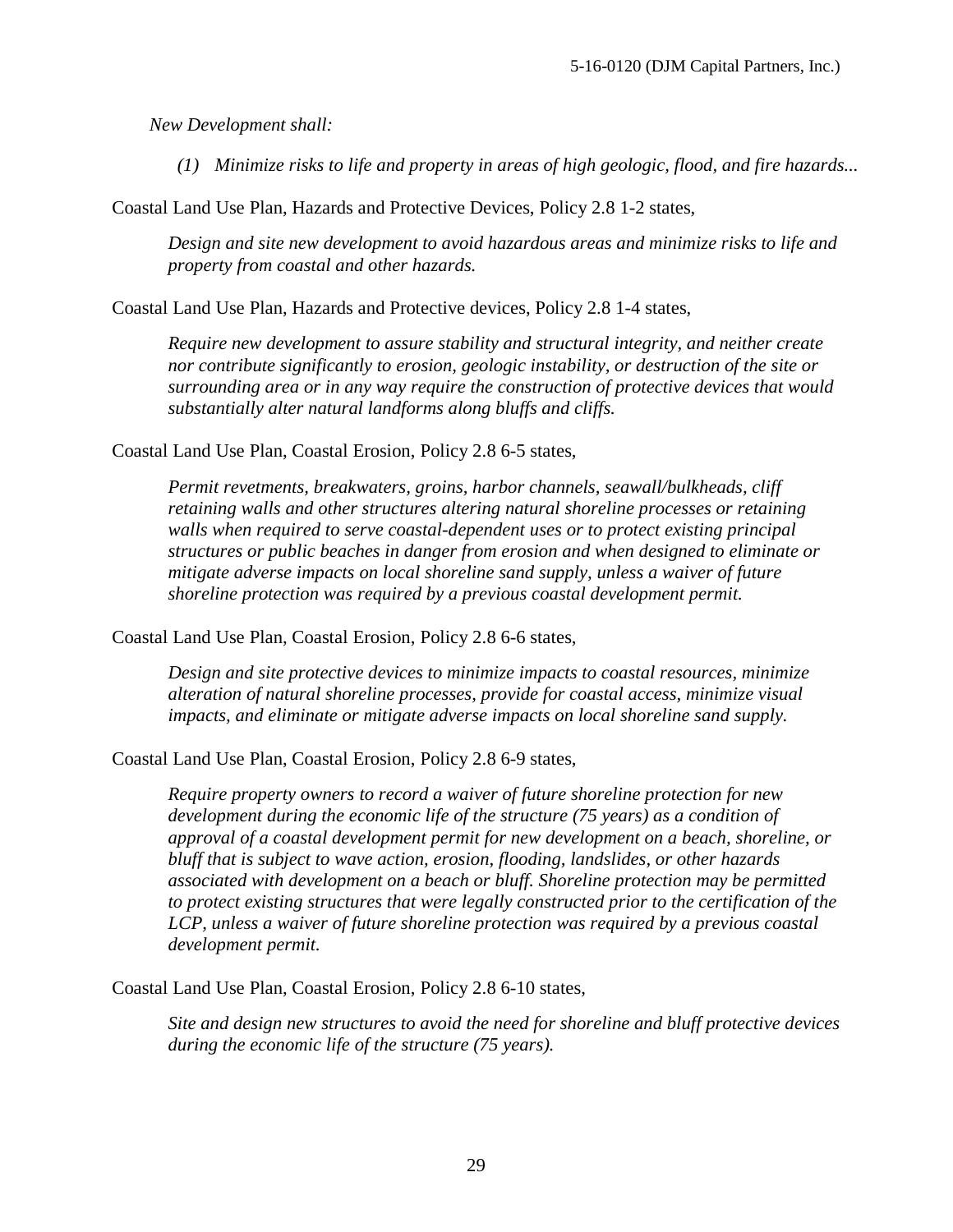#### 5-16-0120 (DJM Capital Partners, Inc.)

Due to its bay fronting location, the project site may be exposed to coastal hazards from sea level rise, erosion, wave attack, flooding and other coastal hazards. The proposed project includes the installation of a cantilevered public boardwalk along the length of the existing seawall/bulkhead fronting Dock A and B and the applicant states that the cantilevered feature serves a double function to: 1) provide a continuous six foot wide boardwalk along the seawall/bulkhead (in addition to the existing landside portion of the boardwalk along the seawall/bulkhead), and 2) provide an extension of the existing seawall/bulkhead in order to protect against future sea level rise (**[Exhibit No. 4](https://documents.coastal.ca.gov/reports/2017/5/F11a/F11a-5-2017-exhibits.pdf)**). More specifically, the work includes demolition of the existing boardwalk and replacement with a reinforced concrete slab which will extend across and cantilever over the existing seawall/bulkhead and cap. A structural slab and curb are proposed as a vertical extension of the seawall/bulkhead that will provide protection to the landside improvements from future sea level rise. The proposed protective device system is composed of three elements, the existing seawall/bulkhead cap, a cantilevered public boardwalk over the top of the seawall/bulkhead, and a curb at the end of the cantilevered public boardwalk. The top of the curb at the end of the cantilevered public boardwalk will have an initial top elevation of +9.5 NAVD88, but the cantilevered boardwalk (and associated counterweighted foundation) will be designed so that the curb can be extended higher by 18 inches, up to +11.0 NAVD88 in the future if needed to accommodate sea level rise. This ability to raise the height of the seawall/bulkhead in increments, as needed, will accommodate the 50-year expected useful lifespan of the seawall/bulkhead. To analyze the suitability of the proposed development relative to potential hazards; the applicant has submitted the following analyses: Sea Level Rise/Seawall Concept Memorandum prepared by Anchor QEA dated January 29, 2016; Seawall Condition Survey Prepared by Anchor QEA dated January 12, 2016; and Evaluation of Coastal Hazards for Lido Marina Boardwalk Repair prepared By Anchor QEA dated August 9, 2016.

The bulkhead supports the public accessway that runs along the bayfront. The seawall condition survey examined the existing concrete seawall/bulkhead sheets and determined them to be in fair to good condition with the cap and tie rods in fair to poor condition. The report recommends that new tiebacks be installed in the panels below the cap. Thus as part of the proposed project in order to secure the existing seawall/bulkhead that fronts Dock A, B and C (3366 Via Lido), the applicant is proposing 155 earth anchors to be installed. The earth anchors will be drilled-in from the waterside with one in every other panel (**[Exhibit No. 3](https://documents.coastal.ca.gov/reports/2017/5/F11a/F11a-5-2017-exhibits.pdf)**). It is anticipated that the anchors will be installed following demolition of the existing dock structure, and prior to attachment of the new dock structure. Additionally, the applicant states that these improvements will not impact the soft bottom of the harbor, or the existing landside development. Also, the existing cap will be patched and grouted. The report estimates that the existing seawall/bulkhead has an estimated life of up to 50 years after retrofit. The report further concludes that the marina, consisting of gangways, head walks, and docks, will be adequately supported through this time and once the seawall/bulkhead has outlived its useful life it will need to be replaced or undergo additional alterations to maintain its function. Currently, no other work on the seawall/bulkhead is proposed.

The sea level rise/seawall concept memorandum describes potential sea level rise and how the proposed seawall/bulkhead cap system is designed to address sea level rise and augment public access at the marina. The top of the curb at the end of the cantilevered public boardwalk will have an initial top elevation of +9.5 NAVD 88. Additionally, the cantilevered public boardwalk is designed so that the curb can be extended higher, up to  $+11.0$  NAVD 88 in the future to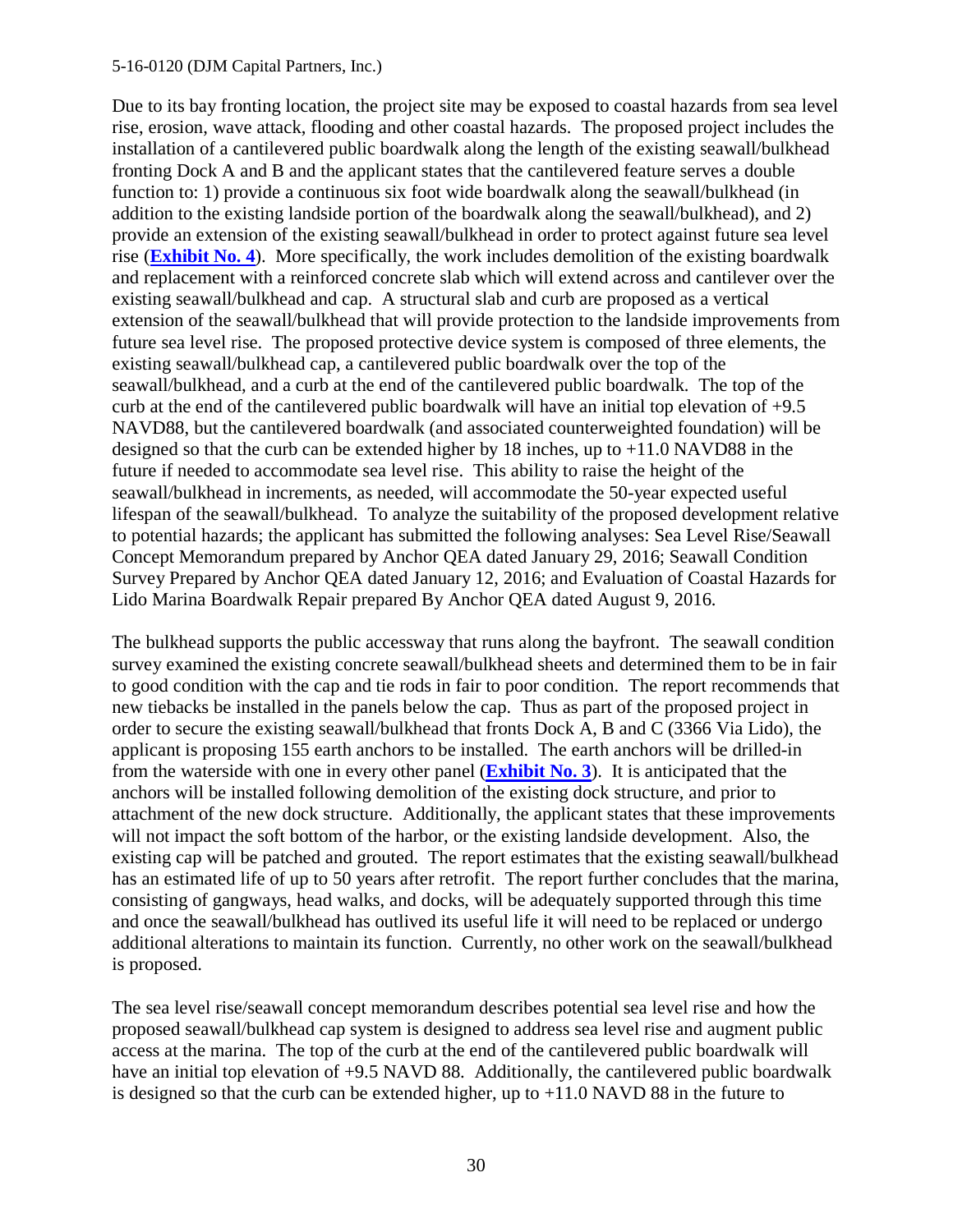accommodate sea level rise. This extended height is sufficient to accommodate for approximately 50 years of anticipated sea level rise. A 50-year timeframe to evaluate impacts of sea level rise on the design life of the proposed structure was chosen because the design life of the proposed boardwalk and adjacent landside development is 50 years. To further evaluate future coastal hazards upon the site, a hazards analysis was completed. This report analyzed future coastal hazards for years 2030 (13 year design life) and 2067 (50 year design life). The year 2030 provides an imminent reference and the year 2067 was selected due to the fact that the buildings at Lido Marina Village have an estimated 50 year lifespan. Based on interpolated sea level rise projections from the National Research Council (NRC) 2012 report, sea levels may rise between 0.8 feet to 3.2 feet by the year 2067 (50 years). The top of the curb at the end of the cantilevered public boardwalk will have an initial top elevation of +9.5 NAVD 88. The project has been designed to be above the highest astronomical tide elevation of 7.2 feet NAVD88 and at the City of Newport Beach design flood height of +9.0 feet NAVD88. If there were to be a 3.2 foot rise (the upper range of the NRC projections for southern California), an extreme high tide still water level of  $+10.40$  feet NAVD88  $(+7.20$  feet MLLW  $+ 3.2$  feet  $= +10.40$  feet NAVD88) could result. Such a rise would exceed the proposed top elevation of +9.5 feet NAVD88, resulting in water up to 0.90 feet higher than the proposed top elevation of the boardwalk curb. Therefore, the proposed development may be impacted by future flooding hazards if sea level rise approaches the interpolated upper range of the NRC projections. To ensure the applicant accepts the responsibility for all hazards associated with coastal development, the Commission imposes **Special Condition No. 7**, which requires the applicant to agree to assume the risk that the development is susceptible to hazards and **Special Condition No. 8**, which requires no future bayward extension of the shoreline protective device.

In an attempt to minimize risks to life and property from sea level rise-related flood hazards, the applicant has proposed adaptation measures to deal with flooding, such as designing the top of the curb at the end of the cantilevered public boardwalk so that it can extended higher by 18 inches, up to +11.0 NAVD88 in the future if needed to accommodate sea level rise.

Since coastal processes are dynamic and structural development may alter the natural environment, future development adjacent to the beach could adversely affect future shoreline conditions if not properly evaluated and potentially may result in a development which is not consistent with the Chapter 3 policies of the Coastal Act. In order to ensure that development on the site, including alteration of the existing seawall/bulkhead, does not occur which could potentially result in adverse impacts to coastal processes, the Commission imposes **Special Condition No. 9**, which informs the applicant that future development at the site requires an amendment to Coastal Development Permit No. 5-16-0711 or a new coastal development permit.

### **Conclusion**

As conditioned, the Commission finds that the proposed project is consistent with Sections 30235 and 30253 of the Coastal Act and the hazard policies of the City's certified LCP, as discussed above.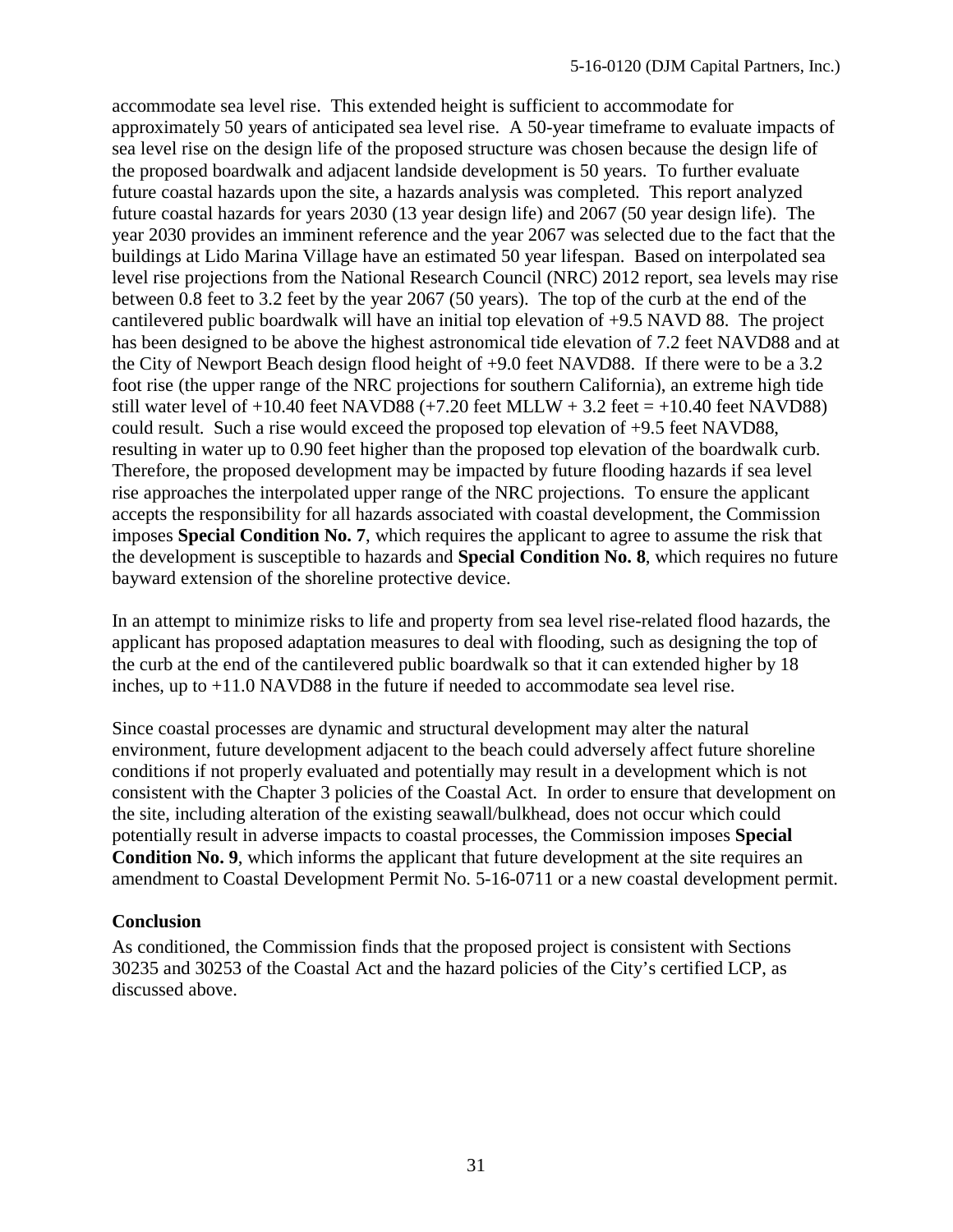# <span id="page-31-0"></span>**E. PUBLIC ACCESS**

Section 30210 of the Coastal Act states:

*In carrying out the requirement of Section 4 of Article X of the California Constitution, maximum access, which shall be conspicuously posted, and recreational opportunities shall be provided for all the people consistent with public safety needs and the need to protect public rights, rights of private property owners, and natural resource areas from overuse*.

Section 30211 of the Coastal Act states:

*Development shall not interfere with the public's right of access to the sea where acquired through use or legislative authorization, including, but not limited to, the use of dry sand and rocky coastal beaches to the first line of terrestrial vegetation.*

Section 30212 of the Coastal Act states, in relevant part:

*(a) Public access from the nearest public roadway to the shoreline and along the coast shall be provided in new development projects except where:[…] (2) adequate access exists nearby, …*

Coastal Land Use Plan Policy, Parking, 2.9.3-2 states,

*Continue to require new development to provide off-street parking sufficient to serve the approved use in order to minimize impacts to public on-street and off-street parking available for coastal access.* 

Coastal Land Use Plan Policy, Parking, 2.9.3-3 states,

*Require that all proposed development maintain and enhance public access to the coast by providing adequate parking pursuant to the off-street parking regulations of the Zoning Code in effect as of October 13, 2005.*

Coastal Land Use Plan Policy, Shoreline Access, 3.1.1-1 states,

*Protect, and where feasible, expand and enhance public access to and along the shoreline and to beaches, coastal waters, tidelands, coastal parks, and trails.* 

Coastal Land Use Plan Policy, Shoreline Access, 3.1.1-3 states,

*Develop and implement a uniform coastal access signing program to assist the public in locating, recognizing, and utilizing public access trails. Where appropriate, include information advising the public of environmentally sensitive habitats, safety hazards, and to respect adjacent private property.*

Coastal Land Use Plan Policy, Shoreline Access, 3.1.1-13 states,

*Require a direct dedication or an Offer to Dedicate (OTD) an easement for lateral public access for all new shorefront development causing or contributing to adverse public*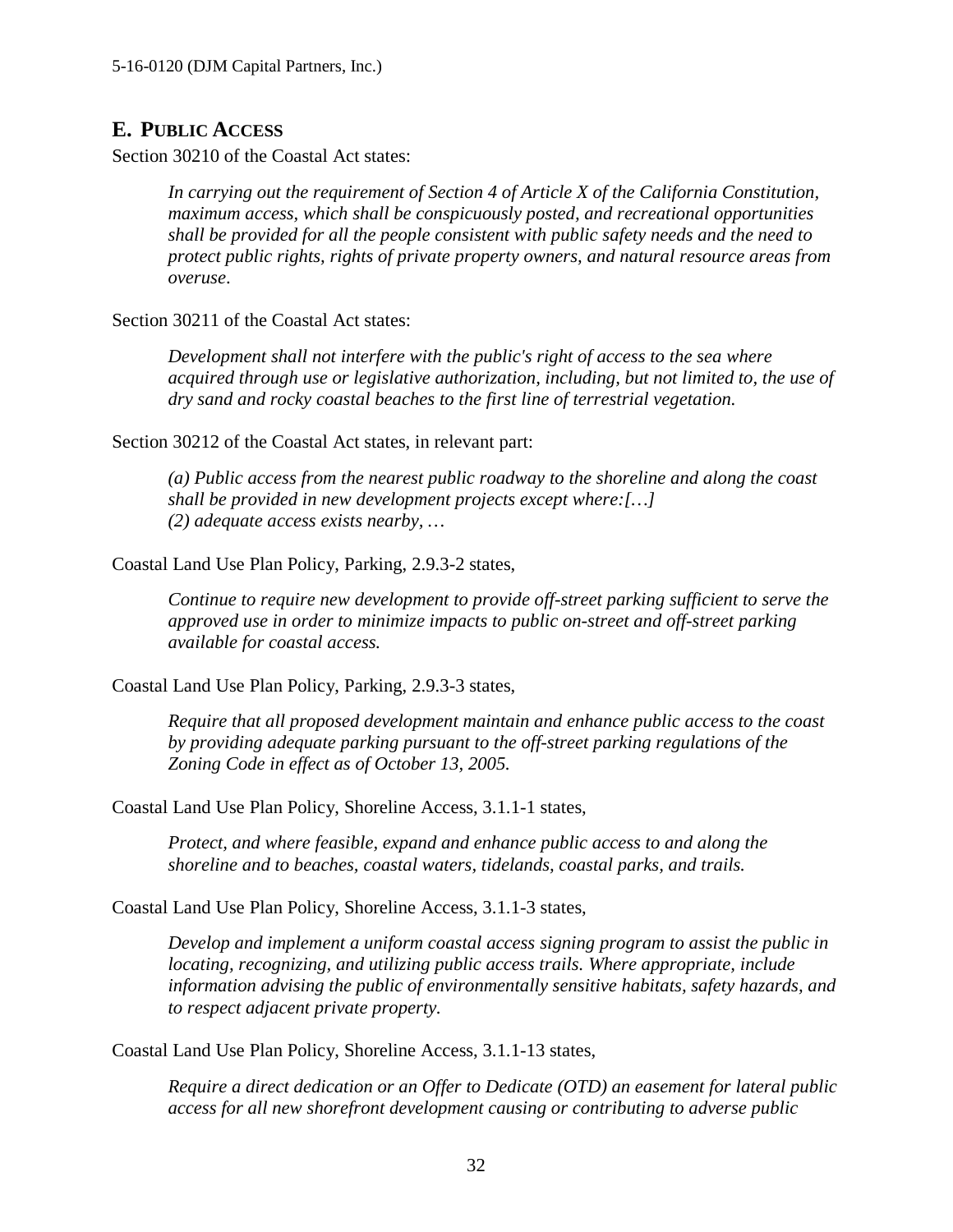*access impacts. Such dedication or easement shall extend from the limits of public ownership (e.g. mean high tide line) landward to a fixed point seaward of the primary extent of development (e.g. intersection of sand with toe or top of revetment, vertical face of seawall/bulkhead, dripline of deck, or toe of bluff).* 

Coastal Land Use Plan Policy, Shoreline Access, 3.1.1-15 states,

*Encourage the acceptance, improvement and opening of OTDs to the public by the City, a public agency, a private association, or other appropriate entity.* 

Coastal Land Use Plan Policy, Shoreline Access, 3.1.1-16 states,

*Require all direct dedications or OTDs for public access to be made to a public agency or other appropriate entity that will operate the accessway on behalf of the public. Require accessways to be opened to the public once an appropriate entity accepts responsibility for maintenance and liability.* 

Coastal Land Use Plan Policy, Shoreline Access, 3.1.1-17 states,

*Require new development in waterfront commercial areas to provide public access easements to and along the waterfront. Where appropriate, integrate public access easements into the project designs, such as restaurants with outdoor waterfront dining areas and boarding areas for charter and excursion vessels.*

Coastal Land Use Plan Policy, Shoreline Access, 3.1.1-16 states,

*Consistent with the policies above, provide maximum public access from the nearest public roadway to the shoreline and along the shoreline with new development except where (1) it is inconsistent with public safety, military security needs, or the protection of fragile coastal resources or (2) adequate access exists nearby.* 

Coastal Land Use Plan Policy, Berthing, and Storage, 3.3.2-2 states,

*Protect, and where feasible, enhance and expand marinas and dry boat storage facilities.* 

Coastal Land Use Plan Policy, Berthing, and Storage, 3.3.2-7 states,

*Protect, and where feasible, expand and enhance facilities and services for visiting vessels, including public mooring and docking facilities, dinghy docks, guest docks, club guest docks, pump-out stations and other features, through City, County, and private means.* 

Implementation Plan, Development Standards, 21.30A.020(C)(4) states,

*4. Required Lateral Access. New public accessways for any new development in the segments identified in Section 21.30A.050(A)(7)(b) shall be required unless excepted by subsection (C)(2) of this section or the review authority determines that new public access is not required in pursuant to Section 21.30A.050(J).*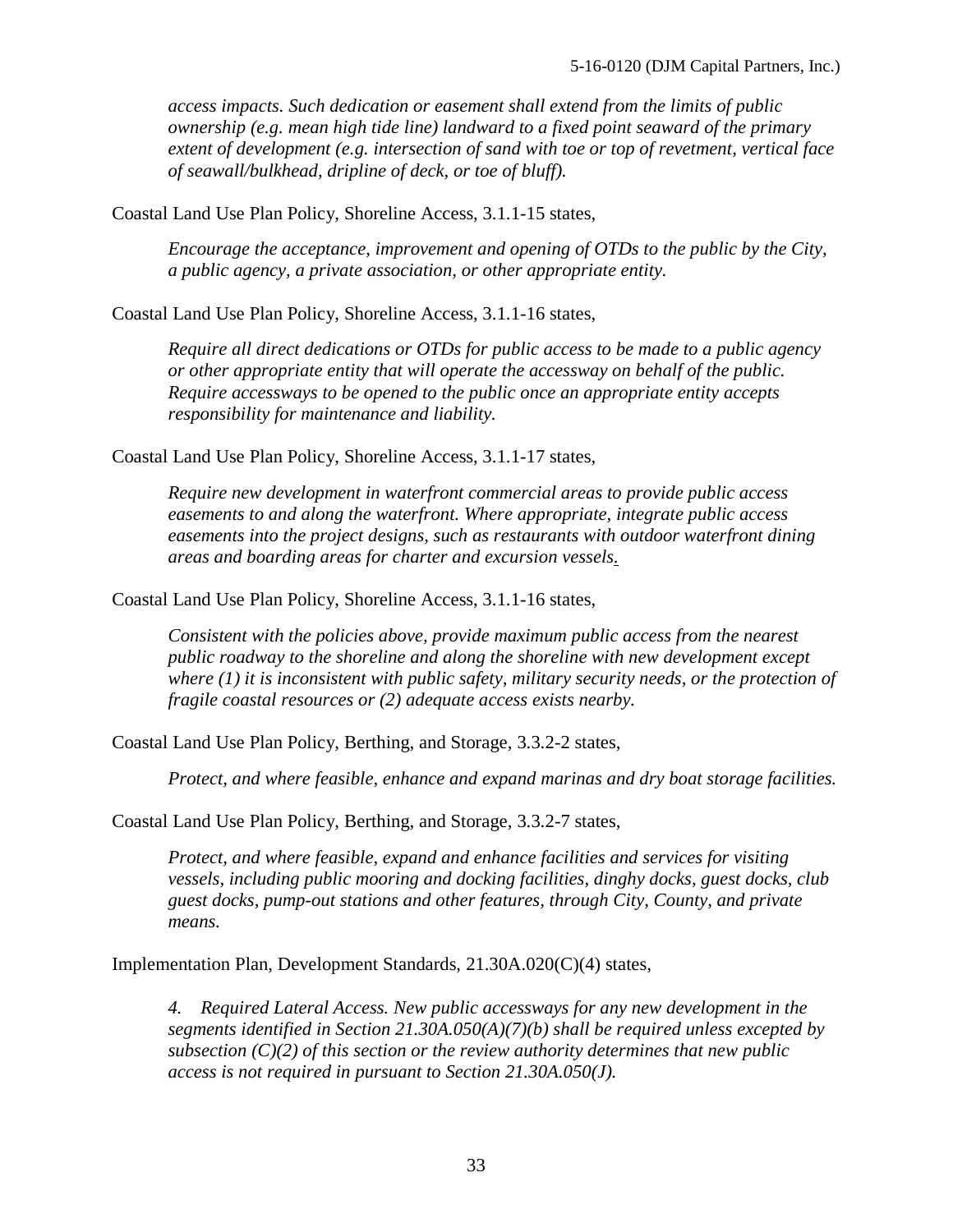Implementation Plan, Development Standards, 21.30A.050(A)(7)(b)(i) states,

- *b. Required Segments. Lateral accessway segments shall be provided in the following areas:* 
	- *i. Lido Marina Village. On all bay front nonresidential and mixed-use lots in Lido Marina Village.*

Implementation Plan, Development Standards, 21.30A.050(A)(7)(d)(ii) states,

- *d. Minimum Width. Lateral accessways shall be the following minimum widths:* 
	- *ii. Lots with Shoreline Protective Devices. For lots with shoreline protective devices, a lateral accessway shall be a minimum of ten (10) feet in width as measured landward from the shoreline protective device.*

### **1. Parking**

A parking structure is located in Lido Maria Village, which provide access for the public using the dock facilities. The reconfigured new marina will reduce the existing 49 slips to 48 wet boat slips, resulting in only a minimal reduction 1 wet boat slip. Because there will only be such a minimal change in the number of slips, the project site already provides adequate parking and the proposed project will not impact existing on-street public parking spaces used by visitors to the coast. Therefore, the project does not contribute to cumulative impacts on public access with respect to parking. Thus, with the proposed project, there is no significant potential for adverse impacts to public beach access as a result of any parking deficiency. However, future development which expands the number of wet boat slips may potentially result in insufficient parking forcing patrons of the building to take up public parking spaces in the area intended for visitors to the coast. To ensure that future development does not result in impacts to public access, the Commission imposes **Special Condition No. 9**, which requires a future development special condition, which will allow the Commission to evaluate parking impacts associated with any future development proposal at that time. As conditioned, the project ensures adequate parking consistent with LUP policies 2.9.3-3 and 2.9.3-22 (as well as Section 30212 of the Coastal Act).

### **2. Slip Mix**

In prior permit actions, the Commission has been concerned about the trend towards larger slips in marinas at the expense of the smaller slips. As larger slips occupy more space in a marina, there is less space for the smaller slips and the result is fewer overall slips and fewer slips available for the owners of small vessels. As the trend for larger boats continues and marinas convert their small boat slips to larger slips, berthing opportunities for the small boat owner will be reduced. While it may be difficult to hold that recreational boating is objectively a "low" cost recreational activity, *relatively* speaking, in general, smaller boats are less expensive, and therefore available to a larger segment of the population than are larger boats. The Commission has not historically regulated the rates at which marinas rent their slips to the public. The Commission has, however, regulated the design of a marina in order to ensure that the redesigned slips conform to the public access and recreation policies of the Coastal Act by providing a balance between the size of slips which facilitates increased public access and the boaters' demand for slips.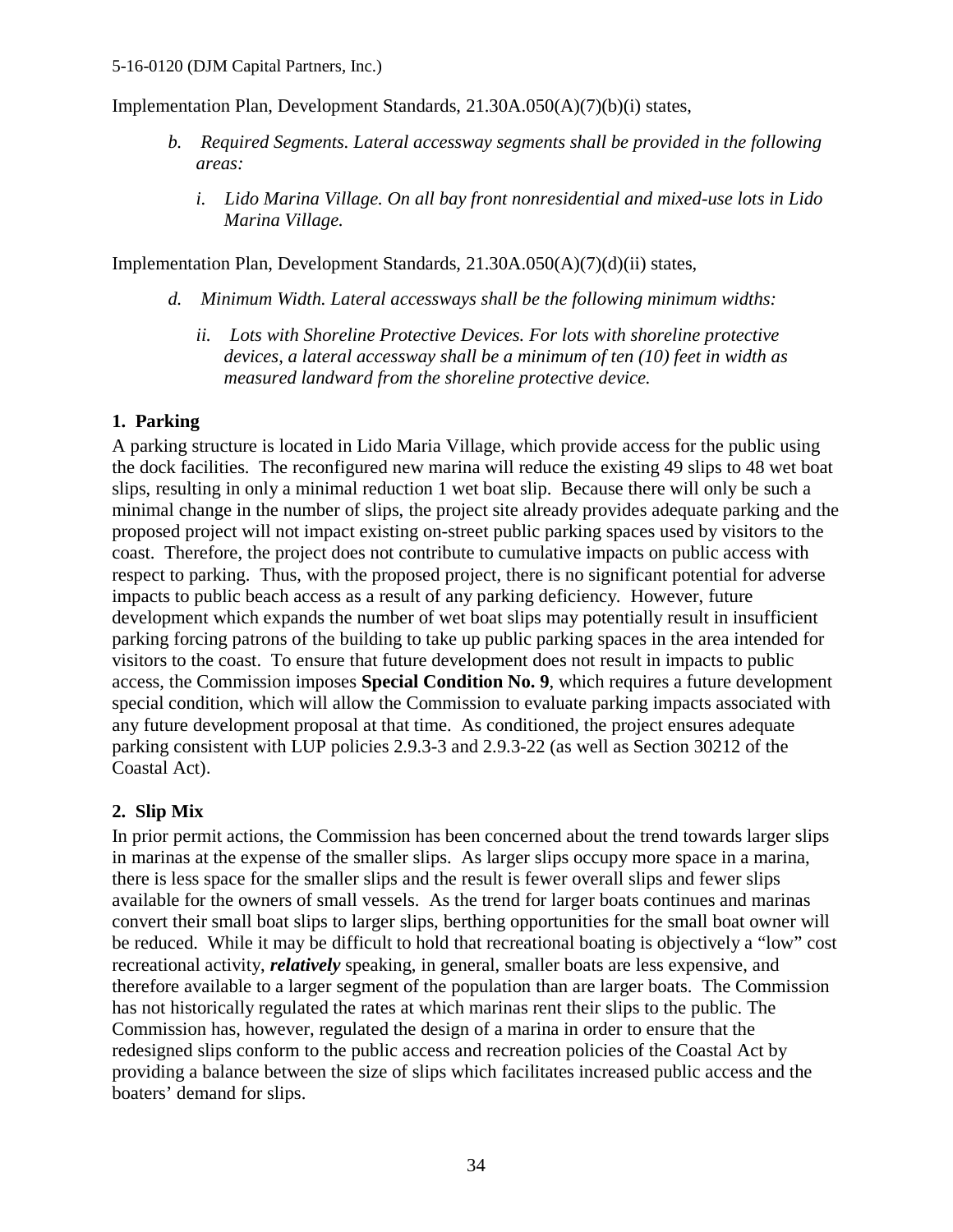Although the trend for new and redeveloped marinas is for larger boats, the demand for small boat slips still exists. In prior permit actions, the Commission has heard testimony contending that a reduction in the availability of slips that accommodate smaller boats reduces the option for those who want to own boats and use the smaller slips. The applicant states that the dock floats, wood decking, guide piles and water and electrical systems have reached the end of their useful life and need to be replaced. According to the applicant, the existing facility does not meet current Americans with Disabilities Act (ADA) access standards or Department of Boating and Waterways (DBAW) design criteria requirements, but the reconfigured new marina that will be built in the same location will meet these requirements. The reconfigured new marina will reduce the existing 49 slips to 48 wet boat slips, a reduction of only 1 wet boat slip (**[Exhibit No.](https://documents.coastal.ca.gov/reports/2017/5/F11a/F11a-5-2017-exhibits.pdf)  [2](https://documents.coastal.ca.gov/reports/2017/5/F11a/F11a-5-2017-exhibits.pdf)**). There is a significant increase in the number of small boat slips ranging from 20' to 35 and an increase in boat slips ranging from 52' to 92', but a net decrease in the medium-size slips ranging in size between 36' and 50' feet in length.

In this particular case, the existing and proposed slip configurations provided at the marina are as follows:

### EXISTING SLIPS

- 8/49 or 16% of slips for smaller vessels 20'-35' long,
- 33/49 or 67% of slips for large vessels 36'-50' long and
- 8/49 or 16% of slips accommodating larger vessels at 52'-92' long.

### PROPOSED SLIPS

- 20/48 or 42% of slips for smaller vessels 20'-35' long,
- 13/48 or 27% of slips for large vessels 36'-50' long and
- 15/48 or 31% of slips accommodating larger vessels at 52'-92' long.

This proposed slip mix provides a good mix of slip sizes with a large increase in smaller slips. Thus, when balanced against the overall demand for larger boat slips, the need to meet new standards and the fact that small boat owners are moving toward trailering their boats and using dry storage, the Commission finds the proposed slip mix adequate. This determination is based on this specific facility in this particular location, and depends also on the availability of a wide range of other boating facilities in the general area.

The proposed new reconfigured marina also includes a small boat basin area in Dock A that will accommodate small boats, kayaks, dinghies, gondolas, a transient side tie, and larger vessels. At this dock, slips are offered for lease to the general public, and rentals of small boats and personal watercraft, including kayaks and stand-up paddleboards, are provided. Thus, access to Newport Bay for the public is not only improved by the proposed slip mix, but also by the opportunity for the public to access it through the use of a proposed transient side tie and personal watercraft area.

As conditioned, there is no significant potential for adverse impacts to public access as a result of the proposed slip mix. However, future development which may result in a different mix of slip sizes may potentially result in adverse impacts to public access (*e.g.*, overabundance of large-size boat slips). To ensure that future development is consistent with the Chapter 3 policies of the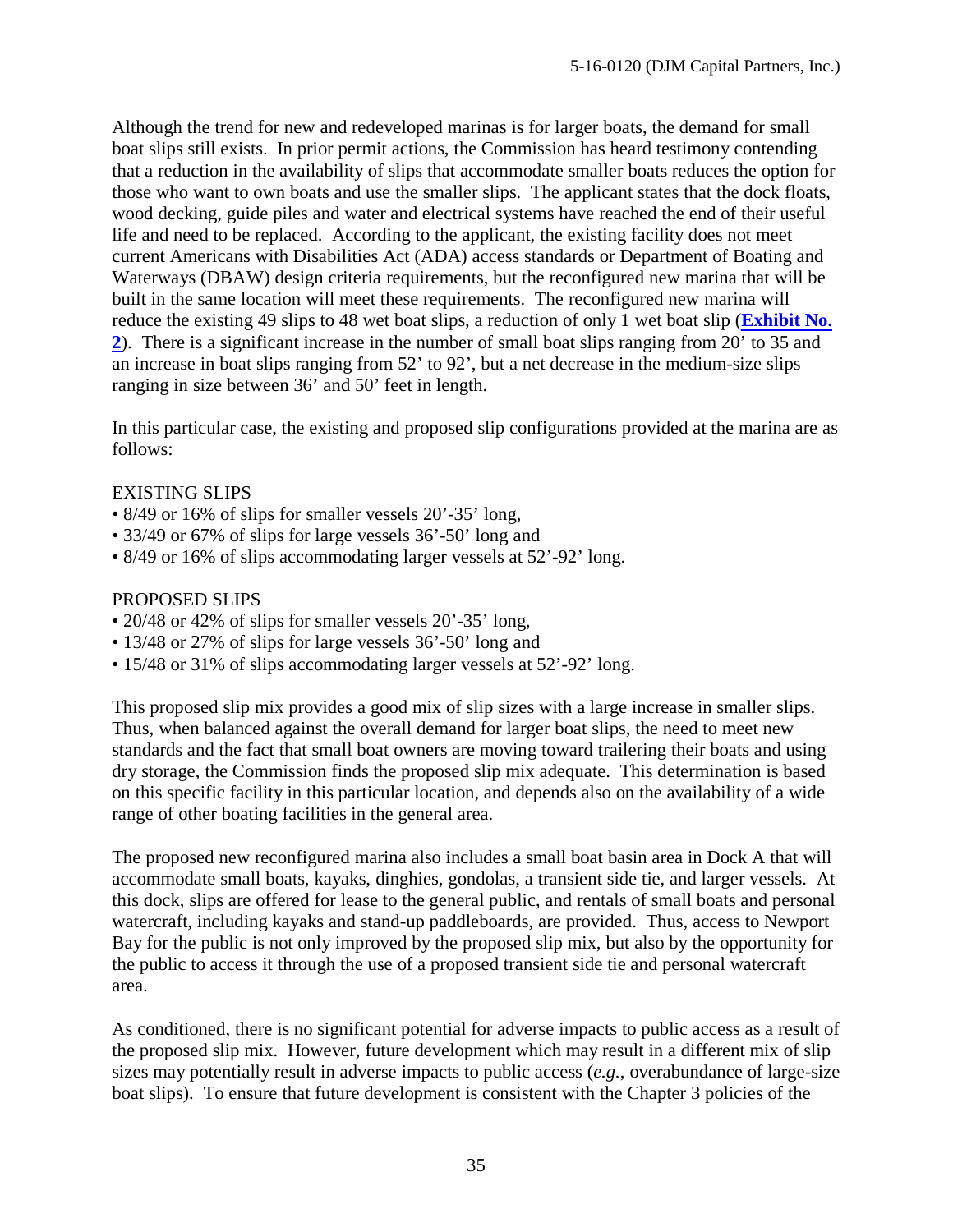Coastal Act, the Commission imposes **Special Condition No. 9,** which requires a coastal development permit for future development. This condition will allow the Commission to evaluate public access impacts associated with any future development proposing to change the mix of boat slip sizes at that time. As conditioned, the project maximizes public access and recreational opportunities through appropriate mix of slip sizes consistent with Section 30210 of the Coastal Act. Furthermore, the slip size mix and new transient slip and small boat basin expand and enhance public access at the marina consistent with LUP Policies 3.1.1-1, 3.3.2-2, and 3.3.2-7.

## **3. Boardwalk**

The proposed project is located seaward of the first public road and within coastal waters, but also at the convergence of the landside and the water on both the landside and waterside. The existing marina, Lido Marina, will be demolished and a new reconfigured marina will be constructed in the same location. The marina is located bayward of the Lido Village area of Newport Beach, which is primarily developed with commercial uses that includes the Lido Marina Village area, which is a pedestrian-oriented waterfront development that includes visitorserving commercial uses, specialty stores, and marine uses. The Lido Marina is an extension of Lido Marina Village and is connected by the Lido Marina Village patio/boardwalk. Landward of the marina, there is an existing 11' to 14' wide patio/boardwalk that provides access to the area and to the gangways leading to headwalks and boat slips, dingy basins, and a transient dock and pump out station. As part of the proposed project, a new 6 foot wide cantilevered public boardwalk is proposed over the water.

Landside access from Via Oporto and the existing Lido Village parking structure to the marina is provided from three existing vertical access points, identified as Marina Access Points on the Proposed Dock Plan, between the following buildings: 1) 3450 and 3440 Via Oporto; 2) 3432 and 3424 Via Oporto; and 3) 3416 and 3412 Via Oporto. These three vertical access points will remain open to the public 24 hours a day leading to the existing and proposed public patio/boardwalk along the waterfront, as well as, the platforms that lead to the Docks A, B and C (**[Exhibit No. 2](https://documents.coastal.ca.gov/reports/2017/5/F11a/F11a-5-2017-exhibits.pdf)**). The applicant proposes updated signage at these three vertical access points, which connect Lido Marina Village with the Lido Marina and access along the waterfront.

The existing Lido Marina Village patio/boardwalk, which has patio furniture and other amenities within it, varies in width from 11 to 14 feet and is located on top of the seawall/bulkhead edge along the length of Docks A and B and the adjacent landside commercial development (**[Exhibit](https://documents.coastal.ca.gov/reports/2017/5/F11a/F11a-5-2017-exhibits.pdf)  [No. 4](https://documents.coastal.ca.gov/reports/2017/5/F11a/F11a-5-2017-exhibits.pdf)**). Located within this existing patio/boardwalk area running 6 feet landward from the seawall/bulkhead edge fronting Docks A and B is an existing 6 foot wide public access easement that was required by the City in a previous approval in 1974. This Grant of Easement required by the City of Newport Beach allows amenities such as signs and tables as long as they do not unreasonably interfere with or obstruct pedestrian ingress and egress. The proposed project includes the removal and replacement of this existing 6 foot wide public boardwalk section and addition of a new 6 foot wide cantilevered public boardwalk along the seawall/bulkhead fronting Dock A and B, which begins along the eastern end of the building at 3450 Via Oporto and ends to the west before the property line of 3388 Via Oporto, resulting in expansion and improvement with a new 12 foot public boardwalk. The applicant proposes that the new 6 foot wide cantilevered public boardwalk section will provide unobstructed lateral public access.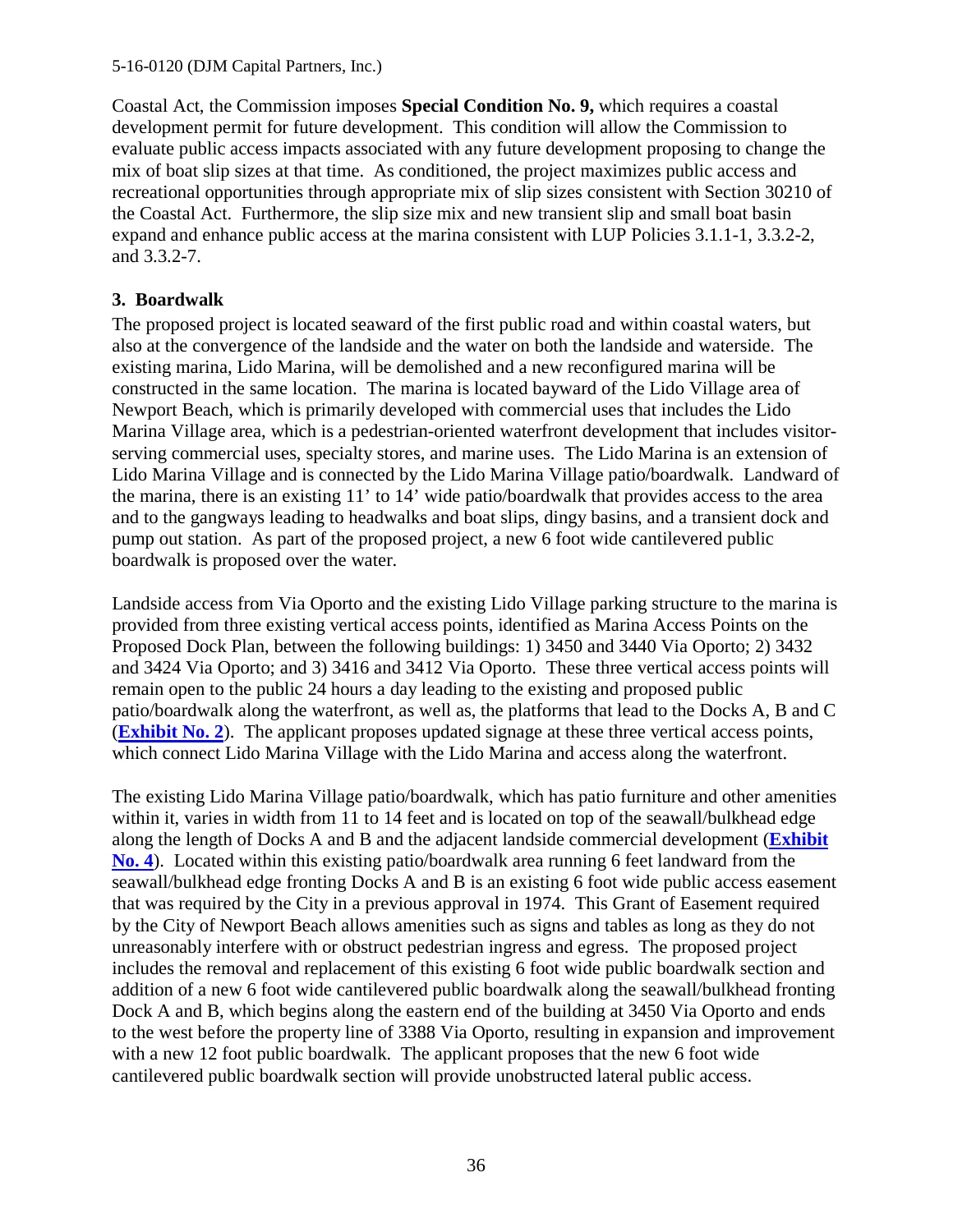The applicant states that the new 6 foot wide unobstructed cantilevered public boardwalk is needed since the existing boardwalk configuration makes public access disconnected and unclear and the new delineated 6 foot wide cantilevered public boardwalk will resolve this. Post project, the existing landward 6 foot wide public access easement boardwalk will remain and is anticipated to accommodate restaurant patio furniture or other compatible temporary tenant uses, as is allowable under the existing access easement, though as mentioned previously, any compatible uses within this easement area is still subject to the limitation that it not unreasonably interfere with or obstruct pedestrian ingress and egress. Therefore, even though the applicant proposes to provide the new 6 foot wide unobstructed cantilevered public boardwalk, this does not obviate the need for the existing access easement area, nor does it mean that the tenants may encroach into the existing access easement area such that the encroachment unreasonably interferes with or obstructs pedestrian ingress or egress. (*See* **Special Condition 10.)** 

The existing boardwalk does not extend further east to Dock C because the property at 3388 Via Lido is built directly adjacent to the seawall/bulkhead (in between Docks B and C) and no public access is provided across the landside of that property. The property at 3388 Via Lido is under separate ownership and is not a part of this project. While no landside public access is available on the 3388 Via Lido Site, there is an existing cantilevered pile supported, publicly-open boardwalk that allows pedestrian traffic across the waterside of 3388 Via Lido and serves as a connection to an existing elevated cantilevered headwalk, platform and gangway at Dock C. No improvements to this existing boardwalk fronting 3388 Via Lido are proposed.

The existing boardwalk located on top of the seawall/bulkhead edge along the length of Docks A and B will be demolished and replaced with a reinforced concrete slab which will extend across and cantilever over the existing seawall/bulkhead and cap. In addition to this work, the applicant proposes to install 155 earth anchors in order to secure the existing seawall/bulkhead that fronts Dock A, B and C (3366 Via Lido). The earth anchors will be drilled-in from the waterside and will not disrupt the landside facilities.

The City's certified LCP identifies Lido Marina Village as one of three areas in the city where a 10 foot wide lateral access shall be provided, with the others being Cannery Village and McFadden Square and Mariner's Mile. Furthermore, the LCP states that later accessways will be provided on all bayfront nonresidential and mixed use lots in Lido Marina Village. Reinforcing the need for compliance with the certified LCP to provide lateral public access, part of the City's approval (Resolution No. 1966) for the proposed walkway stated that the walkway be a minimum 6 feet wide, but preferably 10 feet wide.

Currently located within the existing patio/boardwalk area running 6 feet landward from the seawall/bulkhead edge fronting Docks A and B, is an existing 6 foot wide public access easement that was required by the City in a previous approval in 1974. This Grant of Easement required by the City of Newport Beach allows amenities such as signs and tables as long as they do not unreasonable interfere with or obstruct pedestrian ingress and egress. As part of the proposed project, this existing 6 foot wide boardwalk section. in the same location where the public access easement is located, will be removed. A new 6 foot wide landside boardwalk section will replace it in kind and will also be expanded and improved by the provision of a new 6 foot wide unobstructed cantilevered public boardwalk section resulting in an overall 12 foot wide public boardwalk with a landside and cantilevered-over-the-water components. While the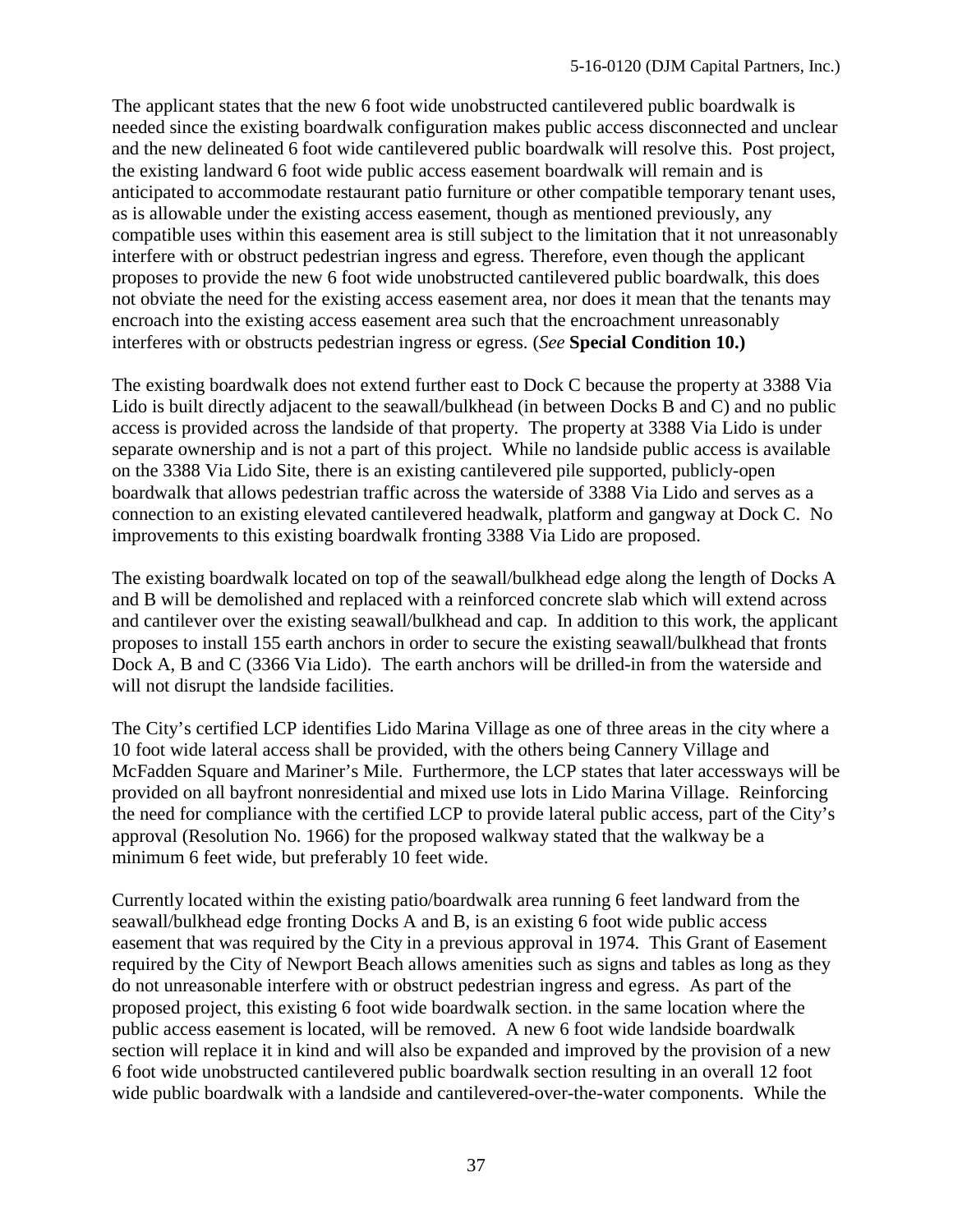#### 5-16-0120 (DJM Capital Partners, Inc.)

existing boardwalk will be removed and replaced, the easement requiring the 6 foot wide landside boardwalk will remain. This easement allows for public access along the bayfront and therefore, in order to find the proposed development consistent with the relevant Coastal Act and certified LCP public access policies, this approval shall not result adverse impacts or inadvertent loss of this important existing public access and shall remain post project. To ensure that this easement remains and is maintained to provide ongoing public access, the Commission imposes **Special Condition No. 10**, which requires the City to continue complying with this easement. Special Condition No. 10 does not in any way alter or modify the terms of the existing access easement, but rather makes compliance with it an enforceable condition of approval for this permit. In order to ensure that the proposed 6 foot wide unobstructed cantilevered public boardwalk is provided and maintained, the Commission imposes **Special Condition No. 11**, which requires the applicant to provide proof that the City (trustee of the public trust lands upon which the new boardwalk will be cantilevered over) has appropriately restricted use of the boardwalk to unrestricted public access for the life of the proposed development, consistent with public trust values. As conditioned, the project will be consistent with the City's certified LCP requiring that lateral public access be provided in Lido Marina Village.

At the eastern end of the Lido Marina Village at 3388 Via Lido, lateral public access is provided by way of an existing cantilevered boardwalk supported by piles(**[Exhibit No. 2](https://documents.coastal.ca.gov/reports/2017/5/F11a/F11a-5-2017-exhibits.pdf)**). In the central area of Lido Marian Village to the adjacent west of 3388 Via Lido, there will be a new 6 foot wide unobstructed cantilevered public boardwalk and a landside 6 foot wide public boardwalk that will provide lateral public access. As part of the proposed project, a delineated 6 foot wide unobstructed cantilevered public boardwalk segment will also be constructed that fronts 3440 Via Oporto and continues west to the approximate eastern edge of the existing building at 3450 Via Oporto. Lateral access is also currently provided further north of the 3450 and 3456 Via Oporto properties at the recently approved new Central Avenue public dock that was approved by the Commission in November 2016 under CDP No. 5-16-0353. While lateral public access is provided at these locations in the Lido Marina Village area, there are also two other nonresidential and mixed use lots properties in the Lido Marina Village area that do not provide lateral public access as required by the certified LCP that could contribute to a continuous lateral public accessway that would better serve the public in this highly visited visitor serving commercial area. These two locations are: 1) 3366 Via Lido (east end of Lido Marina Village); and 2 the remaining western portion of 3450 Via Oporto (west end of Lido Marian Village).

The property located at 3366 Via Lido fronts Dock C and work will take place on the seawall/bulkhead that fronts this property on the bayside that sits at the eastern edge of Lido Marian Village (**[Exhibit No. 2](https://documents.coastal.ca.gov/reports/2017/5/F11a/F11a-5-2017-exhibits.pdf)**). As part of the seawall/bulkhead repairs and boardwalk expansion for the seawall/bulkhead that fronts Dock A and B, earth anchors will be installed that will provide added support to the existing seawall/bulkhead. In addition, the elevated cantilevered headwalk that also fronts this property that will provide a connection to an existing platform (Platform 3) and then to a proposed 80 foot long ADA compliant gangway to Dock C will be replaced in kind. Also, Platform C will be replaced in kind. However, with the exception of the elevated cantilevered headwalk, no lateral public access is available at this location. Providing access at this location would aid in the goal of the City's certified LCP to provide later public access in Lido Marian Village. Lateral access at this location would connect to the cantilevered pile supported public boardwalk at 3388 Via Lido and then continue west to connect with the 6 foot wide unobstructed cantilevered public boardwalk. While this expansion of lateral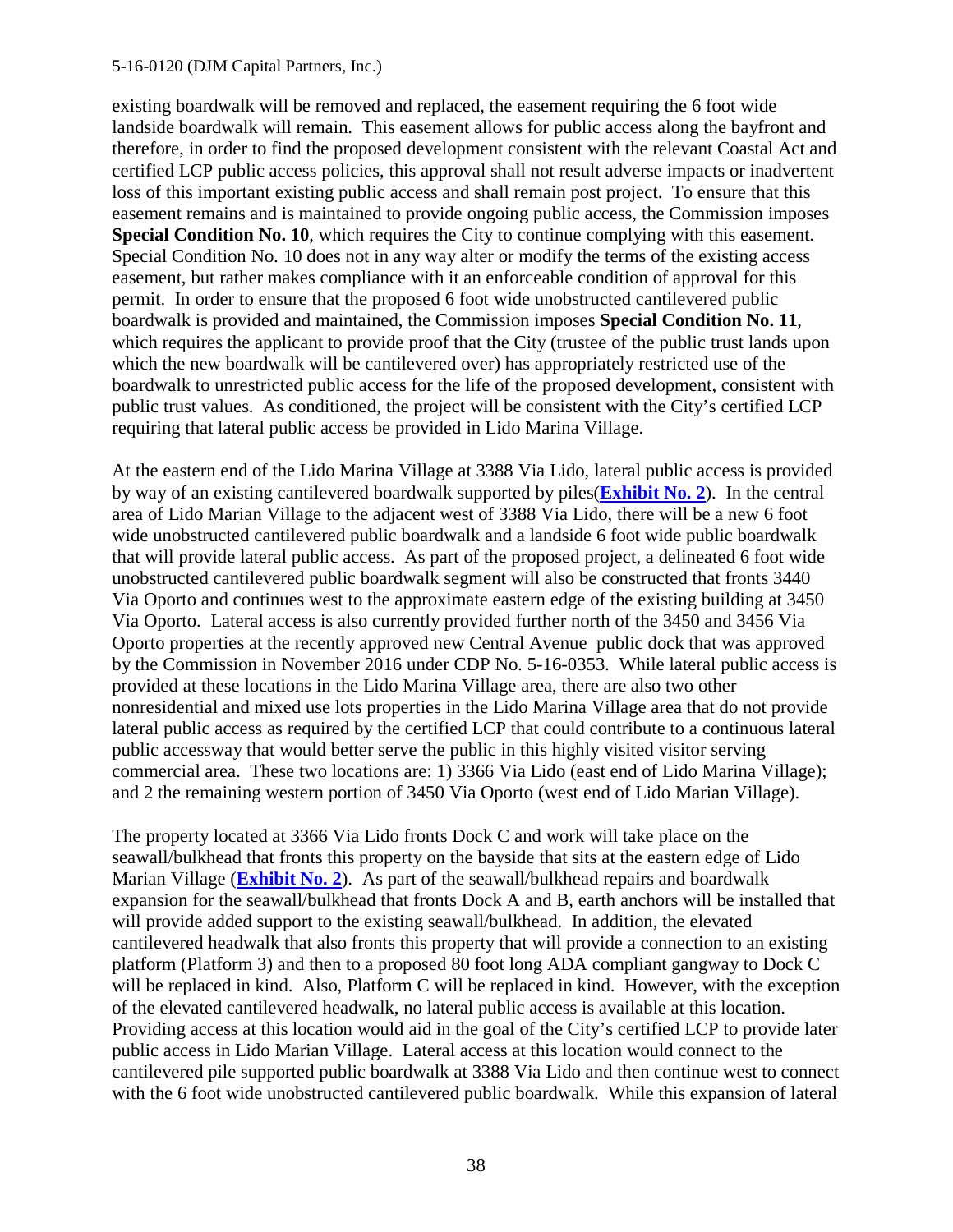public access at 3366 Via Lido is not currently proposed, the Commission considers 3366 Via Lido a potential, targeted location of future lateral public access expansion. Thus, in order to be consistent with the public access policies of the City's certified LCP that requires lateral public access in the Lido Marina Village area, the Commission imposes **Special Condition No. 12**, which requires the applicant to submit revised plans acknowledging the potential future expansion of the lateral public accessway in Lido Marina Village located at 3366 Via Lido and shall design replacement cantilevered headwalk and Platform C fronting 3366 Via Lido so that it may accommodate potential future expansion of the 6 foot wide unobstructed lateral public accessway to the east of 3366 Via Lido.

At the western edge of Lido Marina Village, lateral public access is provided at a recently approved new Central Avenue public dock that was approved by the Commission in November 2016 under CDP No. 5-16-0353. East of the new Central Avenue public dock are the properties located at 3456 and 3450 Via Oporto (**[Exhibit No. 2](https://documents.coastal.ca.gov/reports/2017/5/F11a/F11a-5-2017-exhibits.pdf)**). No lateral public access is available at 3456 Via Oporto and only a portion of lateral public access is proposed at the eastern edge of the 3450 Via Oporto property as part of the proposed project. Providing lateral public access at 3456 Via Oporto and for the remaining portion western portion of 3450 Via Oporto would fulfill the City's certified LCP requirement to provide lateral public access in Lido Marina Village. No work is currently proposed at 3456 Via Oporto, but the remaining western portion of 3450 Via Oporto that fronts the bay consists of an existing deck that has a 4 foot wide section partially located on land and a 6 foot wide cantilevered section over the water and public trust lands that is proposed to be rebuilt in the same location. This area serves as an ideal area to provide the delineated 6 foot wide unobstructed cantilevered public boardwalk similar to what is being proposed in the Central area of Lido Marina Village fronting Dock A and B from the eastern end of the building at 3450 Via Oporto to 3400 Via Oporto due to the fact that the 6 foot wide cantilevered portion of the proposed boardwalk will encroach into public trust lands. Thus, in order to be consistent with the public access policies of the City's certified LCP that requires lateral public access in the Lido Marina Village area, the Commission imposes **Special Condition No. 12**, which requires the applicant to submit revised plans indicating that the 6 foot wide cantilevered deck located at the western portion of 3450 Via Oporto that fronts the bay that is to be rebuilt in the same location shall be provided as a component of the proposed 6 foot wide unobstructed lateral public accessway to the east of 3450 Via Oporto and will be designed so it can accommodate potential future expansion of the unobstructed lateral public accessway to the west of 3450 Via Oporto.

The applicant proposes updated signage at these three vertical access points from the street Via Oporto which connect Lido Marina Village with the Lido Marina and access along the waterfront. However, no plans have been submitted. Thus, the Commission imposes **Special Condition No. 12**, which requires the applicant to submit a coastal public access sign plan identifying the location of the visitor-serving/coastal access directional sign.

As conditioned, there is no significant potential for adverse impacts to public access. However, future development may potentially result in adverse impacts to public access (*e.g.*, buildout of the marina that negatively impacts the lateral public accessways). To ensure that future development is consistent with the Chapter 3 policies of the Coastal Act and the City's certified LCP, the Commission imposes **Special Condition No. 9,** which requires a future development special condition which will allow evaluation of any potential public access impacts associated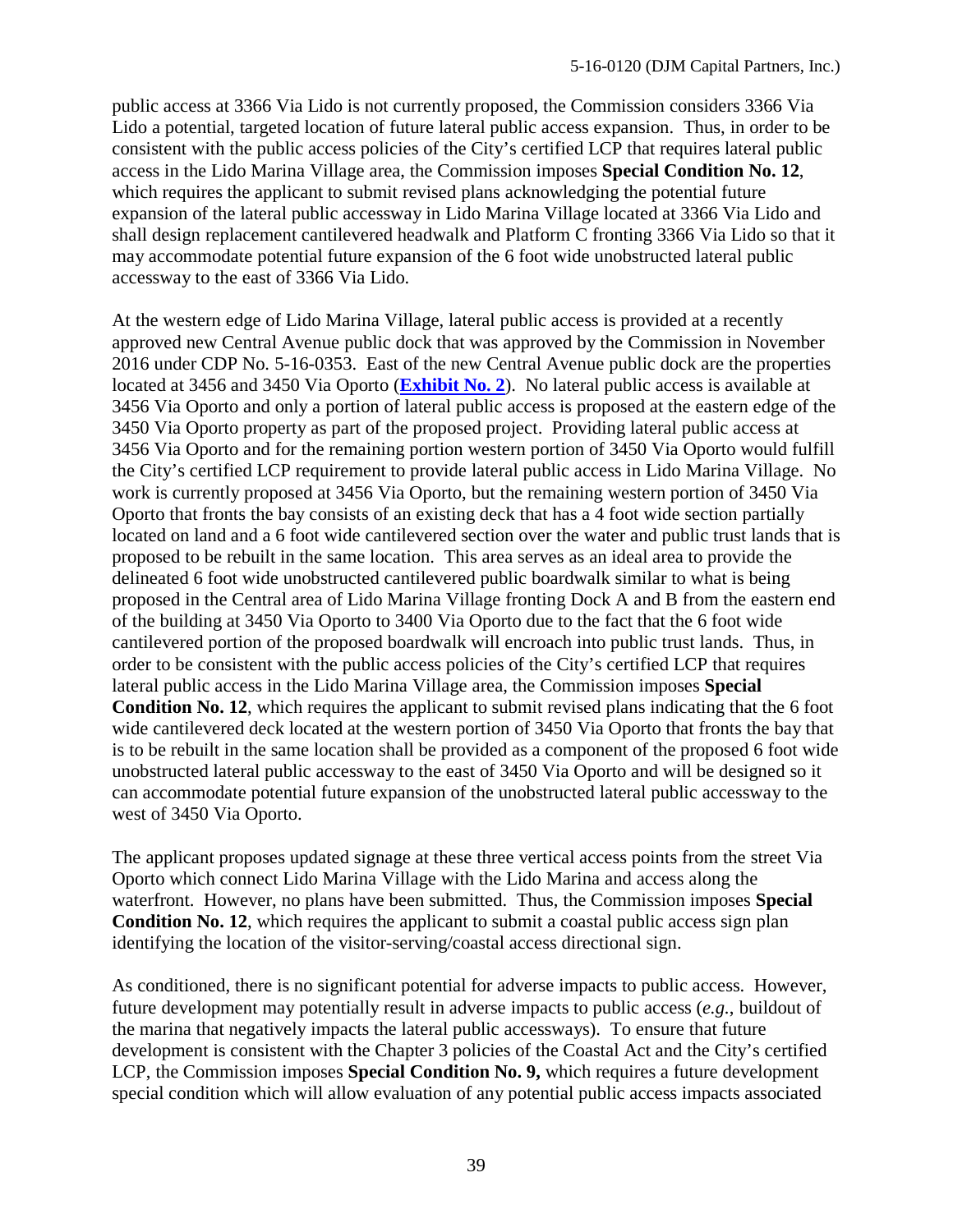with proposed development at that time. Any changes to the proposed development, including the parking management plan and use of the site will require an amendment or a new coastal development permit.

## **Conclusion**

As conditioned, the Commission finds that the proposed project is consistent with Sections 30210, 30211 and 30212 of the Coastal Act and with the public access policies of the City's certified LCP, as discussed above.

# <span id="page-39-0"></span>**F. UNPERMITTED DEVELOPMENT**

Development may have occurred on the subject property without benefit of required coastal development permits including, but not limited to, land side development consisting of changes in intensity of use, outdoor dining locations, street improvements, and a parking management plan. Commission Enforcement staff is currently considering options to resolve the alleged unpermitted development.

Although unpermitted development may have occurred prior to submission of this coastal development permit application, consideration of this application by the Commission has been based solely upon the City's certified LCP and Chapter 3 policies of the Coastal Act. Commission review and action on this permit application does not constitute a waiver of any legal action with regard to the alleged violation(s) nor does it constitute an admission as to the legality of any development undertaken on the subject site without a coastal development permit.

# <span id="page-39-1"></span>**G. DEED RESTRICTION**

To ensure that any prospective future owners of the property are made aware of the applicability of the conditions of this permit, the Commission imposes **Special Condition No. 13**, which requires the property owner record a deed restriction against the property, referencing all of the above special conditions of this permit and imposing them as covenants, conditions and restrictions on the use and enjoyment of the Property. Thus, as conditioned, any prospective future owner will receive actual notice of the restrictions and/or obligations imposed on the use and enjoyment of the land including the risks of the development and/or hazards to which the site is subject, and the Commission's immunity from liability.

# <span id="page-39-2"></span>**H. LOCAL COASTAL PROGRAM (LCP)**

The City of Newport Beach LCP was effectively certified on January 13, 2017. The proposed waterside work is located seaward of the mean high tide and is within the Commission's original permit jurisdiction. Thus, the standard of review for development within the Commission's original permit jurisdiction is Chapter 3 of the Coastal Act. The City's certified LCP is advisory in nature and may provide guidance for development. The landward side work is located within the City's jurisdiction and consequently, the standard of review is the City's certified Local Coastal Plan (LCP) and the public access policies of the Coastal Act. As conditioned, the proposed landward development is consistent with the City's certified LCP and the access policies of the Coastal Act.

The waterside work of the proposed development is located seaward of the mean high tide and is within the Commission's original permit jurisdiction. The standard of review for development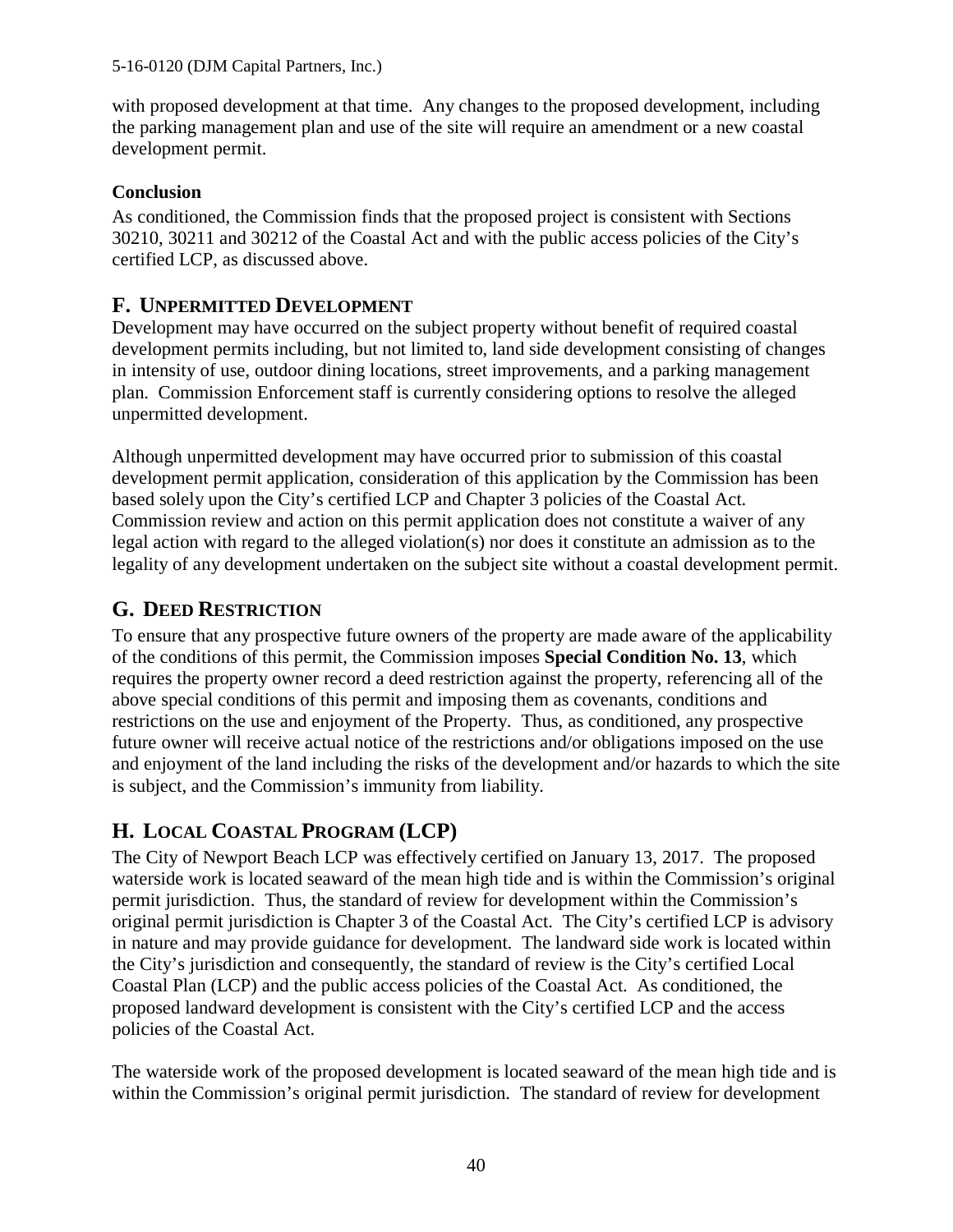within the Commission's original permit jurisdiction is Chapter 3 of the Coastal Act. The City's certified LCP is advisory in nature and may provide guidance for development. As conditioned, the proposed seaward development is consistent with the Chapter 3 policies of the Coastal Act.

# <span id="page-40-0"></span>**I. CALIFORNIA ENVIRONMENTAL QUALITY ACT (CEQA)**

Section 13096 of Title 14 of the California Code of Regulations requires Commission approval of Coastal Development Permit applications to be supported by findings showing the approval, as conditioned, to be consistent with any applicable requirements of the California Environmental Quality Act (CEQA). Section 21080.5(d)(2)(A) of CEQA prohibits a proposed development from being approved if there are feasible alternatives or feasible mitigation measures available which would substantially lessen any significant adverse effect which the activity may have on the environment. The Commission's regulatory program for reviewing and granting CDPs has been certified by the Resources Secretary to be the functional equivalent of CEQA. (14 CCR § 15251(c).)

In this case, the City of Newport Beach Harbor Resources Division is the lead agency and the Commission is a responsible agency for the purposes of CEQA. The City of Newport Beach Harbor Resources Division determined that the proposed development is ministerial or categorically exempt under Class 1 and 2 guidelines (CCR § 15301 and 15302) from CEQA on January 29, 2016. As a responsible agency under CEQA, the Commission has determined that the proposed project, as conditioned, is consistent with the marine resources, water quality and public access policies of the Coastal Act. As conditioned, there are no feasible alternatives or feasible mitigation measures available which would substantially lessen any significant adverse impact which the activity may have on the environment. Therefore, the Commission finds that the proposed project can be found consistent with the requirements of the Coastal Act to conform to CEQA.